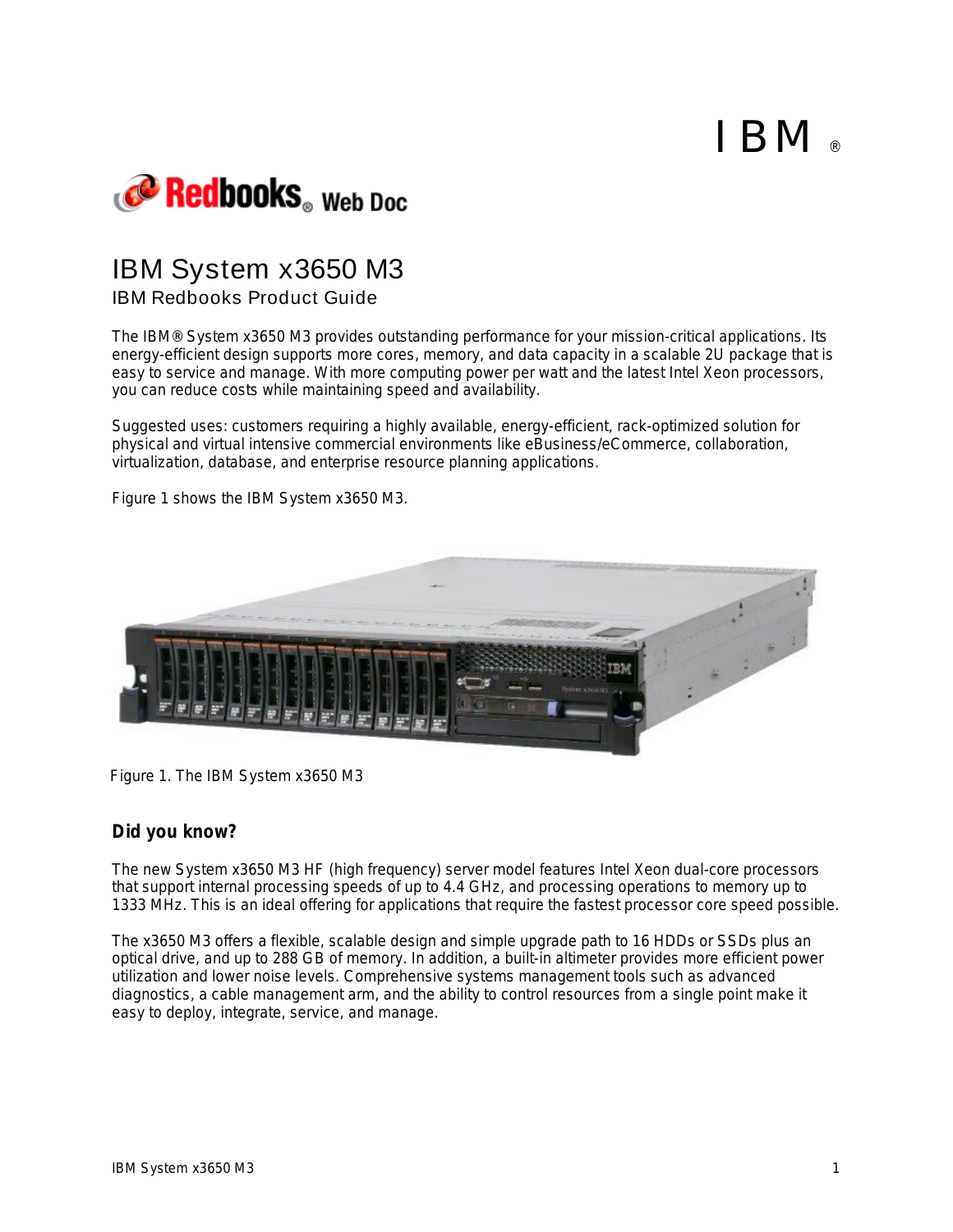#### **Key features**

The challenge of a high-performance business is to do more with less—serve more Web pages, handle more secure connections, support more email users. You need to reduce the costs of doing business and improve the service you deliver to your customers while lowering your overall risk. The dual-socket IBM System x3650 M3 can reduce your costs with its new energy-smart design. It can improve service with reduced operational complexity and increased management functionality. It will lower your IT risk with the resiliency that comes from having no single point of failure. And like all IBM servers, the x3650 M3 offers you the trust that comes from IBM global reach, service, and support.

The x3650 M3 is a high-performance rack server that uses significantly less power than previous generations, with unified systems management tools, leading reliability, availability, and serviceability features, and broad system flexibility, housed in a compact 2U mechanical package.

#### **Performance**

The x3650 M3 offers numerous features to boost performance and reduce costs:

- Up to two 6-core Xeon 5600 series processors offering superior performance. Xeon 5600 series processors offer up to 54% better performance than the previous generation 5500 series processors (workload dependent).
- For the fastest core speed possible, consider the IBM System x3650 M3 HF (high frequency), model 5454-12x. This server offers two Xeon X5698 processors, each with a 4.40 GHz clock speed, which is ideal for single-threaded or dual-threaded applications that require the fastest raw computing ability possible.
- Eighteen DIMMs of registered 1333 MHz DDR3 ECC memory provide speed, high availability, and a memory capacity of up to 288 GB.
- High-performance 6 Gbps SAS RAID controllers and 15K RPM 6 Gbps SAS disk drives in a variety of capacities to suit your local storage requirements.
- The use of solid-state drives (SSDs) instead of or along with traditional spinning drives (HDDs) can significantly improve I/O performance. An SSD can support 20,000 I/O operations per second (IOPS) whereas a typical HDD handles fewer than 500 IOPS.

#### **Flexibility and scalability**

The x3650 M3 has the ability to grow with your application requirements with these features:

- A choice of 4-core or 6-core processors with clock rates from 1.6 GHz to 3.6 GHz.
- 18 DIMM sockets allowing memory expansion of up to 288 GB.
- A choice of power supplies including 460 W, 675 W AC or DC, or energy-efficient 675 W.
- Five or six USB 2.0 ports available two front, two rear, one internal for an embedded hypervisor, plus one additional internal port when the optional Tape Enablement Kit is installed.
- Storage bay flexibility: Up to 16 hot-swap 2.5" drive bays for SAS or SATA HDDs, or solid-state drives (intermixing supported); or eight 2.5" bays plus an internal tape drive bay.
- Direct-attach SAS storage with the EXP2512, EXP2524, and EXP3000 storage enclosures is supported. IBM System Storage servers, including network-attached storage (NAS), and iSCSI or Fibre Channel-attached storage, can also be attached.
- The x3650 M3 provides four PCI Express (PCIe) 2.0 x8 I/O slots for increased network or storage connectivity.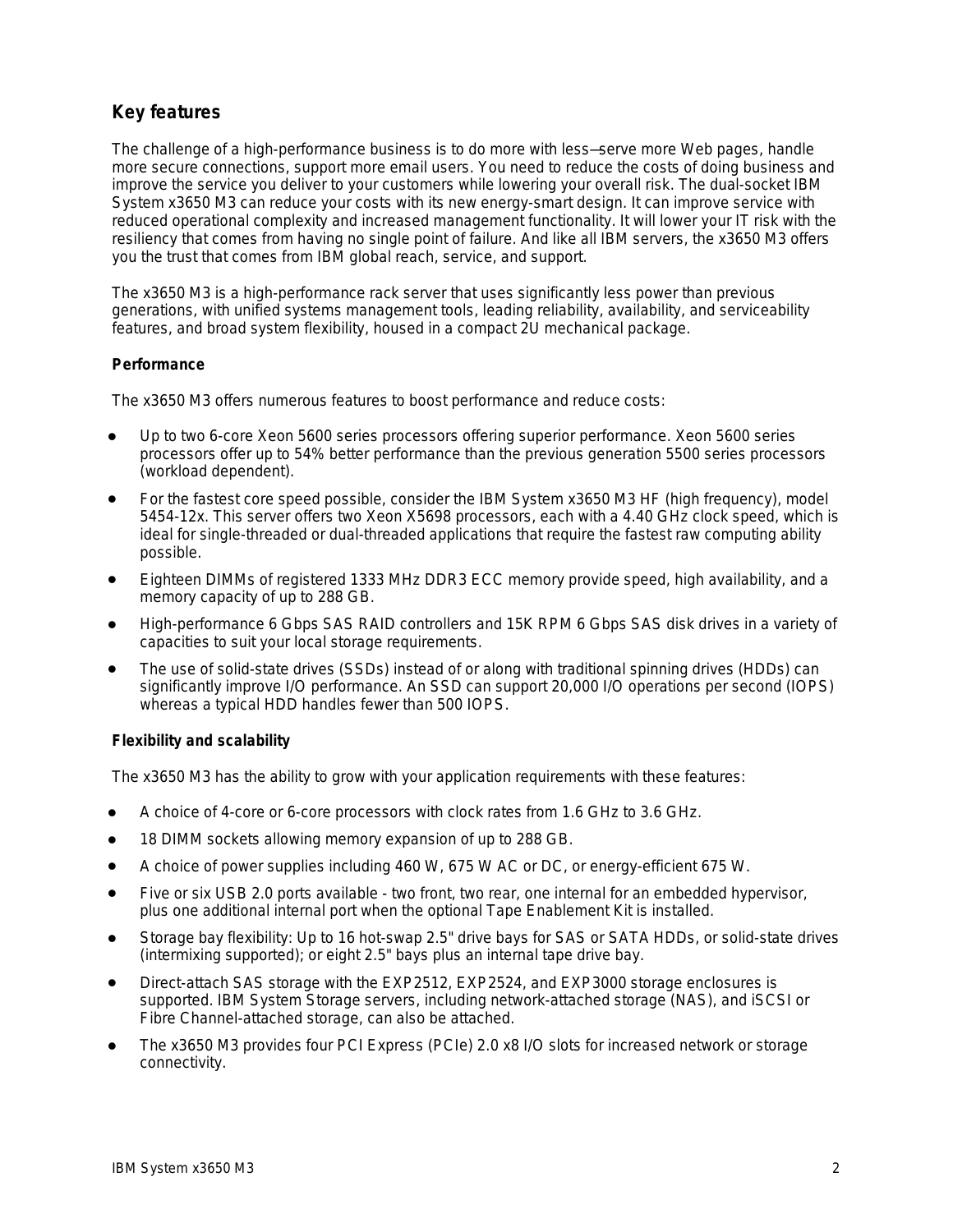#### **Manageability and security**

Powerful systems management features simplify local and remote management of the x3650 M3:

- The x3650 M3 includes an Integrated Management Module (IMM) to monitor server availability, perform Predictive Failure Analysis, and trigger IBM Systems Director alerts.
- An optional Virtual Media Key enables additional systems management capabilities, including web-based out-of-band remote control (keyboard video and mouse), remote optical drive support, Windows "blue screen" error capture, and support for LDAP and SSL protocols.
- Text Console Redirection support allows the administrator to remotely view x3650 M3 text messages over Serial or LAN connections.
- Integrated industry-standard Unified Extensible Firmware Interface (UEFI) next-generation BIOS. New capabilities include:
	- Human readable event logs no more beep codes
	- Complete out-of-band coverage by the Advance Settings Utility to simplify remote setup
	- A complete setup solution, allowing adapter configuration functions to be moved into UEFI
	- Consistent firmware management across an entire product line
- Integrated Trusted Platform Module (TPM) 1.2 support.
- Industry-standard AES NI support for faster, stronger encryption.
- Integrated IPMI 2.0 support alerts IBM Systems Director to anomalous environmental factors, such as voltage and thermal conditions. It also supports highly secure remote power control using data encryption.
- IBM Systems Director is included for proactive systems management. IBM Systems Director comes with a portfolio of tools, including IBM Systems Director Active Energy Manager, IBM Service and Support Manager, and others. IBM Systems Director also offers extended systems management tools for additional server management and increased availability. When a problem is encountered, IBM Systems Director can issue administrator alerts via email, pager, and other methods.
- IBM Systems Director Active Energy Manager provides advanced power management features with actual real-time energy monitoring, reporting, and capping features.

#### **Availability and serviceability**

The System x3650 M3 provides many features to simplify serviceability and increase system uptime:

- The x3650 M3 servers offer Chipkill ECC memory protection (when using x4 DIMMs). Chipkill memory is up to 16 times better than standard ECC memory at correcting memory errors. This can help reduce downtime caused by memory errors.
- The x3650 M3 offers memory mirroring for redundancy in the event of a non-correctable memory failure.
- Toolless cover removal provides easy access to upgrades and serviceable parts, such as HDDs and memory. Similarly, the Virtual Media Key and the ServeRAID controller can be installed and replaced without tools. This means less time (and therefore less money) spent servicing the x3650 M3.
- The server offers hot-swap and redundant fan modules and power supplies and hot-swap disk drives (redundant when implemented in conjuction with a RAID controller). These features mean greater system uptime.
- Toolless slides ship with the server, together with a cable management arm (CMA), that allow the rack server to easily slide into place.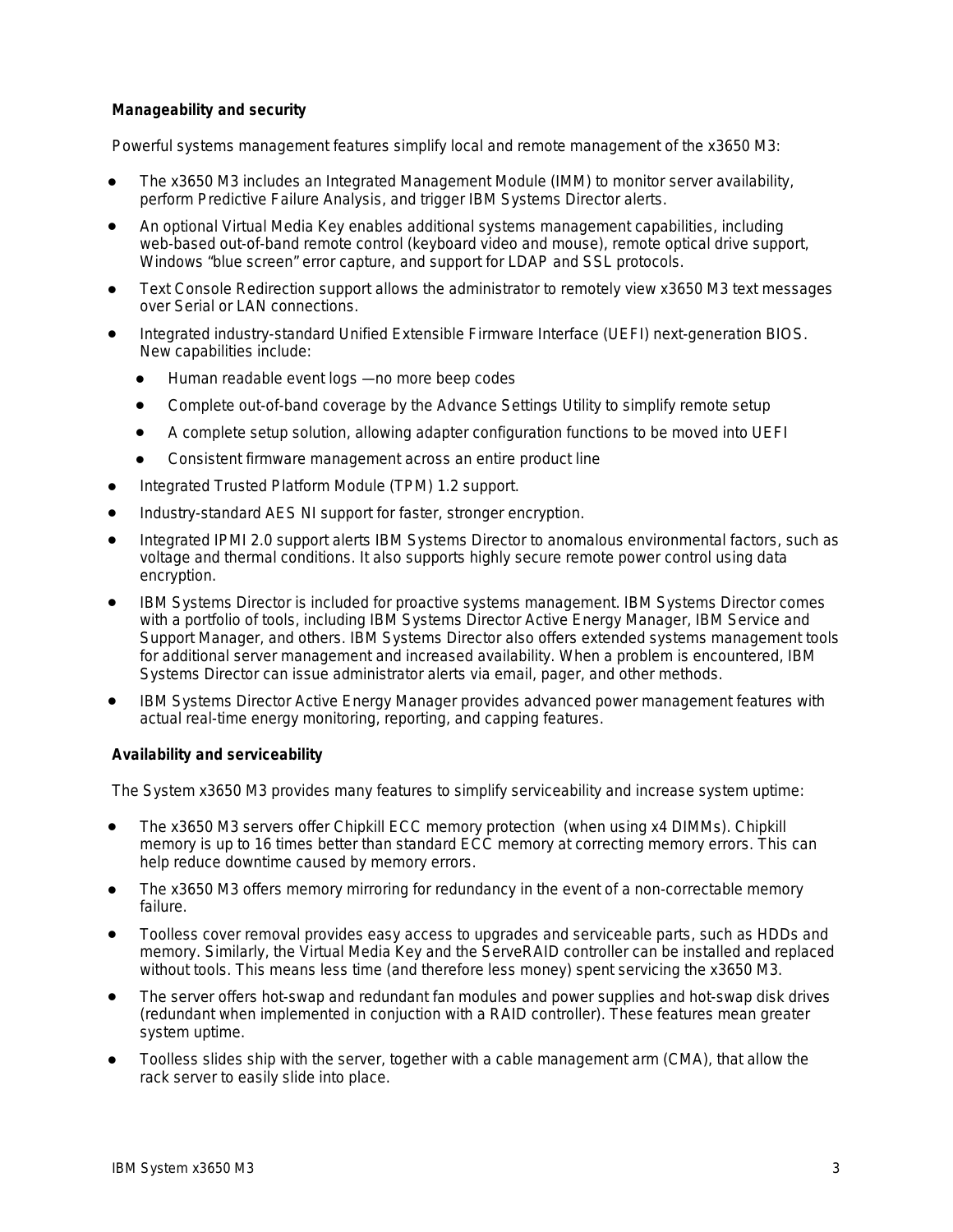- The drop-down light path diagnostics panel and individual light path LEDs quickly lead the technician to failed (or failing) components. This simplifies servicing, speeds up problem resolution, and helps improve system availability.
- Solid-state drives (SSDs) offer 2.5 times the MTBF rate (2,500,000 hrs) of HDDs, for greater uptime.
- The three-year (parts and labor) limited onsite warranty provides peace of mind and greater investment protection than a one-year warranty does.

#### **Energy efficiency**

The System x3650 M3 has an energy-efficient design with features including the following:

- Low-voltage processors draw less energy and produce less waste heat than high-voltage processors, thus helping to reduce data center energy costs. Available 4-core Xeon 5600 series processors use only 40 W and 6-core processors consume as little as 60 W.
- Optional solid-state drives (SSDs) use only 2 W of power per drive, compared to 9 10 W for 2.5-inch HDDs. This is as much as 80% less power than a 2.5-inch HDD would use, with a corresponding reduction in heat output that further improves the overall bottom line.
- Support for 1.35 V low-voltage DDR3 memory DIMMs that consume 20% less energy.
- Energy-efficient components, including low-voltage transistors and voltage regulator modules, and power supplies that are up to 90% efficient.
- The x3650 M3 uses hexagonal ventilation holes in the chassis. Hexagonal holes can be grouped more densely than round holes, providing more efficient airflow through the system chassis. This ultimately results in reduced operational costs.
- An altimeter works in conjunction with the IMM to govern fan rotation based on the readings that it delivers. This saves money under normal conditions because the fans do not have to spin at high speed.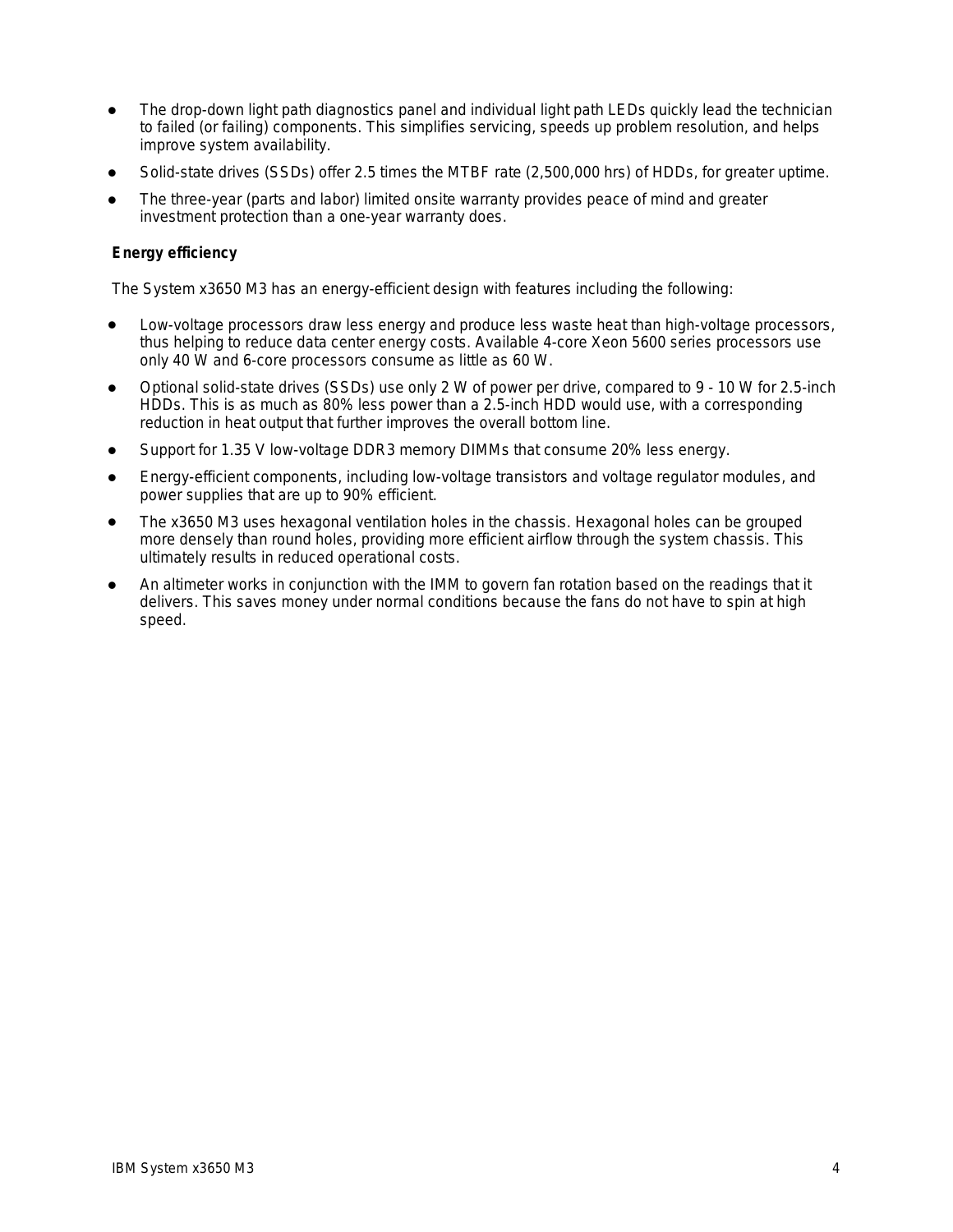### **Locations of key components and connectors**

Figure 2 shows the front of the server.



Figure 2. Front view of the IBM System x3650 M3

Figure 3 shows the rear of the server.



Figure 3. Rear view of the IBM System x3650 M3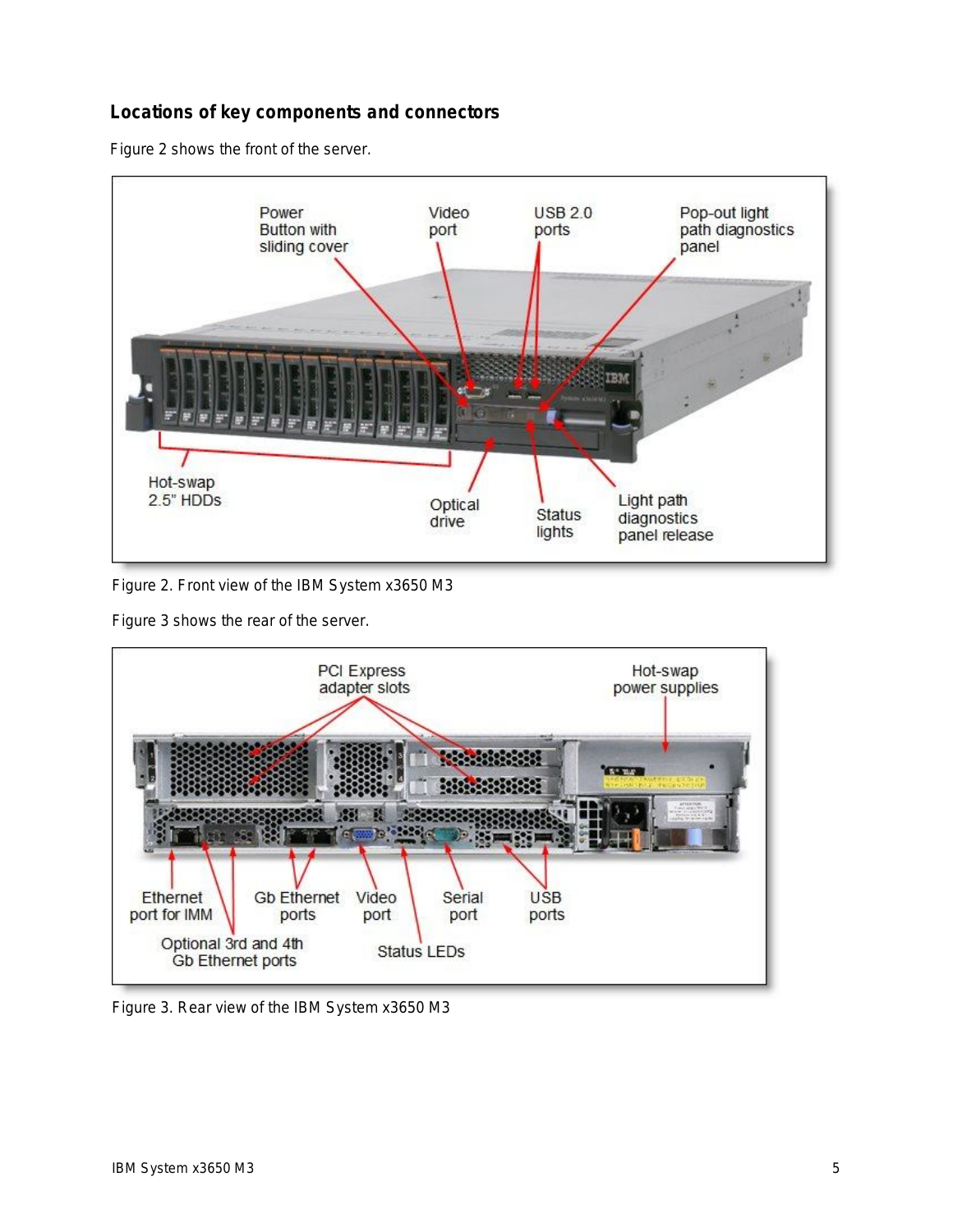

Figure 4 shows the locations of key components inside the server.

Figure 4. Inside view of the IBM System x3650 M3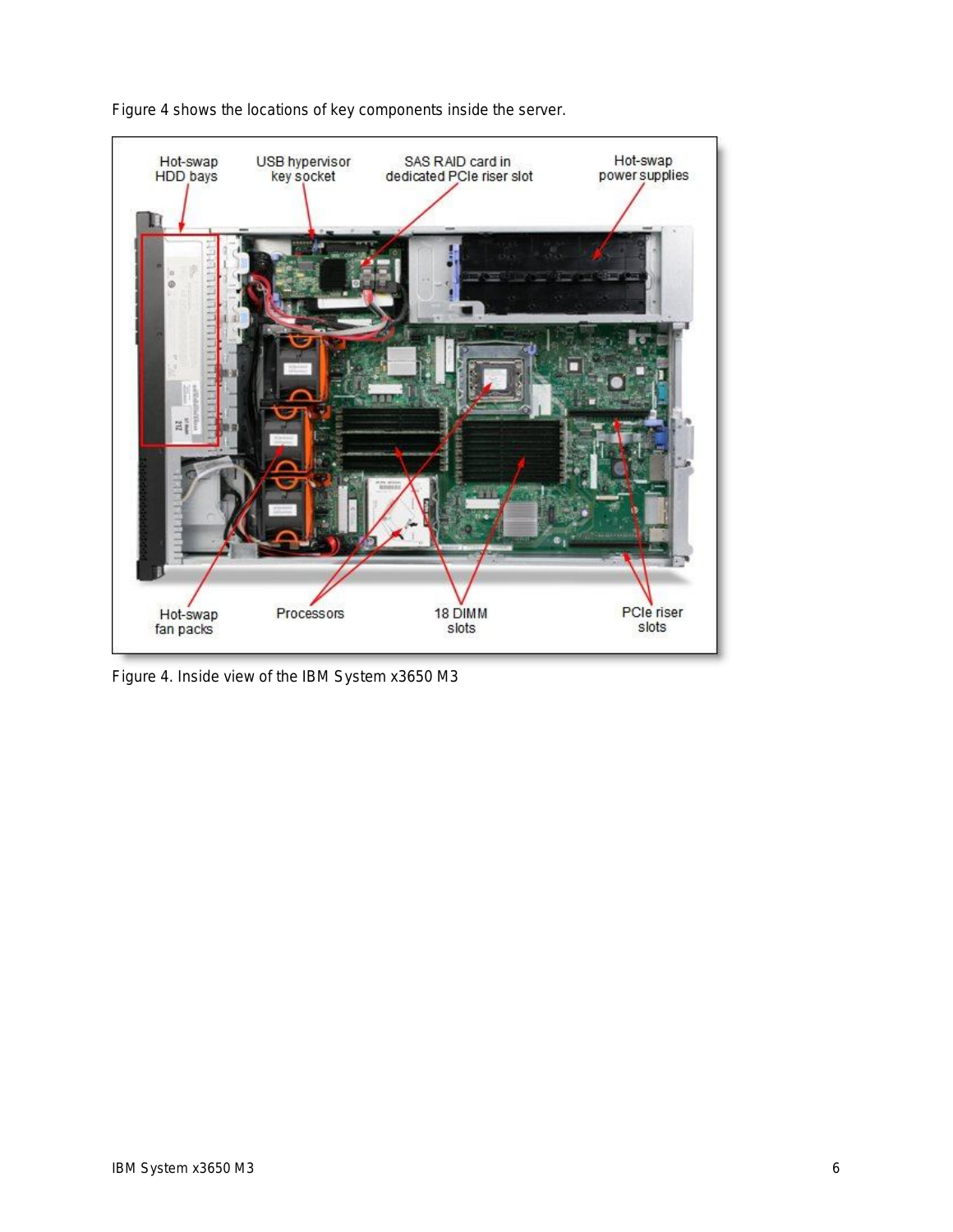# **Standard specifications**

The following table lists the standard specifications.

| <b>Components</b>            | <b>Specification</b>                                                                                                                                                                                                                                                                                                                                                                |
|------------------------------|-------------------------------------------------------------------------------------------------------------------------------------------------------------------------------------------------------------------------------------------------------------------------------------------------------------------------------------------------------------------------------------|
| Form factor                  | 2U Rack.                                                                                                                                                                                                                                                                                                                                                                            |
| Processor                    | Up to two six-core (up to 3.46 GHz) or quad-core (up to 3.6 GHz) Intel Xeon 5600 series<br>processors with QuickPath Interconnect technology up to 6.4 GT/s, and up to 1333 MHz<br>memory speed. Also supports the Intel Xeon X5698 4.4 GHz dual-core processor. Supports<br>specific Quad-core and Dual-core Intel Xeon 5500 series processors via Configure-To-Order<br>$(CTO)$ . |
| Memory cache                 | Up to 12 MB L3 for Xeon 5600 processors. Up to 8 MB L3 for Xeon 5500 processors.                                                                                                                                                                                                                                                                                                    |
| Chipset                      | Intel 5520.                                                                                                                                                                                                                                                                                                                                                                         |
| Memory                       | Up to 18 DIMM sockets (9 DIMMs per processor). Up to 288 GB with 16 GB DDR3 RDIMMs and<br>18 populated DIMM slots (up to 144 GB with 9 DIMMs per processor), or up to 48 GB with 4 GB<br>DDR3 UDIMMs and 12 populated DIMM slots (up to 24 GB with 6 DIMMs per processor).                                                                                                          |
| Memory<br>protection         | ECC, ChipKill (for x4-based memory DIMMs), memory mirroring, and memory sparing.                                                                                                                                                                                                                                                                                                    |
| Disk drive bays              | Up to 16 2.5" hot-swap SAS/SATA HDDs or solid-state drives.                                                                                                                                                                                                                                                                                                                         |
| Maximum<br>internal storage  | Up to 14.4 TB with 900 GB SAS HDDs, or up to 16.0 TB with 1 TB SATA HDDs, or up to 3.2 TB<br>with 200 GB SSD HDDs. Intermix of SAS/SATA/SSD is supported.                                                                                                                                                                                                                           |
| RAID support                 | RAID 0, 1, 1E with ServeRAID-BR10il v2 or M1015; RAID 0, 1, 5, 10, 50 with M5014 or M5015.<br>Optional upgrade to RAID 5 is available for M1015. Optional upgrade to RAID 6, 60 is available<br>for M5014/M5015.                                                                                                                                                                    |
| Optical drive<br>bays        | One, support for DVD-ROM or Multiburner. Separate bay.                                                                                                                                                                                                                                                                                                                              |
| Tape drive bays              | Optional Tape Enablement Kit is available to support one DDS5, DDS6, or RDX internal tape<br>drive. If used, the maximum number of HDD bays is limited to 8.                                                                                                                                                                                                                        |
| <b>Network</b><br>interfaces | Integrated 2 ports, plus 2 ports on optional Gigabit Ethernet with Ethernet Daughter Card (does<br>not consume PCIe slot).                                                                                                                                                                                                                                                          |
| PCI Expansion<br>slots       | Up to 5 (up to 4 available, one slot is dedicated to RAID controller), dependant on the riser cards<br>used (three different riser cards are available: 2x PCI-E x8 Gen 2, 1x PCI-E x16 Gen 2, and 2x<br>PCI-X 64 bit/133 MHz). Up to two riser cards are supported.                                                                                                                |
| <b>External ports</b>        | Two USB 2.0 and one DB-15 video on front. Two USB 2.0, one DB-15 video, one DB-9 serial,<br>one RJ-45 systems management, up to 4 RJ-45 network ports (2 standard, 2 optional) on rear.<br>One internal USB port for embedded hypervisor.                                                                                                                                           |
| Cooling                      | IBM Calibrated Vectored Cooling™ with 3 counter-rotating hot swap fans with N+1 redundancy.<br>Altimeter is to control fan speed based on atmospheric pressure.                                                                                                                                                                                                                     |
| Power supply                 | Up to 2 redundant hot-swap 460 W AC or 675 W AC or 675 W high-efficiency (HE) AC power<br>supplies with 90%+ efficiency. 675 W -48 V DC models are available via CTO.                                                                                                                                                                                                               |
| Hot-swap<br>components       | Hard drives, power supplies, fans.                                                                                                                                                                                                                                                                                                                                                  |

Table 1. Standard specifications (part 1)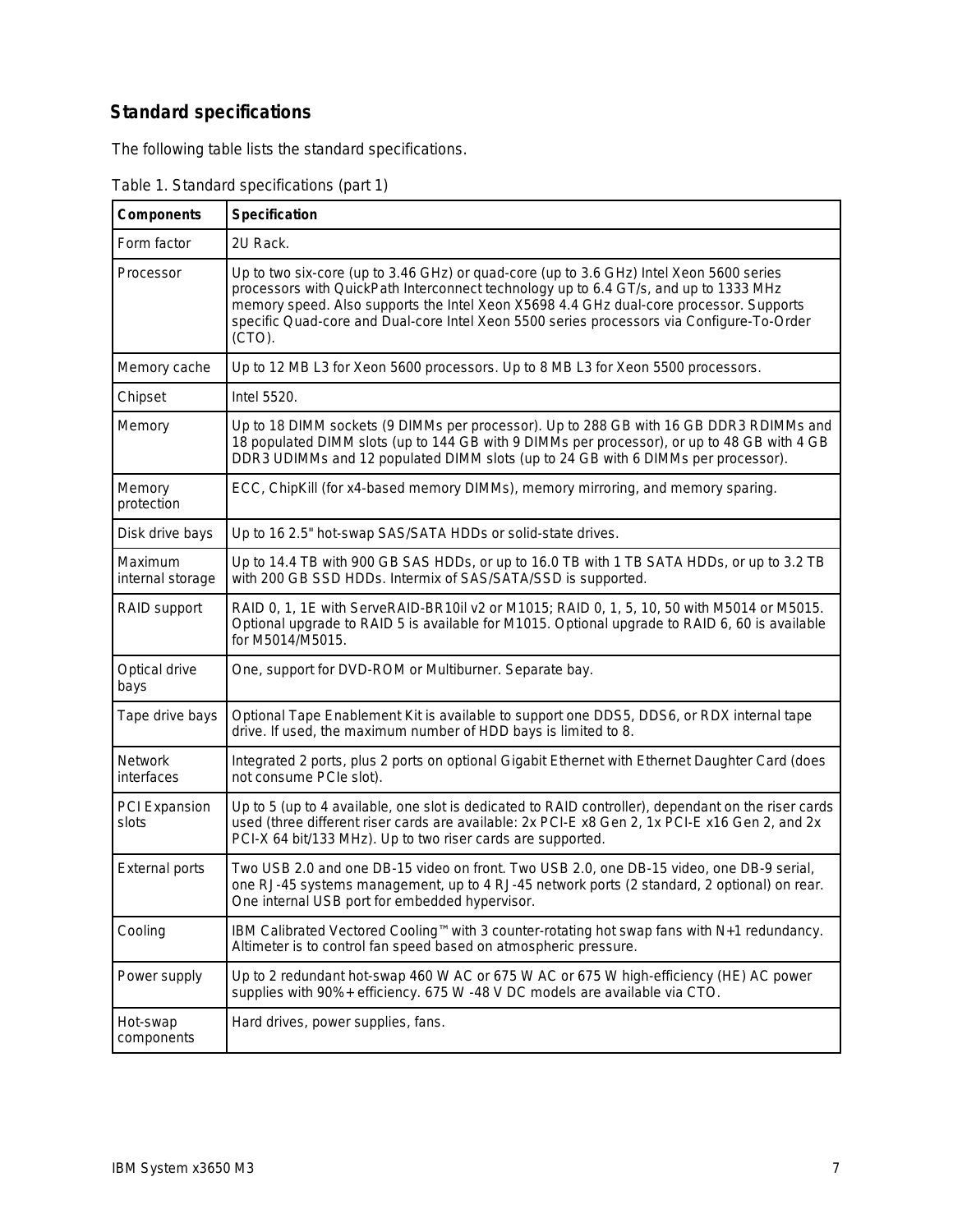| <b>Components</b>                 | <b>Specification</b>                                                                                                                                                                                                                                                                                                                    |
|-----------------------------------|-----------------------------------------------------------------------------------------------------------------------------------------------------------------------------------------------------------------------------------------------------------------------------------------------------------------------------------------|
| Systems<br>management             | UEFI, IBM Integrated Management Module (IMM), Predictive Failure Analysis, Light Path<br>Diagnostics, Automatic Server Restart, IBM Systems Director and IBM Systems Director Active<br>Energy Manager <sup>™</sup> , IBM ServerGuide. Optional Virtual Media Key for remote presence<br>(graphics, keyboard and mouse, virtual media). |
| Security<br>features              | Power-on password, administrator's password, Trusted Platform Module (TPM)                                                                                                                                                                                                                                                              |
| Video                             | Matrox G200eV with 16 MB memory integrated into the IMM. Maximum resolution is 1280x1024<br>at 75 Hz with 16M colors.                                                                                                                                                                                                                   |
| Operating<br>systems<br>supported | Microsoft Windows Server 2008 R2 and 2008, Red Hat Enterprise Linux 5 and 6, SUSE Linux<br>Enterprise Server 10 and 11, VMware ESX 4.1 and VMware ESXi 4.1 embedded hypervisor,<br>Sun Solaris 10.                                                                                                                                      |
| Limited<br>warranty               | 3-year customer-replaceable unit and onsite limited warranty with 9x5/next business day<br>response time.                                                                                                                                                                                                                               |
| Service and<br>support            | Optional service upgrades are available through IBM ServicePacs®: 4-hour or 2-hour response<br>time, 8 hours fix time, 1-year or 2-year warranty extension, remote technical support for IBM<br>hardware and selected IBM and third-party (Microsoft, Linux, VMware) software.                                                          |

Table 1. Standard specifications (part 2)

The x3650 M3 servers are shipped with the following items:

- Statement of Limited Warranty
- **•** Important Notices
- Rack Installation Instructions
- Documentation CD that contains the *Installation and User's Guide*
- IBM Systems Director 6.2 Base for x86 DVD-ROM
- IBM Gen 2 Slides Kit
- IBM Gen 2 Cable Management Arm (CMA)
- 2.8 m C13-C14 power cord (one for models with one power supply and two for models with two power supplies)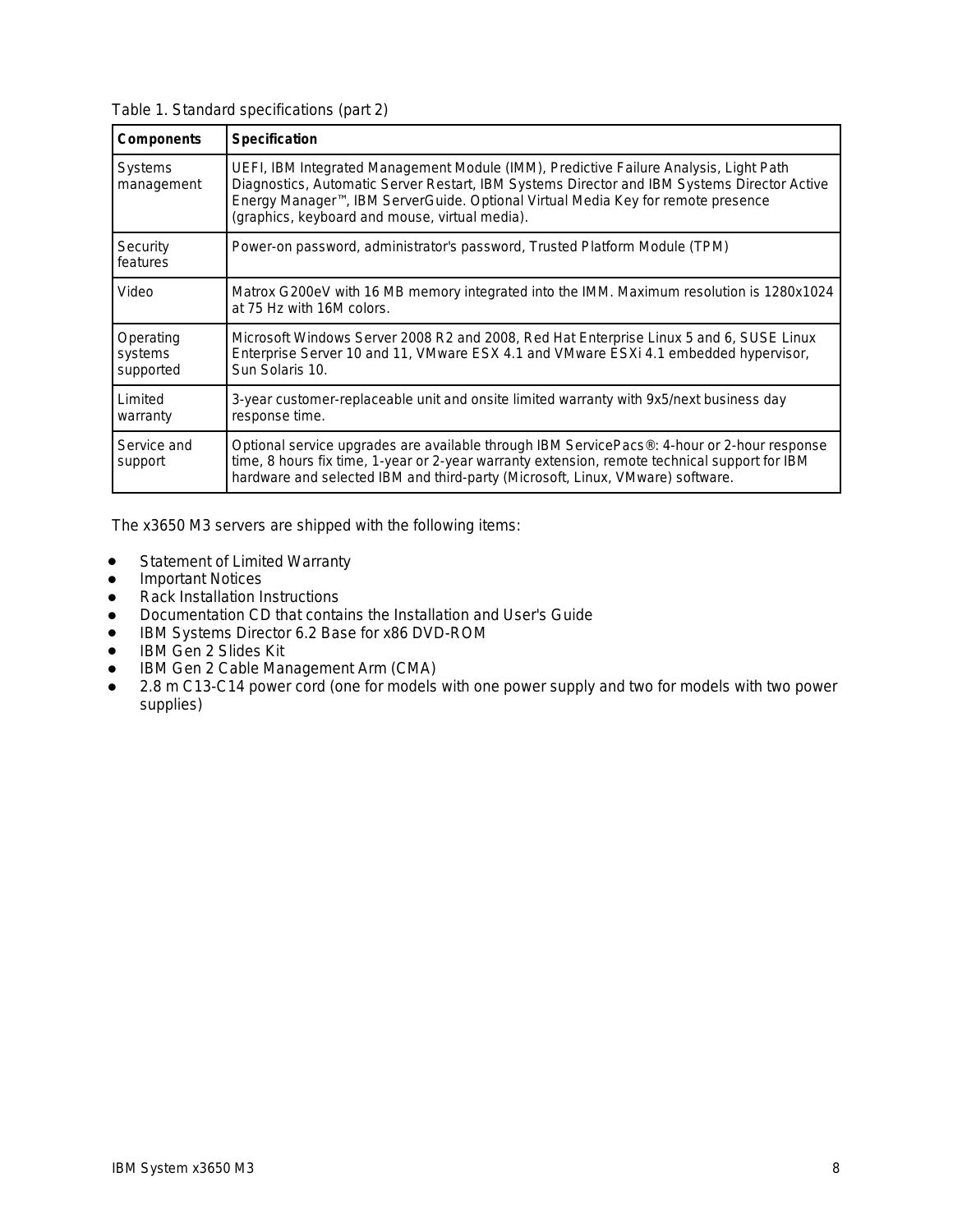# **Standard models**

The following table lists the standard models.

|  | Table 2. Standard models |  |
|--|--------------------------|--|
|--|--------------------------|--|

| <b>Model</b>                   | Processor*<br>(2 maximum)                     | <b>Memory</b> | <b>RAID</b><br>controller | Disk bays<br>(stat / max) | <b>Disks</b> | <b>Network</b> | Optical          | Power<br>supply |
|--------------------------------|-----------------------------------------------|---------------|---------------------------|---------------------------|--------------|----------------|------------------|-----------------|
|                                | Models announced September 2011               |               |                           |                           |              |                |                  |                 |
| 5454-12x                       | 2x Xeon X5698 4.40 GHz<br>2C, 12 MB, 1333 MHz | 2x 8 GB       | M5015<br>+ Battery        | 4/16                      | Open         | 4x GbE         | Multi-<br>burner | 2x 675 W        |
| Models announced February 2011 |                                               |               |                           |                           |              |                |                  |                 |
| 7945-12x                       | 1x Xeon E5603 1.60 GHz<br>4C, 4 MB, 1066 MHz  | 1x 4 GB       | BR10il v2                 | 4/16                      | Open         | 2x GbE         | Optional         | 1x 460 W        |
| 7945-22x                       | 1x Xeon E5606 2.13 GHz<br>4C, 8 MB, 1066 MHz  | 1x 4 GB       | M1015                     | 8/16                      | Open         | 2x GbE         | Optional         | 1x 460 W        |
| 7945-32x                       | 1x Xeon E5607 2.26 GHz<br>4C, 8 MB, 1066 MHz  | 1x 4 GB       | M1015                     | 8/16                      | Open         | 2x GbE         | Optional         | 1x 460 W        |
| 7945-D4x                       | 1x Xeon E5620 2.40 GHz<br>4C, 12 MB, 1066 MHz | 1x 4 GB       | M1015                     | 8/16                      | Open         | 2x GbE         | Optional         | 1x 460 W        |
| 7945-H4x                       | 1x Xeon L5640 2.26 GHz<br>6C, 12 MB, 1333 MHz | 1x 4 GB       | M5015<br>+ Battery        | 8/16                      | Open         | 2x GbE         | Optional         | 1x 460 W        |
| 7945-52x                       | 1x Xeon E5645 2.40 GHz<br>6C, 12 MB, 1333 MHz | 1x 4 GB       | M5014                     | 8/16                      | Open         | 2x GbE         | Optional         | 1x 460 W        |
| 7945-54x                       | 2x Xeon E5645 2.40 GHz<br>6C, 12 MB, 1333 MHz | 2x 4 GB       | M5014                     | 8/16                      | Open         | 2x GbE         | Optional         | 2x 675 W HE     |
| 7945-62x                       | 1x Xeon E5649 2.53 GHz<br>6C, 12 MB, 1333 MHz | 1x 4 GB       | M5014                     | 8/16                      | Open         | 2x GbE         | Optional         | 1x 460 W        |
| 7945-J4x                       | 1x Xeon X5650 2.66 GHz<br>6C, 12 MB, 1333 MHz | 1x 4 GB       | M5015<br>+ Battery        | 8/16                      | Open         | 2x GbE         | Optional         | 1x 675 W        |
| 7945-L4x                       | 1x Xeon X5660 2.80 GHz<br>6C, 12 MB, 1333 MHz | 1x 4 GB       | M5015<br>+ Battery        | 8/16                      | Open         | 2x GbE         | Optional         | 1x 675 W        |
| 7945-72x                       | 1x Xeon X5675 3.06 GHz<br>6C, 12 MB, 1333 MHz | 1x 4 GB       | M5015<br>+ Battery        | 8/16                      | Open         | 2x GbE         | Optional         | 1x 675 W HE     |
| 7945-82x                       | 1x Xeon X5690 3.46 GHz<br>6C, 12 MB, 1333 MHz | 1x 4 GB       | M5015<br>+ Battery        | 8/16                      | Open         | 2x GbE         | Optional         | 1x 675 W HE     |

\* Processor detail: Processor quantity and model, core speed, number of cores, L3 cache, memory speed.

Refer to the Specifications section for information about standard features of the server.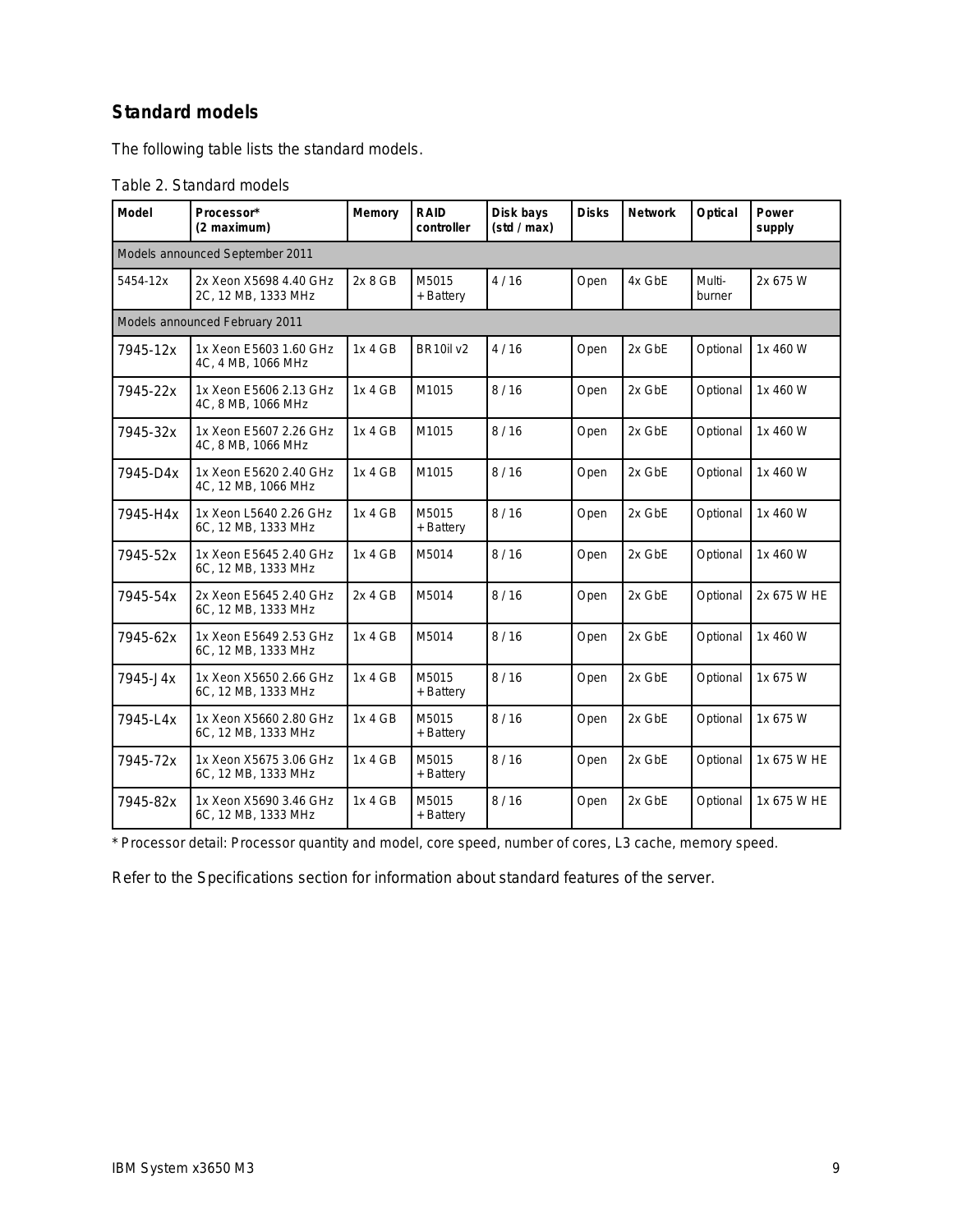#### **Standard models with SAP Preloaded**

The following table lists the models that include SAP Discovery System v4 preloaded with SUSE Linux ES SAP Business All-in-one.

| <b>Model</b> | Processor*<br>(2 maximum) | Memory  | <b>RAID</b><br>adapter | Disk bays<br>(stat / max) | <b>Disks</b>                      | <b>Network</b> | Optical     | <b>Power</b><br>supply |
|--------------|---------------------------|---------|------------------------|---------------------------|-----------------------------------|----------------|-------------|------------------------|
|              | 7945-JSx† 2x Xeon X5650   | 6x 4 GB | M5015<br>+ Battery     | $8/16$                    | 7x 300 GB SAS<br>+ 1x 500 GB SATA | $2x$ GbE       | Multiburner | 2x 675 W               |
| 7945-J6x1    | 2x Xeon X5650             | 6x 4 GB | M5015<br>+ Battery     | 8/16                      | 7x 300 GB SAS<br>+ 1x 500 GB SATA | 2x GbE         | Multiburner | 2x 675 W HE            |
| 7945-JCx     | 2x Xeon X5650             | 6x 4 GB | M5015<br>+ Battery     | 8/16                      | 7x 300 GB SAS<br>+ 1x 500 GB SATA | 2x GbE         | Multiburner | 2x 675 W HE            |

Table 3. Standard preload models

\* Processor detail: Processor quantity and model, core speed, number of cores, L3 cache, memory speed.

† Models include SAP Discovery System v4 preloaded with SUSE Linux ES SAP Business All-in-one.

Refer to the Specifications section for information about standard features of the server.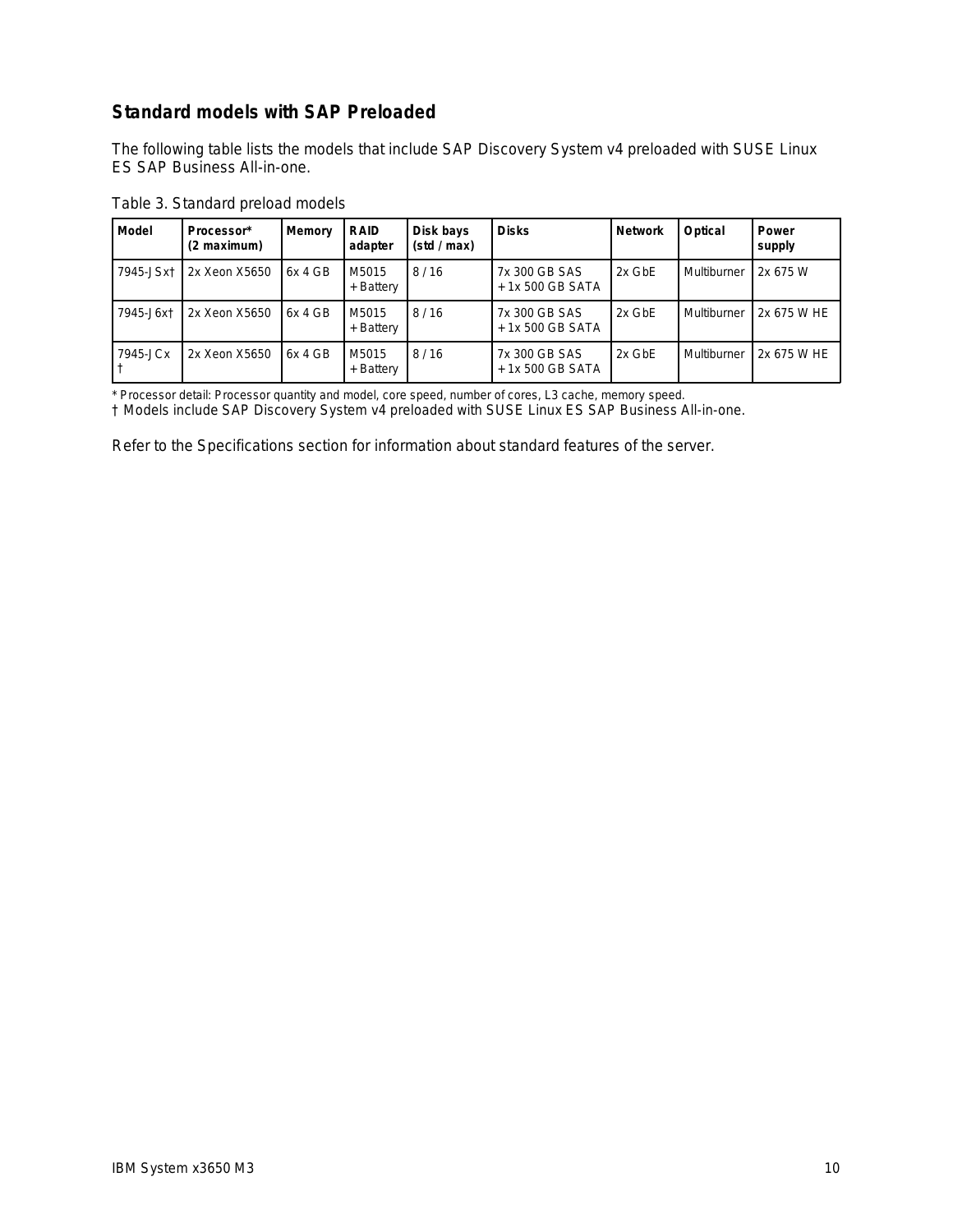# **Express Models**

|  | Table 4. Express models (Part 1) |  |  |  |
|--|----------------------------------|--|--|--|
|--|----------------------------------|--|--|--|

| Region /<br>model | Processor*<br>(2 maximum)                     | Memory  | <b>RAID</b><br>controller | Disk bays<br>(stat / max) | <b>Disks</b>         | <b>Network</b> | Optical          | Power<br>supply |
|-------------------|-----------------------------------------------|---------|---------------------------|---------------------------|----------------------|----------------|------------------|-----------------|
| <b>NA</b>         |                                               |         |                           |                           |                      |                |                  |                 |
| 7945-E5U          | 1x Xeon E5620 2.40GHz<br>4C 12MB 1066MHz      | 3x 2 GB | M1015                     | 8/16                      | Optional             | 2x GbE         | Multi-<br>burner | 1x 460 W        |
| 7945-E6U          | 1x Xeon E5649 2.53GHz<br>6C 12MB 1333MHz      | 3x 4 GB | M1015                     | 8/16                      | Optional             | 2x GbE         | Multi-<br>burner | 2x 460 W        |
| 7945-E7U          | 2x Xeon X5675 3.06 GHz<br>6C 12 MB 1333 MHz   | 6x 4 GB | M5015<br>+ Battery        | 8/16                      | Optional             | 2x GbE         | Multi-<br>burner | 2x 675 W        |
| 7945-E8U          | 1x Xeon E5649 2.53GHz<br>6C 12MB 1333MHz      | 3x 4 GB | M5015<br>+ Battery        | 8/16                      | Optional             | 2x GbE         | Multi-<br>burner | 2x 460 W        |
| <b>NE/SWIOT</b>   |                                               |         |                           |                           |                      |                |                  |                 |
| 7945-K3G          | 1x Xeon E5620 2.40 GHz<br>4C 12 MB 1066 MHz   | 2x 4 GB | M5014                     | 8/16                      | Optional             | 2x GbE         | Multi-<br>burner | 1x 675 W        |
| 7945-K4G          | 2x Xeon X5650 2.66 GHz<br>6C 12 MB 1333 MHz   | 4x 4 GB | M5015<br>+ Battery        | 8/16                      | 3x 146 GB<br>10K SAS | 2x GbE         | Multi-<br>burner | 2x 675 W        |
| 7945-KEG          | 1x Xeon E5606 2.13 GHz<br>4C, 8 MB, 1066 MHz  | 1x 4 GB | M1015                     | 8/16                      | Optional             | 2x GbE         | Multi-<br>burner | 1x 460 W        |
| 7945-KFG          | 1x Xeon E5645 2.40 GHz<br>6C, 12 MB, 1333 MHz | 1x 4 GB | M5014                     | 8/16                      | 2x 146 GB            | 2x GbE         | Multi-<br>burner | 2x 460 W        |
| 7945-KLG          | 1x Xeon X5650 2.66 GHz<br>6C 12 MB 1333 MHz   | 3x 4 GB | M5015<br>+ Battery        | 8/16                      | Optional             | 2x GbE         | Multi-<br>burner | 1x 675 W        |
| 7945-KMG          | 1x Xeon E5620 2.40 GHz<br>4C 12 MB 1066 MHz   | 1x 4 GB | M5014                     | 8/16                      | Optional             | 2x GbE         | Multi-<br>burner | 1x 460 W        |
| 7945-KNG          | 1x Xeon E5645 2.40 GHz<br>6C, 12 MB, 1333 MHz | 1x 4 GB | M5014                     | 8/16                      | Optional             | 2x GbE         | Multi-<br>burner | 1x 460 W        |
| <b>CEEMEA</b>     |                                               |         |                           |                           |                      |                |                  |                 |
| 7945-K3G          | 1x Xeon E5620 2.40 GHz<br>4C 12 MB 1066 MHz   | 2x 4 GB | M5014                     | 8/16                      | Optional             | 2x GbE         | Multi-<br>burner | 1x 675 W        |
| 7945-K4G          | 2x Xeon X5650 2.66 GHz<br>6C 12 MB 1333 MHz   | 4x 4 GB | M5015<br>+ Battery        | 8/16                      | 3x 146 GB<br>10K SAS | 2x GbE         | Multi-<br>burner | 2x 675 W        |
| 7945-K7G          | 1x Xeon E5620 2.40 GHz<br>4C 12 MB 1066 MHz   | 2x 4 GB | M5014                     | 8/16                      | 3x 146 GB<br>10K SAS | 2x GbE         | Multi-<br>burner | 2x 675 W        |
| 7945-KEG          | 1x Xeon E5606 2.13 GHz<br>4C, 8 MB, 1066 MHz  | 1x 4 GB | M1015                     | 8/16                      | Optional             | 2x GbE         | Multi-<br>burner | 1x 460 W        |
| 7945-KFG          | 1x Xeon E5645 2.40 GHz<br>6C, 12 MB, 1333 MHz | 1x 4 GB | M5014                     | 8/16                      | 2x 146 GB            | 2x GbE         | Multi-<br>burner | 2x 460 W        |
| 7945-KKG          | 1x Xeon E5606 2.13 GHz<br>4C, 8 MB, 1066 MHz  | 1x 4 GB | M1015                     | 8/16                      | 2x 500 GB            | 2x GbE         | Multi-<br>burner | 1x 460 W        |
| 7945-KPG          | 1x Xeon E5645 2.40 GHz<br>6C, 12 MB, 1333 MHz | 1x 4 GB | M5015<br>+ Battery        | 8/16                      | Optional             | 2x GbE         | Multi-<br>burner | 1x 460 W        |

\* Processor detail: Processor quantity and model, core speed, number of cores, L3 cache, memory speed.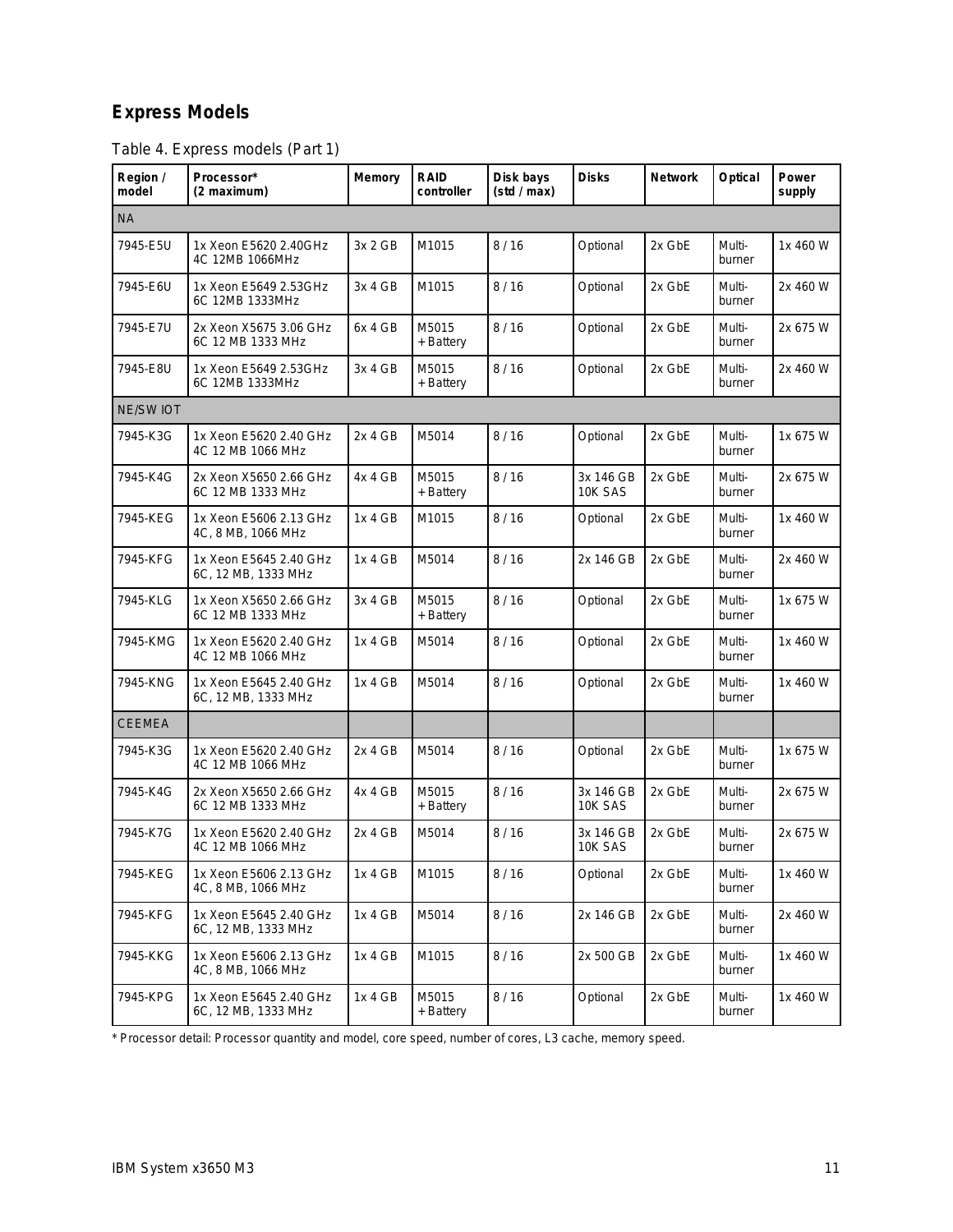| Table 4. Express models (Part 2) |  |  |  |  |
|----------------------------------|--|--|--|--|
|----------------------------------|--|--|--|--|

| Region /<br>model | Processor*<br>(2 maximum)                      | <b>Memory</b> | <b>RAID</b><br>controller | Disk bays<br>(stat / max) | <b>Disks</b> | <b>Network</b> | Optical          | Power<br>supply |
|-------------------|------------------------------------------------|---------------|---------------------------|---------------------------|--------------|----------------|------------------|-----------------|
| <b>Russia</b>     |                                                |               |                           |                           |              |                |                  |                 |
| 7945-KGG          | 1x Xeon E5606, 2.13 GHz<br>4C, 8 MB, 1066 MHz  | 1x 4 GB       | M5015<br>+ Battery        | 8/16                      | Optional     | 4x GbE         | Multi-<br>burner | 1x 675 W        |
| 7945-KHG          | 1x Xeon E5620 2.40 GHz<br>4C 12 MB 1066 MHz    | 2x 4 GB       | M5015<br>+ Battery        | 8/16                      | Optional     | 4x GbE         | Multi-<br>burner | 1x 675 W        |
| 7945-KJG          | 1x Xeon E5645, 2.40 GHz<br>6C, 12 MB, 1333 MHz | 2x 4GB        | M5015<br>+ Battery        | 8/16                      | Optional     | 4x GbE         | Multi-<br>burner | 1x 675 W        |
| LA                |                                                |               |                           |                           |              |                |                  |                 |
| 7945-E4Ux         | 1x Xeon E5607 2.26 GHz<br>4C 8 MB 1066 MHz     | 3x 2 GB       | M1015                     | 8/16                      | Optional     | 2x GbE         | Multi-<br>burner | 1x 460 W        |
| 7945-E5Ux         | 1x Xeon E5620 2.40 GHz<br>4C 12 MB 1066 MHz    | 3x 2 GB       | M1015                     | 8/16                      | Optional     | 2x GbE         | Multi-<br>burner | 1x 460 W        |
| 7945-E6Ux         | 1x Xeon E5649 2.53 GHz<br>6C 12 MB 1333 MHz    | 3x 4 GB       | M1015                     | 8/16                      | Optional     | 2x GbE         | Multi-<br>burner | 2x 460 W        |
| 7945-E7Ux         | 2x Xeon X5675 3.06 GHz<br>6C 12 MB 1333 MHz    | 6x 4 GB       | M5015<br>+ Battery        | 8/16                      | Optional     | 2x GbE         | Multi-<br>burner | 2x 675 W        |
| 7945-E8U          | 1x Xeon E5649 2.53 GHz<br>6C 12 MB 1333 MHz    | 3x 4 GB       | M5015                     | 16/16                     | Optional     | 2x GbE         | Multi-<br>burner | 1x 460 W        |
| 7945-EAU          | 1x Xeon E5645 2.40 GHz<br>6C, 12 MB, 1333 MHz  | 1x 4 GB       | M1015                     | 8/16                      | 1x 146 GB    | 2x GbE         | Multi-<br>burner | 1x 460 W        |
| 7945-EBU          | 1x Xeon E5649 2.53 GHz<br>6C 12 MB 1333 MHz    | 2x 8 GB       | M5014                     | 16/16                     | 1x 300 GB    | 2x GbE         | Multi-<br>burner | 2x 460 W        |
| 7945-D4U          | 1x Xeon E5620 2.40 GHz<br>4C 12 MB 1066 MHz    | 1x 4 GB       | M1015                     | 8/16                      | Optional     | 2x GbE         | Multi-<br>burner | 1x 460 W        |
| 7945-J4U          | 1x Xeon X5650 2.66 GHz<br>6C 12 MB 1333 MHz    | 1x 4 GB       | M5015                     | 8/16                      | Optional     | 2x GbE         | Multi-<br>burner | 1x 675 W        |
| 7945-54U          | 2x Xeon E5645 2.40 GHz<br>6C, 12 MB, 1333 MHz  | 2x 4 GB       | M5014                     | 8/16                      | Optional     | 2x GbE         | Multi-<br>burner | 2x 675 W        |
| 7945-52U          | 1x Xeon E5645 2.40 GHz<br>6C, 12 MB, 1333 MHz  | 1x 4 GB       | M5014                     | 8/16                      | Optional     | 2x GbE         | Multi-<br>burner | 1x 675 W        |
| 7945-82U          | 1x Xeon X5690 3.46 GHz<br>6C 12 MB 1333 MHz    | 1x 4 GB       | M5015                     | 8/16                      | Optional     | 2x GbE         | Multi-<br>burner | 1x 675 W        |

\* Processor detail: Processor quantity and model, core speed, number of cores, L3 cache, memory speed.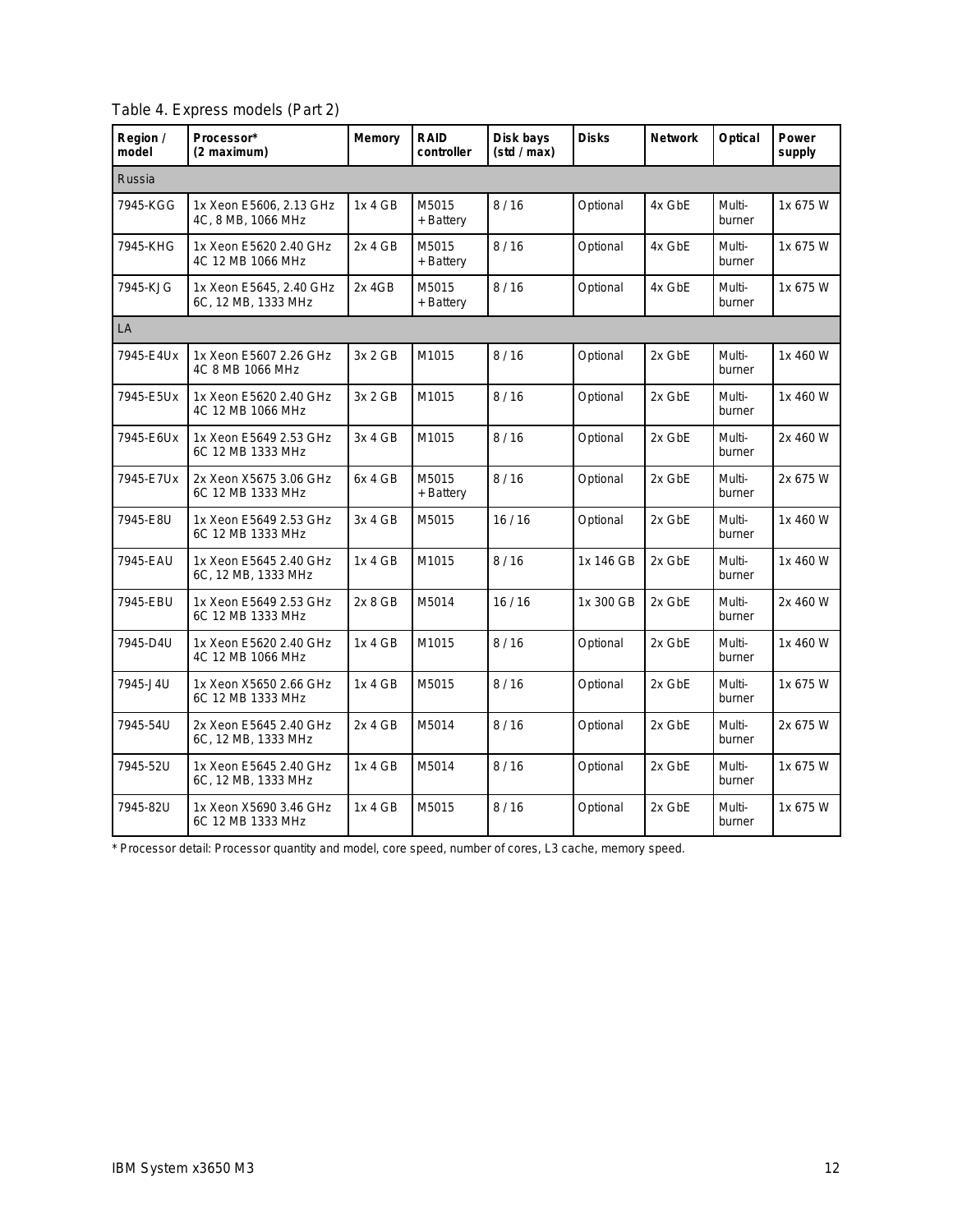#### **Processor options**

Features of the Intel Xeon 5600 processors used in the x3650 M3 include:

- Intel QuickPath Technology (QPI), a platform architecture that provides high-speed (up to 25.6 GBps), and point-to-point connections both between processors and between processors and the I/O hub. Each processor has its own dedicated memory that it accesses directly through an Integrated Memory Controller. In cases where a processor needs to access the dedicated memory of another processor, it can do so through the high-speed QPI that links all the processors.
- Turbo Boost Technology dynamically turns off unused processor cores and increases the clock speed of the cores in use. It will increase the frequency in steps of 133 MHz (to a maximum of three steps or 400 MHz) as long as the processors' predetermined thermal and electrical requirements are still met. For example, with three cores active, a 2.26 GHz processor can run the cores at 2.4 GHz. With only one or two cores active, the same processor can run those cores at 2.53 GHz. All Xeon 5600 processors support Turbo Boost with the exception of L5609, E5607, E5606, and E5603.
- Intel Hyper-Threading Technology, which boosts performance for multi-threaded applications by enabling simultaneous multi-threading within each processor core, up to two threads per core. Hyper-Threading reduces computational latency, thereby making optimal use of every clock cycle. All Xeon 5600 processors support Hyper-Threading Technology with the exception of L5609, E5607, E5606, and E5603.
- Intelligent Power Capability powers individual processor elements on and off as needed, to reduce power draw.
- Execute Disable Bit functionality can help prevent certain classes of malicious buffer overflow attacks when combined with a supporting operating system.
- Intel Virtualization Technology integrates hardware-level virtualization hooks that allow operating system vendors to better utilize the hardware for virtualization workloads.

The x3650 M3 (with the exception of the x3650 M3 HF server, model 5454-12x) supports the processor options listed in the following table. The server supports up to two processors. This table shows which server models have each processor standard. If there is no corresponding *where-used* model for a particular processor then this processor is only available through CTO.

The x3650 M3 HF server, model 5454-12x supports the Intel Xeon X5698 processor (dual core, 4.40 GHz core speed, 12 MB L3 cache, 1333 MHz memory speed, 130W). Two processors are standard and the server supports two maximum.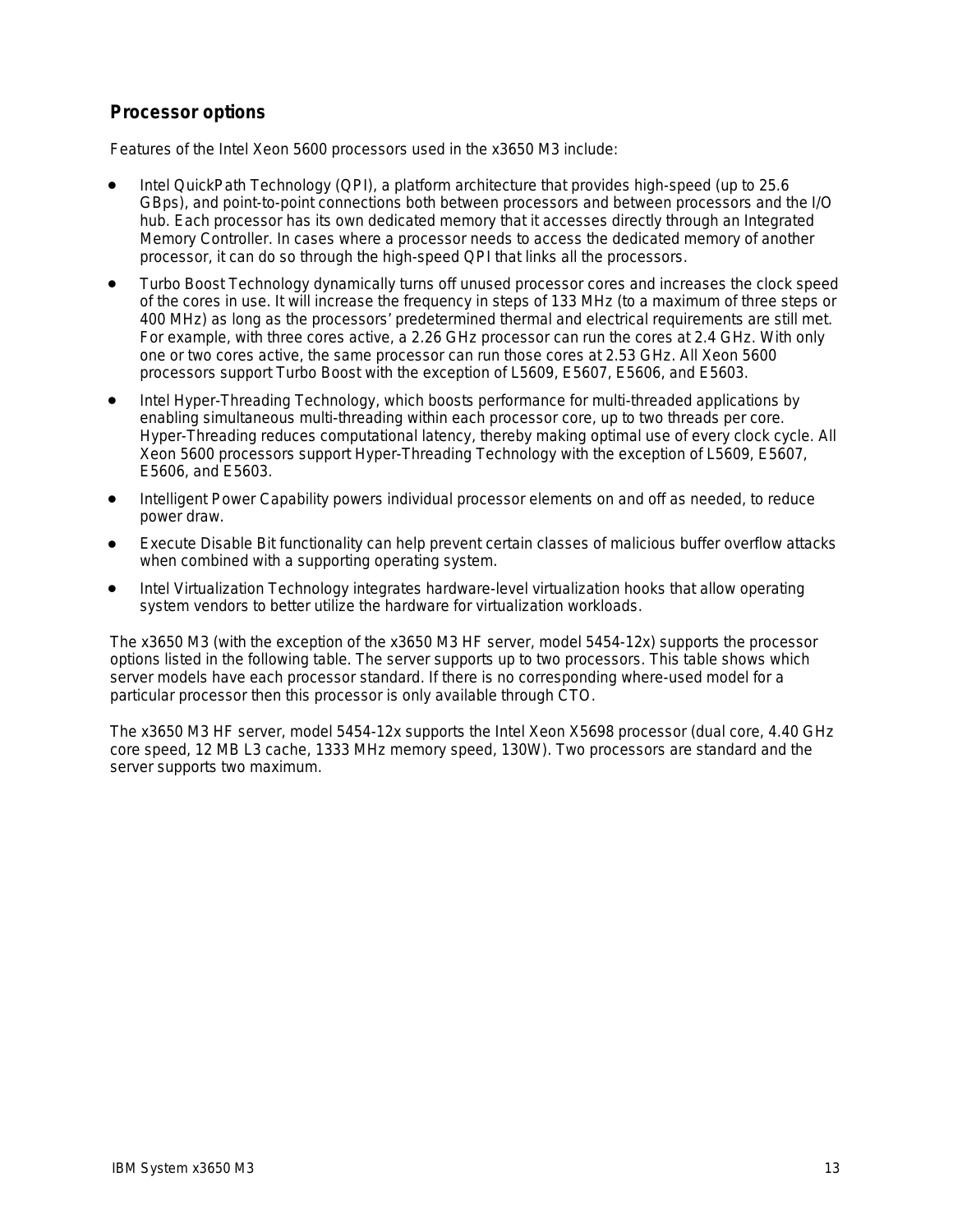| Table 5. Processor options |  |  |
|----------------------------|--|--|
|----------------------------|--|--|

| Part number | <b>Description</b>                                      | <b>Standard models</b><br>where used                |
|-------------|---------------------------------------------------------|-----------------------------------------------------|
|             | Intel Xeon 5600 series processors                       |                                                     |
| 81Y6538     | Intel Xeon E5603 4C 1.60GHz 4MB Cache 1066MHz 80w       | 12x                                                 |
| 81Y6539     | Intel Xeon E5606 4C 2.13GHz 8MB Cache 1066MHz 80w       | 22x                                                 |
| 81Y6540     | Intel Xeon E5607 4C 2.26GHz 8MB Cache 1066MHz 80w       | 32x                                                 |
| 59Y4020     | Intel Xeon E5620 4C 2.40 GHz 12 MB Cache 1066 MHz 80 w  | D <sub>2x</sub> , E <sub>2x</sub> , D <sub>4x</sub> |
| 59Y4021     | Intel Xeon E5630 4C 2.53 GHz 12 MB Cache 1066 MHz 80 w  | F <sub>2x</sub>                                     |
| 59Y4022     | Intel Xeon E5640 4C 2.66 GHz 12 MB Cache 1066 MHz 80 w  | G <sub>2x</sub>                                     |
| 81Y6537     | Intel Xeon E5645 6C 2.40GHz 12MB Cache 1333MHz 80w      | 52x, 54x                                            |
| 81Y6542     | Intel Xeon E5649 6C 2.53GHz 12MB Cache 1333MHz 80w      | 62x                                                 |
| 59Y4017     | Intel Xeon L5609 4C 1.86 GHz 12 MB Cache 1066 MHz 40 w  |                                                     |
| 59Y4018     | Intel Xeon L5630 4C 2.13 GHz 12 MB Cache 1066 MHz 40 w  | C2x                                                 |
| 59Y4019     | Intel Xeon L5640 6C 2.26 GHz 12 MB Cache 1333 MHz 60 w  | H <sub>2x</sub> , H <sub>4x</sub>                   |
| 81Y6541     | Intel Xeon X5647 4C 2.93GHz 12MB Cache 1333MHz 130w     |                                                     |
| 59Y4023     | Intel Xeon X5650 6C 2.66 GHz 12 MB Cache 1333 MHz 95 w  | J2x, JSx, J4x, J6x, JCx,                            |
| 59Y4024     | Intel Xeon X5660 6C 2.80 GHz 12 MB Cache 1333 MHz 95 w  | L2x, L4x                                            |
| 59Y4026     | Intel Xeon X5667 4C 3.06 GHz 12 MB Cache 1333 MHz 95 w  |                                                     |
| 59Y4025     | Intel Xeon X5670 6C 2.93 GHz 12 MB Cache 1333 MHz 95 w  | M2x                                                 |
| 81Y6543     | Intel Xeon X5672 4C 3.20GHz 12MB Cache 1333MHz 95w      | $\overline{a}$                                      |
| 81Y6544     | Intel Xeon X5675 6C 3.06GHz 12MB Cache 1333MHz 95w      | 72x                                                 |
| 59Y4027     | Intel Xeon X5677 4C 3.46 GHz 12 MB Cache 1333 MHz 130 w | $\overline{a}$                                      |
| 59Y4028     | Intel Xeon X5680 6C 3.33 GHz 12 MB Cache 1333MHz 130 w  | N2x                                                 |
| 81Y6545     | Intel Xeon X5687 4C 3.60GHz 12MB Cache 1333MHz 130w     | ÷,                                                  |
| 81Y6546     | Intel Xeon X5690 6C 3.46GHz 12MB Cache 1333MHz 130w     | 82x                                                 |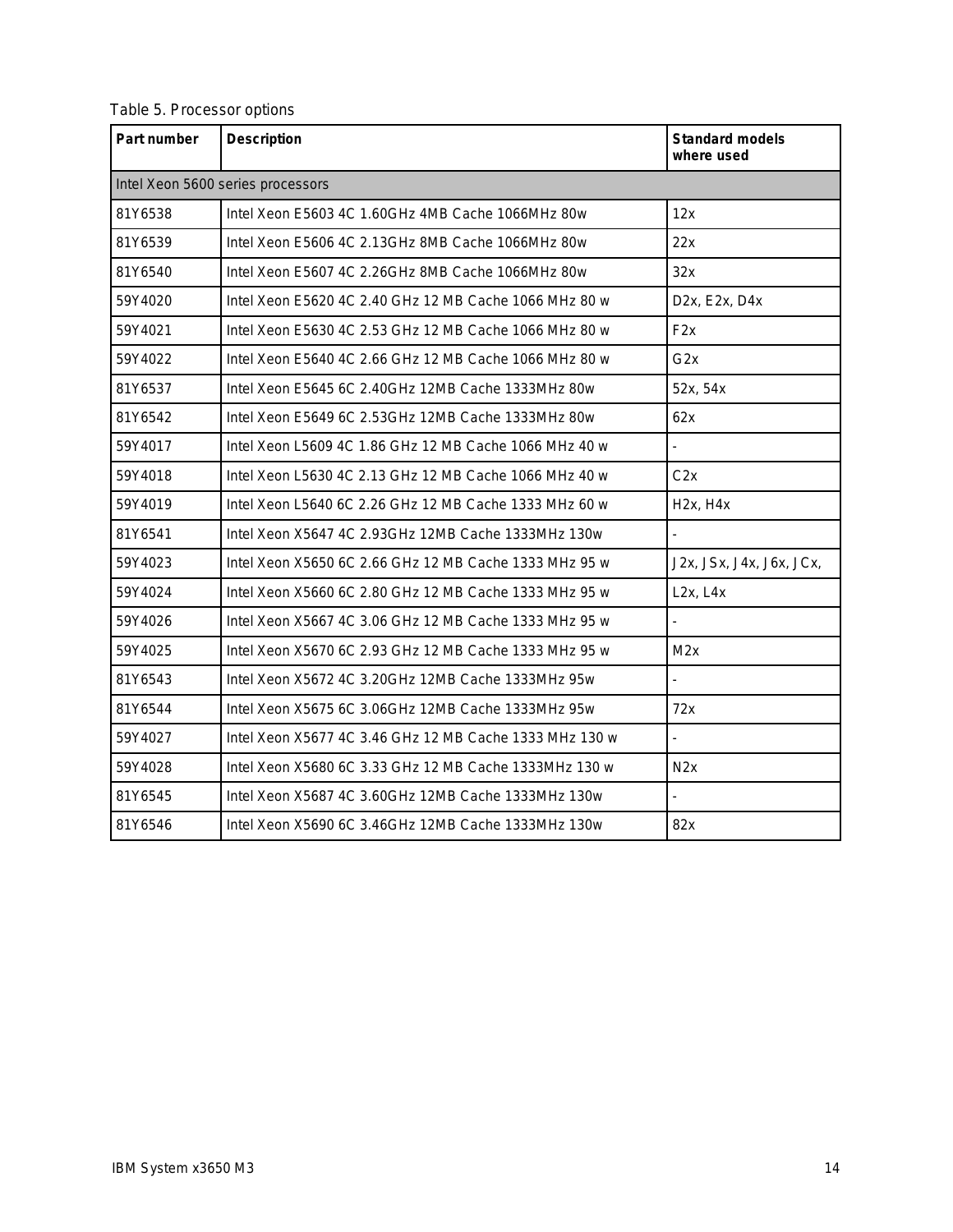#### **Memory options**

IBM DDR3 memory is compatibility tested and tuned for optimal System x performance and throughput. IBM memory specifications are integrated into the light path diagnostics for immediate system performance feedback and optimum system uptime. From a service and support standpoint, IBM memory automatically assumes the IBM system warranty, and IBM provides service and support worldwide.

The IBM System x3650 M3 supports up to nine DDR3 DIMMs when one processor is installed and up to 18 DIMMs when two processors are installed. However, the maximum number of DIMMs is limited by the number of ranks in the DIMMs:

- RDIMMs
	- Up to 18 single-rank RDIMMs (nine per processor) for a maximum of 72 GB (18x 4 GB)
	- Up to 18 dual-rank RDIMMs for a maximum of 288 GB (18x 16 GB)
	- Up to 12 quad-rank RDIMMs for a maximum of 192 GB (12x 16 GB)
- UDIMMs
	- Up to 12 dual-rank UDIMMs for a maximum of 48 GB (12x 4 GB)

Each processor has three memory channels, and there are three DIMMs per channel. RDIMMs can be populated three per channel. However, UDIMMs can only be populated two DIMMs per channel. That is, you can have up to 18 RDIMMs installed in the server, but only up to 12 UDIMMs. Mixing UDIMMs and RDIMMs is not supported.

Maximum memory speed is limited by memory speed supported by the specific processor and by the number and type of DIMMs installed (whichever has a lower memory speed rating), as follows:

- Intel Xeon 5600 series processors:
	- 1333 MHz when one or two single-rank or dual-rank RDIMMs per channel are installed or one UDIMM per channel is installed
	- 1066 MHz when one quad-rank RDIMM per channel is installed or two UDIMMs per channel are installed
	- 800 MHz when three single-rank or dual-rank RDIMMs or two quad-rank RDIMMs per channel are installed
- Quad-core Intel Xeon 5500 series processors:
	- 1333 MHz when one single-rank or dual-rank RDIMM per channel is installed or one UDIMM per channel is installed
	- 1066 MHz when two single-rank or dual-rank RDIMMs per channel are installed, or one quad-rank RDIMM per channel is installed, or two UDIMMs per channel are installed
	- 800 MHz when three single-rank or dual-rank RDIMMs or two quad-rank RDIMMs per channel are installed
- Dual-core Intel Xeon 5500 series processors only support memory speed at 800 MHz.

The server supports both 1.5 V and 1.35 V DIMMs. Mixing 1.5 V and 1.35 V DIMMs in the same server is supported for Intel Xeon 5600 series processor-based systems, in such a case all DIMMs operate at 1.5 V. Intel Xeon 5500 series processor-based systems do not support 1.35 V DIMMs.

The following memory protection technologies are supported:

- ECC
- ChipKill (for x4-based RDIMMs)
- Memory mirroring
- Memory sparing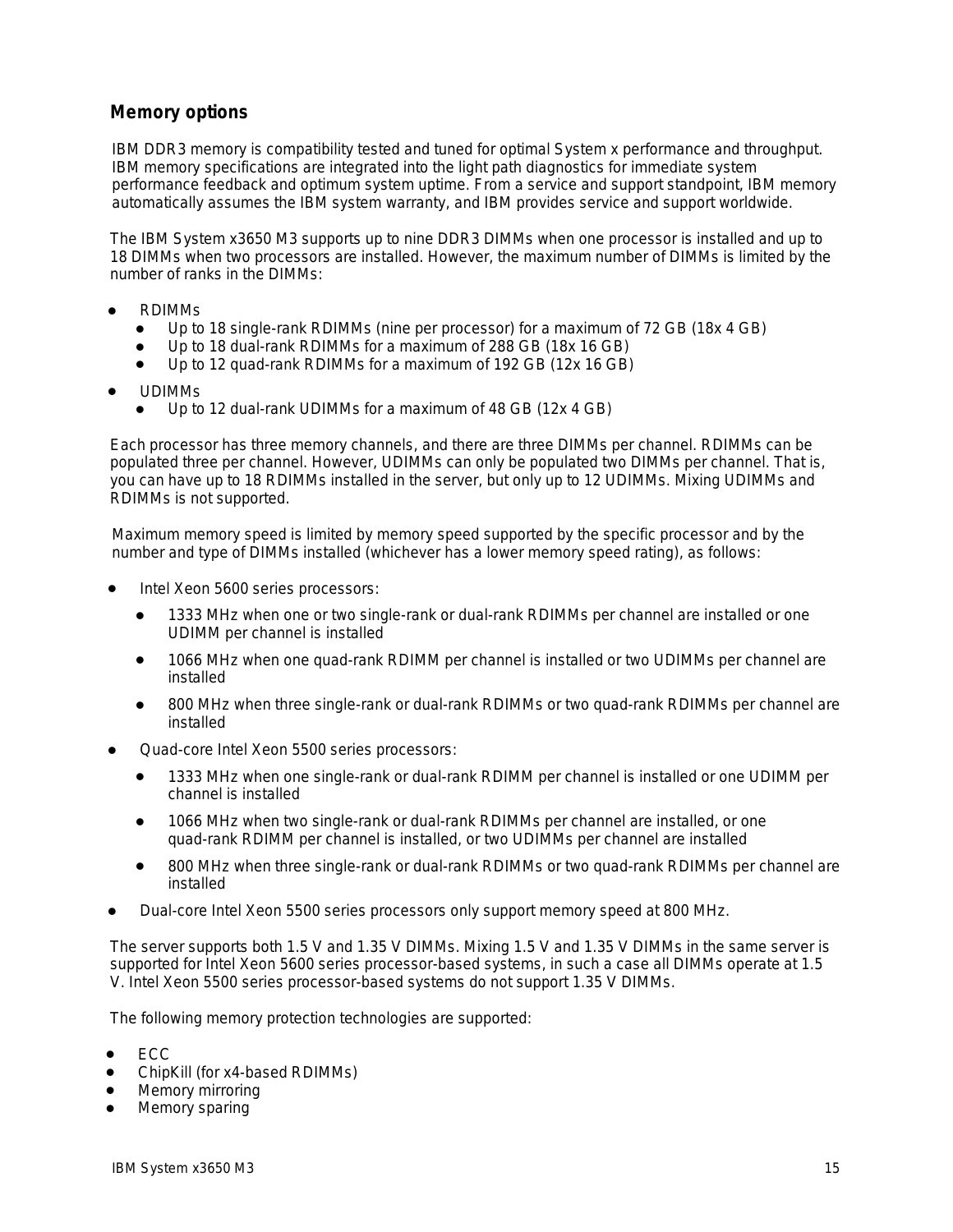If memory mirroring is used then DIMMs must be installed in pairs (minimum of one pair per each CPU), and both DIMMs in a pair must be identical in type and size. If Memory Sparing is used then DIMMs must be installed in sets of three, and all DIMMs in the same set must be identical in type and size. Memory sparing is only supported for Intel Xeon 5600 series processor-based systems.

The following table lists memory options available for x3650 M3 server.

| Part<br>number | <b>Description</b>                                                                | Max<br>qty | <b>Standard models</b><br>where used                                       |
|----------------|-----------------------------------------------------------------------------------|------------|----------------------------------------------------------------------------|
| <b>UDIMMS</b>  |                                                                                   |            |                                                                            |
| 44T1569        | 2 GB (1x 2 GB, 2Rx8, 1.5 V) PC3-10600 ECC 1333 MHz LP UDIMM                       | 12         | $\blacksquare$                                                             |
| 49Y1403        | 2 GB (1x 2 GB, 1Rx8, 1.35 V) PC3L-10600 CL9 ECC DDR3 1333 MHz LP UDIMM            | 12         |                                                                            |
| 49Y1404        | 4 GB (1x 4 GB, 2Rx8, 1.35 V) PC3L-10600 CL9 ECC 1333 MHz LP UDIMM                 | 12         |                                                                            |
| <b>RDIMMS</b>  |                                                                                   |            |                                                                            |
| 49Y1434        | 2 GB (1x 2 GB, 1Rx4, 1.5 V) PC3-10600 CL9 ECC 1333 MHz LP RDIMM                   | 18         | L.                                                                         |
| 49Y1405        | 2 GB (1x 2 GB, 1Rx8, 1.35 V) PC3L-10600 CL9 ECC DDR3 1333 MHz LP RDIMM            | 18         | $\mathbf{r}$                                                               |
| 44T1592        | 2 GB (1x 2 GB, 1Rx8, 1.5 V) PC3-10600 CL9 ECC DDR3 1333 MHz LP RDIMM              | 18         |                                                                            |
| 49Y1433        | 2 GB (1x 2 GB, 2Rx8, 1.5 V) PC3-10600 CL9 ECC 1333 MHz LP RDIMM                   | 18         |                                                                            |
| 49Y1406        | 4 GB (1x 4GB, 1Rx4, 1.35 V) PC3L-10600 CL9 ECC DDR3 1333 MHz LP RDIMM             | 18         | 12x, 22x, 32x, D4x, H4x,<br>52x, 54x, 62x, J4x, J6x,<br>JCx, L4x, 72x, 82x |
| 49Y1394        | 4 GB (1x 4 GB, 2Rx4, 1.35 V) PC3L-10600 CL9 ECC 1333 MHz LP RDIMM                 | 18         | C2x. H2x                                                                   |
| 49Y1435        | 4 GB (1x 4 GB, 2Rx4, 1.5 V) PC3-10600 CL9 ECC 1333 MHz LP RDIMM                   | 18         | A2x, B2x, D2x, F2x,<br>$G2x$ .<br>J2x, L2x, M2x, N2x, JSx                  |
| 49Y1407        | 4 GB (1x 4GB, 2Rx8, 1.35 V) PC3L-10600 CL9 ECC DDR3 1333 MHz LP RDIMM             | 18         | L.                                                                         |
| 44T1599        | 4 GB (1x 4 GB, 2Rx8, 1.5 V) PC3-10600 CL9 ECC DDR3 1333 MHz LP RDIMM              | 18         |                                                                            |
| 49Y1397        | 8 GB (1x 8 GB, 2Rx4, 1.35 V) PC3L-10600 CL9 ECC 1333 MHz LP RDIMM                 | 18         | 5454-12x                                                                   |
| 49Y1436        | 8 GB (1x 8 GB, 2Rx4, 1.5 V) PC3-10600 CL9 ECC 1333 MHz LP RDIMM                   | 18         |                                                                            |
| 49Y1400        | 16 GB (1x 16 GB, 4Rx4, 1.35 V) PC3L-8500 CL7 ECC DDR3 1066 MHz LP<br><b>RDIMM</b> | 12         |                                                                            |
| 46C7483        | 16 GB (1x 16 GB, 4Rx4, 1.5 V) PC3-8500 CL7 ECC 1066 MHz LP RDIMM                  | 12         |                                                                            |
| 49Y1563        | 16 GB (1x16GB, 2Rx4, 1.35V) PC3L-10600 CL9 ECC DDR3 1333MHz LP RDIMM              | 18         |                                                                            |

Table 6. Memory options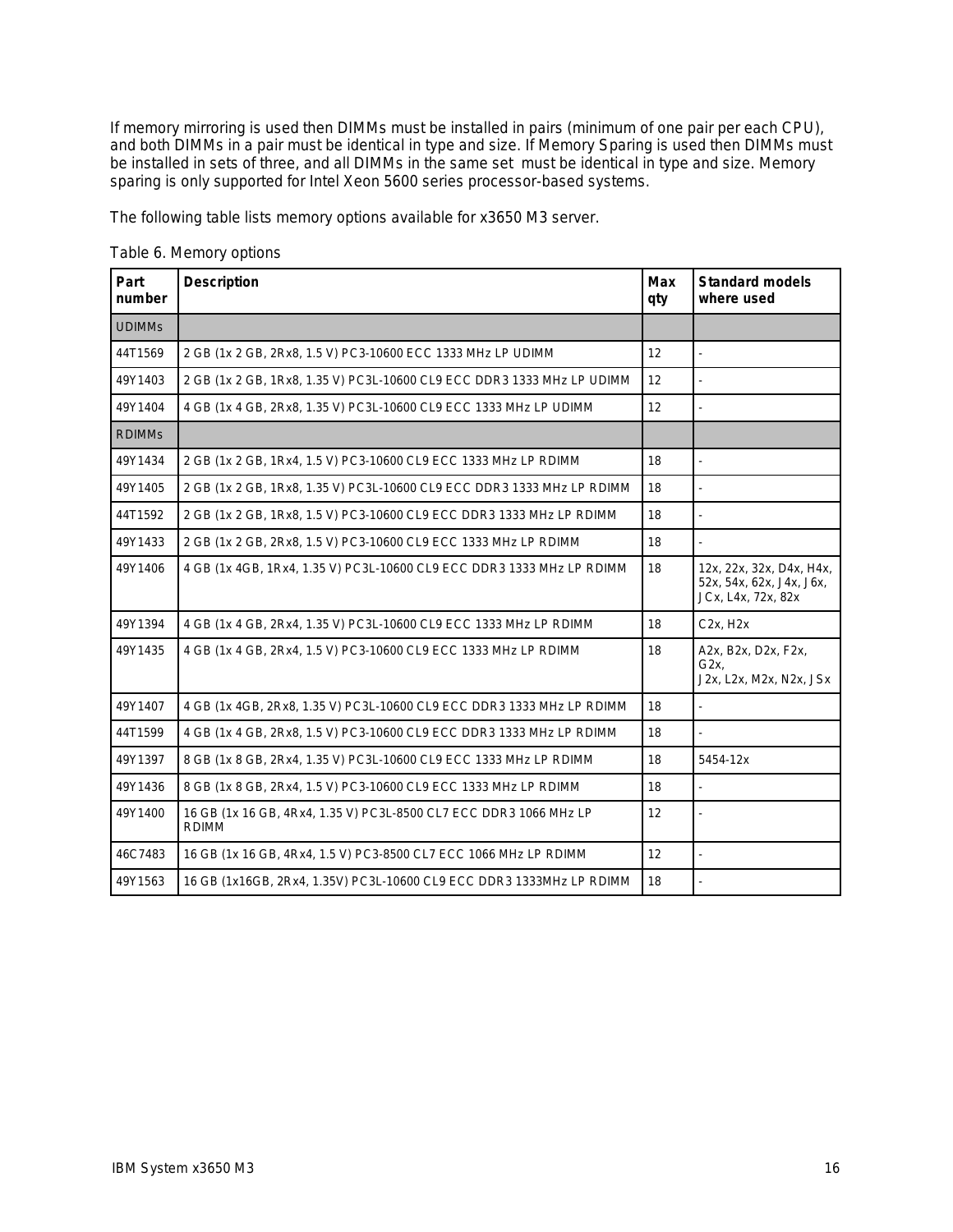#### **Internal disk storage options**

IBM System x3650 M3 server supports the following internal storage configurations:

- Four SATA 2.5" SFF Simple-Swap drive bays (only available in CTO)
- Four SAS/SATA 2.5" SFF hot-swap drive bays
- Eight SAS/SATA 2.5" SFF hot-swap drive bays
- Sixteen SAS/SATA 2.5" SFF hot-swap drive bays
- Eight SAS/SATA 2.5" SFF hot-swap drive bays and internal tape drive

Figure 5 shows these configurations.



Figure 5. Internal drive configurations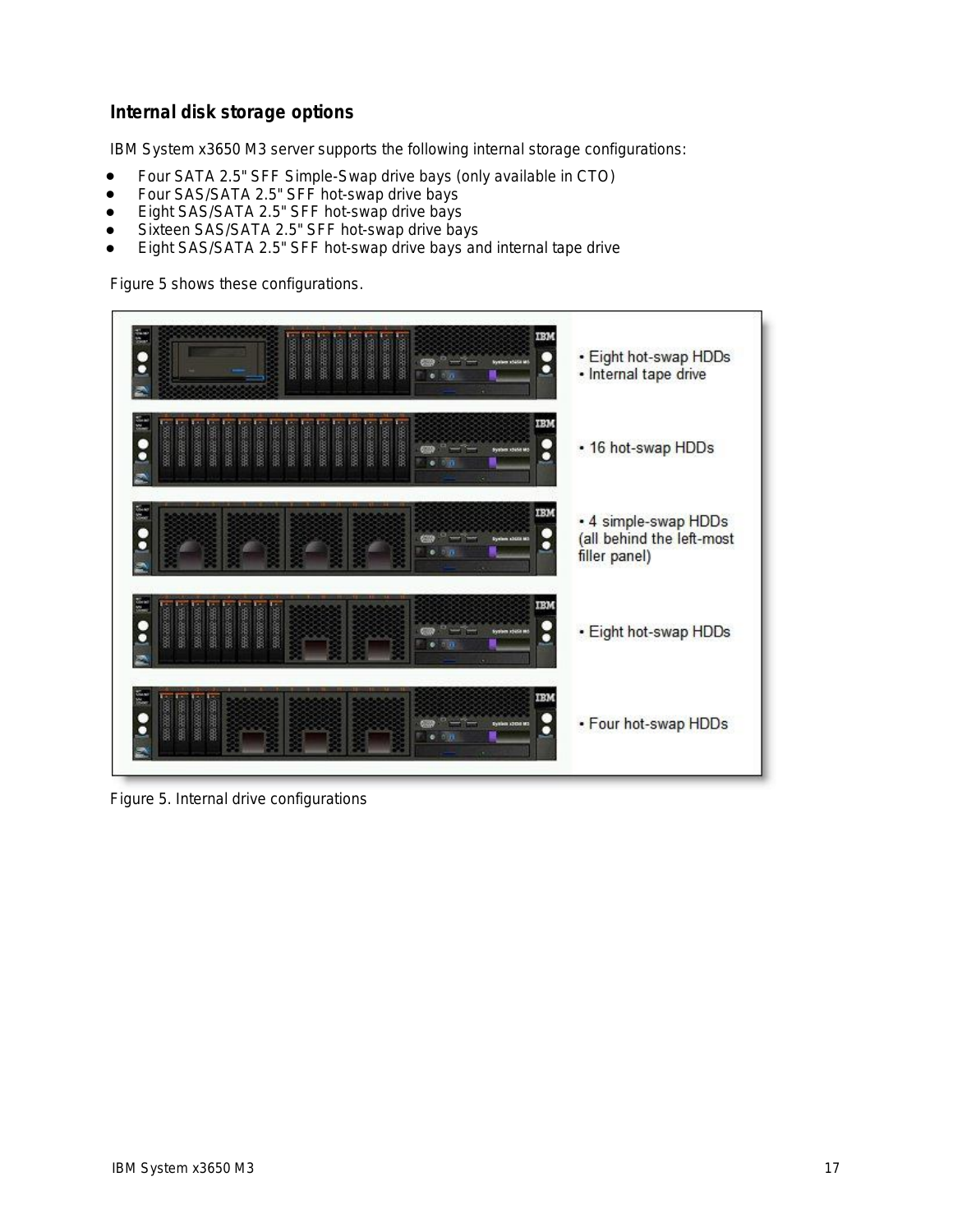#### **Backplanes and enablement kits**

Standard models of x3650 M3 ship with four (model A2x) or eight (all models except A2x) SAS/SATA 2.5" SFF hot-swap hard drive bays. The following table shows internal storage expansion options available for x3650 M3 server.

| Table 7. Internal storage expansion options |
|---------------------------------------------|
|---------------------------------------------|

| Part<br>number | <b>Name</b>                                                                     | <b>Maximum</b><br>quantity<br>supporte |
|----------------|---------------------------------------------------------------------------------|----------------------------------------|
| 69Y4236        | IBM System x3650 M3 Hot-Swap SAS/SATA 4 Pac HDD Upgrade Option                  |                                        |
| 59Y3825        | Hot-swap SAS SATA 8 Pack HDD Enablement Option (with 6 Gb/sec expander)         |                                        |
| 69Y5034        | Hot-swap SAS SATA 8 Pack HDD Enablement Kit (with two ServeRAID M5015 adapters) |                                        |
| 59Y3806        | IBM System x3650 M3 Tape Enablement Kit                                         |                                        |

These options have the following descriptions:

- 69Y4236 upgrades models with four hot-swap HDD bays to eight hot-swap HDD bays. This option requires a ServeRAID M1015, M5014, or M5015.
- 59Y3825 upgrades models with eight hot-swap HDD bays to 16 hot-swap HDD bays. This option includes a SAS expander card that fits into a dedicated RAID slot, and RAID controller occupies one of the four PCIe slots, limiting the number of available slots to three.
- 69Y5034 upgrades models with eight hot-swap HDD bays to 16 hot-swap HDD bays. This option includes two ServeRAID M5015 RAID controllers (without batteries). The number of available PCIe slots is three.
- 59Y3806 upgrades models with eight hot-swap HDD bays to eight hot-swap HDD bays plus an internal tape drive (DDS5, DDS6, or RDX). This includes the riser card with USB and SAS tape connectors, replacing the standard SAS RAID riser card.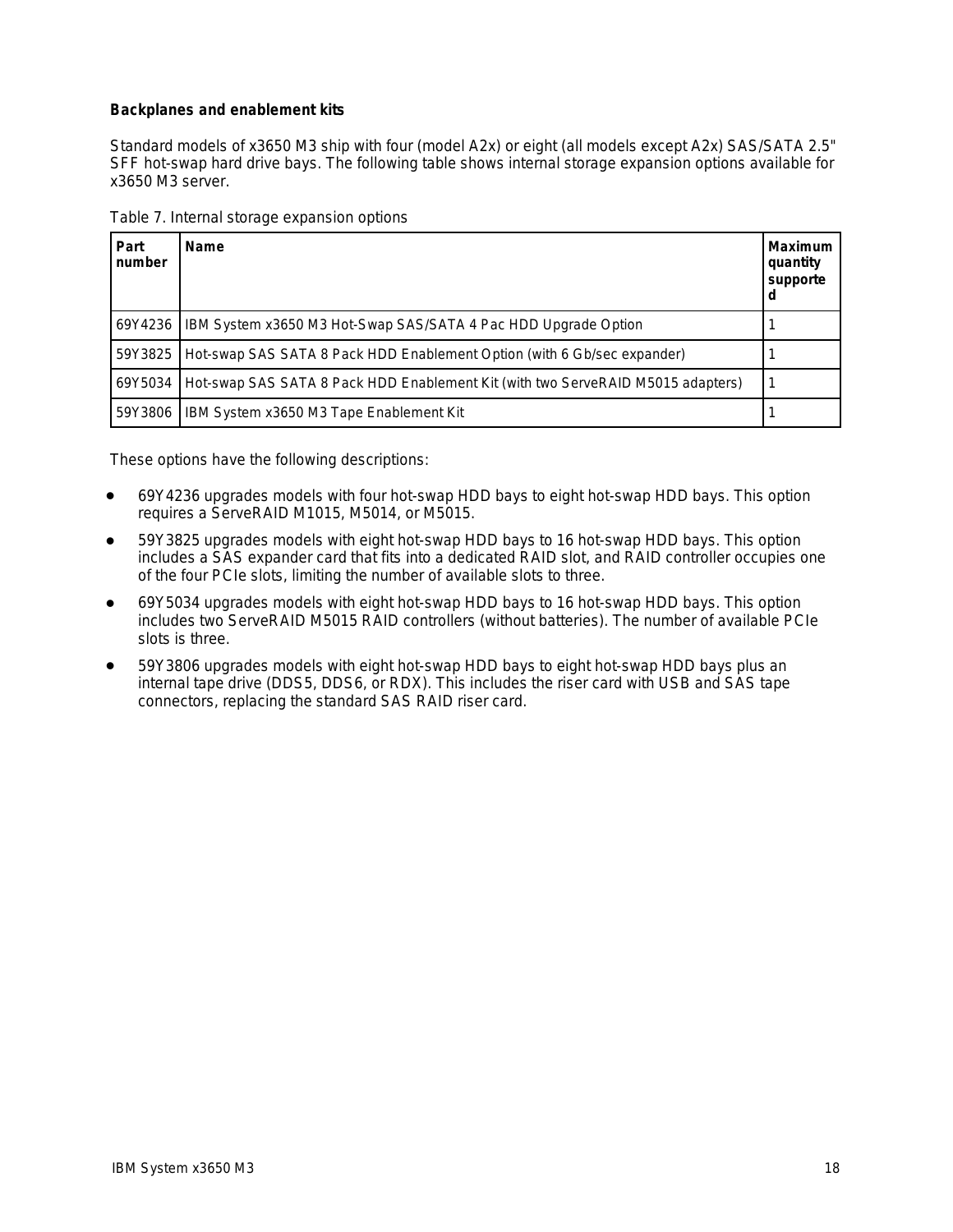#### **RAID controllers**

The following table lists the RAID controllers and additional options used for internal disk storage of x3650 M3 server.

| Part<br>number | <b>Description</b>                                      | Max<br>quantity<br>supported | <b>Standard models where</b><br>used                                                                     |
|----------------|---------------------------------------------------------|------------------------------|----------------------------------------------------------------------------------------------------------|
| 44E8689        | ServeRAID-BR10i SAS/SATA Controller                     | 1                            |                                                                                                          |
| 49Y4731        | ServeRAID-BR10il SAS/SATA Controller V2                 | 1                            | A2x, 12x                                                                                                 |
| 81Y4492        | ServeRAID H1110 SAS/SATA Controller for IBM System<br>x | $\mathbf{1}$                 |                                                                                                          |
| 46M0831        | ServeRAID M1015 SAS/SATA Controller                     | 1                            | B <sub>2x</sub> , C <sub>2x</sub> , D <sub>2x</sub> , H <sub>2x</sub> , N <sub>2x</sub><br>22x, 32x, D4x |
| 46M0832        | ServeRAID M1000 Series Advance Feature Key              | 1                            |                                                                                                          |
| 46M0916        | ServeRAID M5014 SAS/SATA Controller                     | 1                            | F2x, G2x, 52x, 54x, 62x                                                                                  |
| 46M0829        | ServeRAID M5015 SAS/SATA Controller                     | 1 or $2^*$                   | J2x, L2x, M2x, JSx, H4x,<br>J4x, J6x, JCx, L4x, 72x, 8.<br>5454-12x                                      |
| 46M0917        | ServeRAID M5000 Series Battery Kit                      | 1                            | J2x, L2x, M2x, JSx, H4x,<br>J4x, J6x, JCx, L4x, 72x, 8.<br>5454-12x                                      |
| 46M0930        | ServeRAID M5000 Series Advance Feature Key              | 1 <sup>†</sup>               |                                                                                                          |
| 81Y4426        | ServeRAID M5000 Series Performance Accelerator Key      | 1 <sup>†</sup>               |                                                                                                          |
| 46M0969        | ServeRAID B5015 SSD Controller                          | 1                            |                                                                                                          |
| 46M0912        | IBM 6Gb Performance Optimized HBA                       | $\overline{2}$               |                                                                                                          |

|  | Table 8. RAID controllers for internal storage |  |  |
|--|------------------------------------------------|--|--|
|  |                                                |  |  |

\* When this RAID controller is ordered separately, then the maximum quantity supported is one. When this RAID controller is ordered as a part of the 69Y5034 upgrade (see Table 6), then the maximum quantity supported is two. † Only one key is supported in each controller, either the Advance Feature Key or the Performance Accelerator Key.

When the maximum number of HDD bays is eight, the RAID controller occupies a dedicated PCIe slot on x3650 M3 and does not consume the regular PCIe slot. When 16 HDD bay configurations are used, the number of available regular PCIe slots is three.

The ServeRAID BR10il v2 SAS/SATA Controller has the following specifications:

- One Mini-SAS internal connector
- Supports RAID levels 0, 1, and 1E
- 3 Gbps throughput per port
- Based on the LSI 1064E controller
- PCI Express 2.0 x4 host interface
- Stripe size: 64 KB (fixed)

For more information, see the IBM Redbooks Product Guide *ServeRAID-BR10il SAS/SATA Controller v2 for IBM System x* at: <http://www.redbooks.ibm.com/abstracts/tips0741.html?Open>

 $82x$ .

 $82x$ .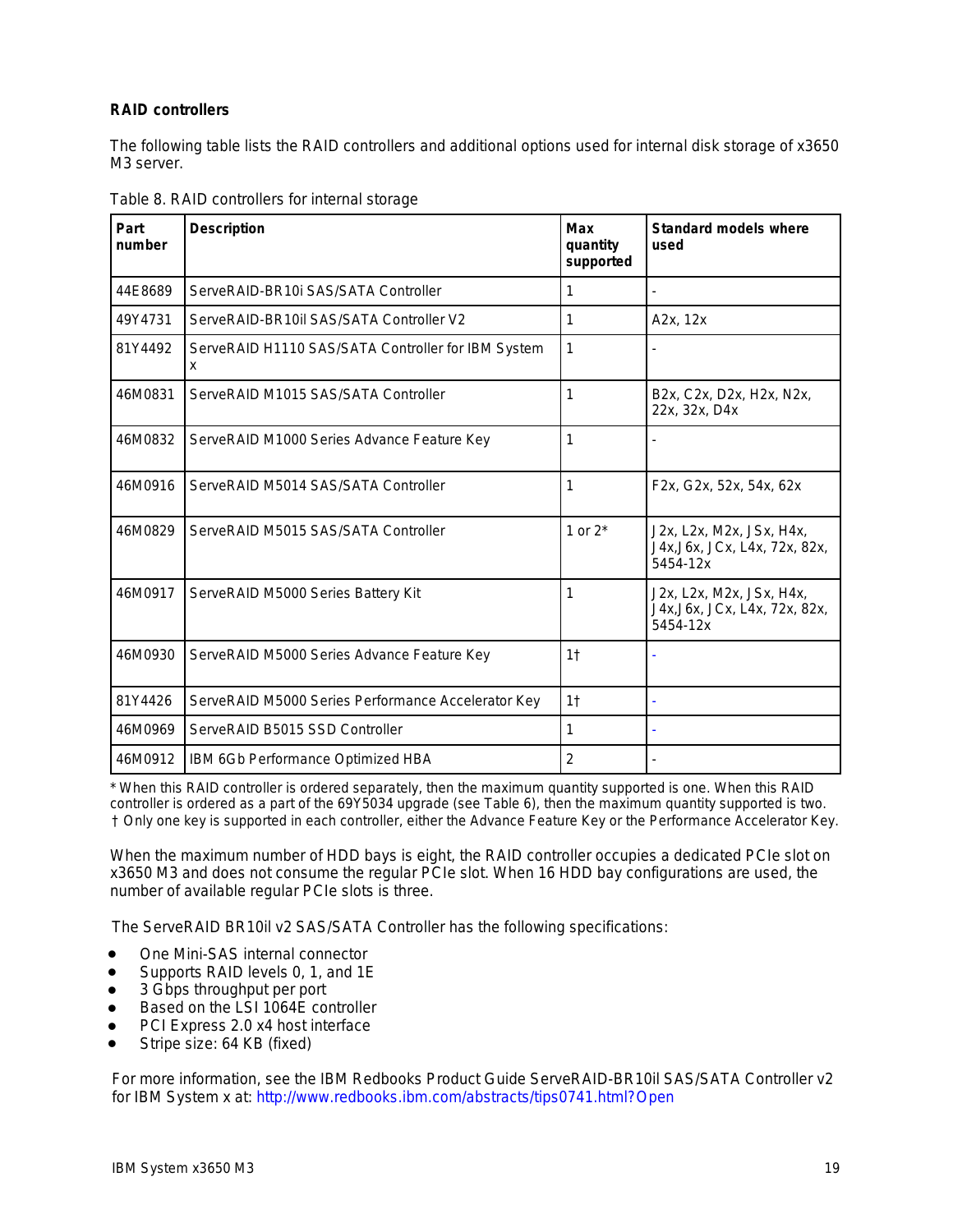The ServeRAID M1015 SAS/SATA Controller has the following specifications:

- Two Mini-SAS internal connectors
- Supports RAID levels 0, 1, and 10
- Supports RAID levels 5 and 50 with optional ServeRAID M1000 Series Advanced Feature Key
- 6 Gbps throughput per port
- Based on the LSI SAS2008 6 Gbps RAID on Chip (ROC) controller
- PCI Express 2.0 x8 host interface
- Configurable stripe size up to 64 KB

For more information, see the IBM Redbooks Product Guide *ServeRAID M1015 SAS/SATA Controller for System x* at: <http://www.redbooks.ibm.com/abstracts/tips0740.html?Open>

The ServeRAID M5014 SAS/SATA Controller has the following specifications:

- Two Mini-SAS internal connectors
- Supports RAID levels 0, 1, 5, 10, and 50
- Supports RAID 6 and 60 with the optional M5000 Advanced Feature Key
- Performance optimization for SSD drives with optional M5000 Series Performance Accelerator Key
- 6 Gbps throughput per port
- PCI Express 2.0 x8 host interface
- Based on the LSI SAS2108 6 Gbps ROC controller
- 256 MB of onboard cache
- Optional Intelligent Li-Ion-based battery backup unit with the ServeRAID M5000 Series Battery Kit

For more information, see the IBM Redbooks Product Guide *ServeRAID M5015 and M5014 SAS/SATA Controllers for IBM System x* at: <http://www.redbooks.ibm.com/abstracts/tips0738.html?Open>

The ServeRAID M5015 SAS/SATA Controller has the following specifications:

- Two Mini-SAS internal connectors
- Supports RAID levels 0, 1, 5, 10, and 50
- Supports RAID 6 and 60 with the optional M5000 Advanced Feature Key
- Performance optimization for SSD drives with optional M5000 Series Performance Accelerator Key
- 6 Gbps throughput per port
- PCI Express 2.0 x8 host interface
- Based on the LSI SAS2108 6 Gbps ROC controller
- 512 MB of onboard cache
- Standard Intelligent Li-Ion-based battery backup unit with up to 48 hours of data retention

For more information, see the IBM Redbooks Product Guide *ServeRAID M5015 and M5014 SAS/SATA Controllers for IBM System x* at: <http://www.redbooks.ibm.com/abstracts/tips0738.html?Open>

The ServeRAID B5015 SSD Controller has the following specifications:

- Two Mini-SAS internal connectors
- Supports RAID levels 1 and 5
- 6 Gbps throughput per SAS port
- PCI Express 2.0 x8 host interface
- Based on PMC-Sierra PM8013 maxSAS 6 Gb/s SAS RoC controller
- Performance optimized for SSDs
- Stripe size of up to 1 MB

For more information, see the IBM Redbooks Product Guide *ServeRAID B5015 SSD Controller* at: <http://www.redbooks.ibm.com/abstracts/tips0763.html?Open>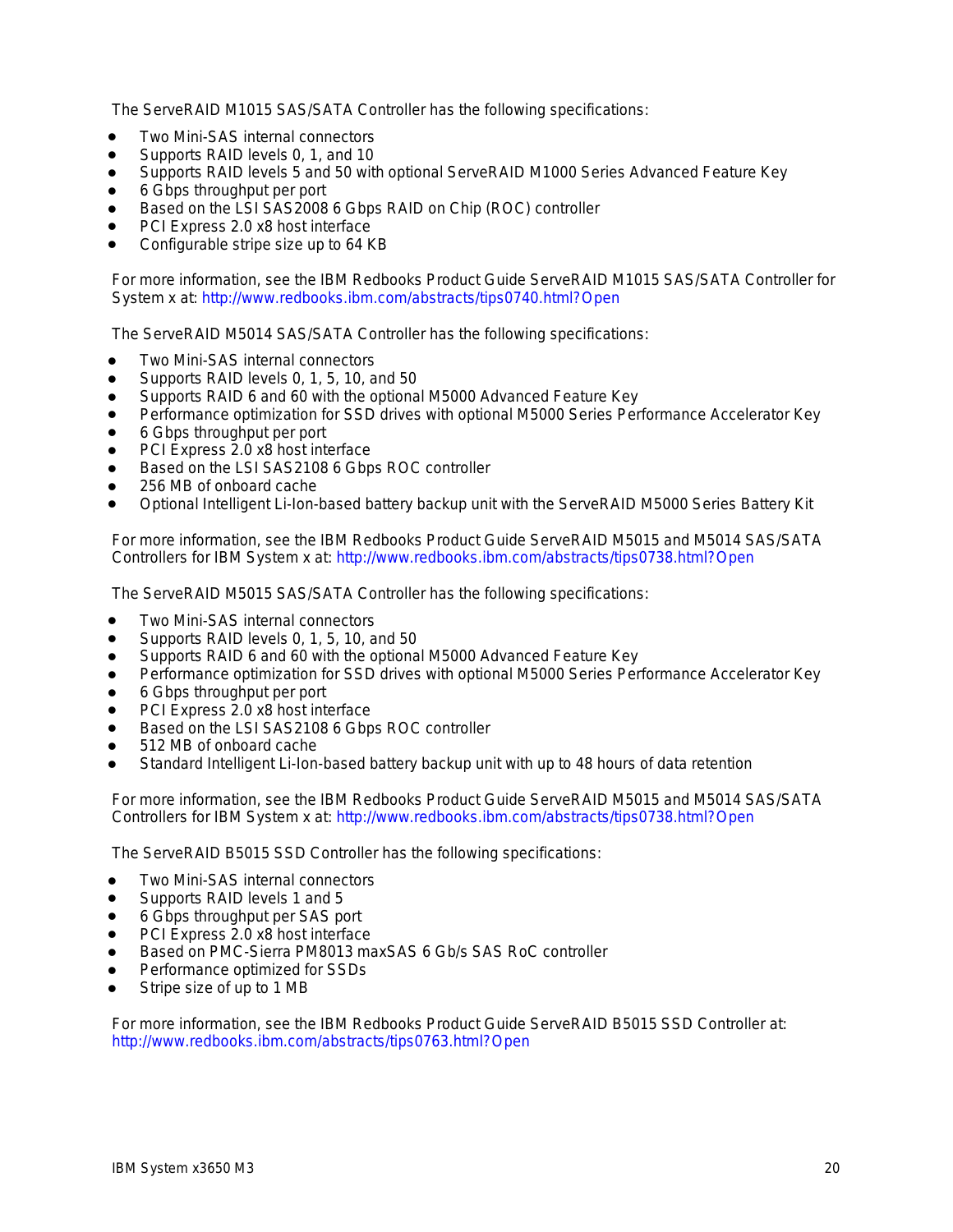The following table lists hard drive options for internal disk storage of x3650 M3 server.

| Part number                         | <b>Description</b>                                | <b>Maximum quantity</b><br>supported |  |  |  |
|-------------------------------------|---------------------------------------------------|--------------------------------------|--|--|--|
|                                     | Hot-Swap SATA HDDs                                |                                      |  |  |  |
| 42D0747                             | IBM 160 GB 7200 NL SATA 2.5" SFF Slim-HS HDD      | 16                                   |  |  |  |
| 42D0752                             | IBM 500 GB 7200 NL SATA 2.5" SFF Slim-HS HDD      | 16                                   |  |  |  |
| 81Y9722                             | IBM 250GB 7.2K 6Gbps NL SATA 2.5" SFF HS HDD      | 16                                   |  |  |  |
| 81Y9726                             | IBM 500GB 7.2K 6Gbps NL SATA 2.5" SFF HS HDD      | 16                                   |  |  |  |
| 81Y9730                             | IBM 1TB 7.2K 6Gbps NL SATA 2.5" SFF HS HDD        | 16                                   |  |  |  |
| Hot-Swap SAS HDDs                   |                                                   |                                      |  |  |  |
| 42D0672                             | IBM 73 GB 15K 6Gbps SAS 2.5" SFF Slim-HS HDD      | 16                                   |  |  |  |
| 42D0632                             | IBM 146 GB 10K 6Gbps SAS 2.5" SFF Slim-HS HDD     | 16                                   |  |  |  |
| 42D0677                             | IBM 146 GB 15K 6Gbps SAS 2.5" SFF Slim-HS HDD     | 16                                   |  |  |  |
| 44W2294                             | IBM 146 GB 15K 6Gbps SAS 2.5" SFF Slim-HS SED     | 16                                   |  |  |  |
| 42D0637                             | IBM 300 GB 10K 6Gbps SAS 2.5" SFF Slim-HS HDD     | 16                                   |  |  |  |
| 44W2264                             | IBM 300 GB 10K 6Gbps SAS 2.5" SFF Slim-HS SED     | 16                                   |  |  |  |
| 81Y9944                             | IBM 300GB 15K 6Gbps SAS 2.5" SFF HS HDD           | 16                                   |  |  |  |
| 42D0707                             | IBM 500 GB 7200 6Gbps NL SAS 2.5" SFF Slim-HS HDD | 16                                   |  |  |  |
| 49Y2003                             | IBM 600 GB 10K 6Gbps SAS 2.5" SFF Slim-HS HDD     | 16                                   |  |  |  |
| 81Y9948                             | IBM 900GB 10K 6Gbps SAS 2.5" SFF HS HDD           | 16                                   |  |  |  |
| 81Y9952                             | IBM 1TB 7.2K 6Gbps NL SAS 2.5" SFF HS HDD         | 16                                   |  |  |  |
| Hot-Swap SATA Solid state drives    |                                                   |                                      |  |  |  |
| 43W7714                             | IBM 50 GB SATA 2.5" SFF Slim-HS High IOPS SSD     | 16                                   |  |  |  |
| 43W7718                             | IBM 200GB SATA 2.5" MLC HS SSD                    | 16                                   |  |  |  |
| Simple-Swap SATA Solid state drives |                                                   |                                      |  |  |  |
| None*                               | 50 GB Simple Swap SATA SSD                        | 4                                    |  |  |  |

Table 9. Disk drive options for internal disk storage

\* This drive cannot be ordered separately. It is only available via special bid or the Configure To Order (CTO) process.

For information about solid state drives, see the IBM Redbooks Product Guide *Solid State Drives for IBM BladeCenter and System x servers*, available from: <http://www.redbooks.ibm.com/abstracts/tips0792.html?Open>

For information about self-encrypting drives (SEDs), see the IBM Redbooks Product Guide *Self-Encrypting Drives for IBM System x*, available from: <http://www.redbooks.ibm.com/abstracts/tips0761.html?Open>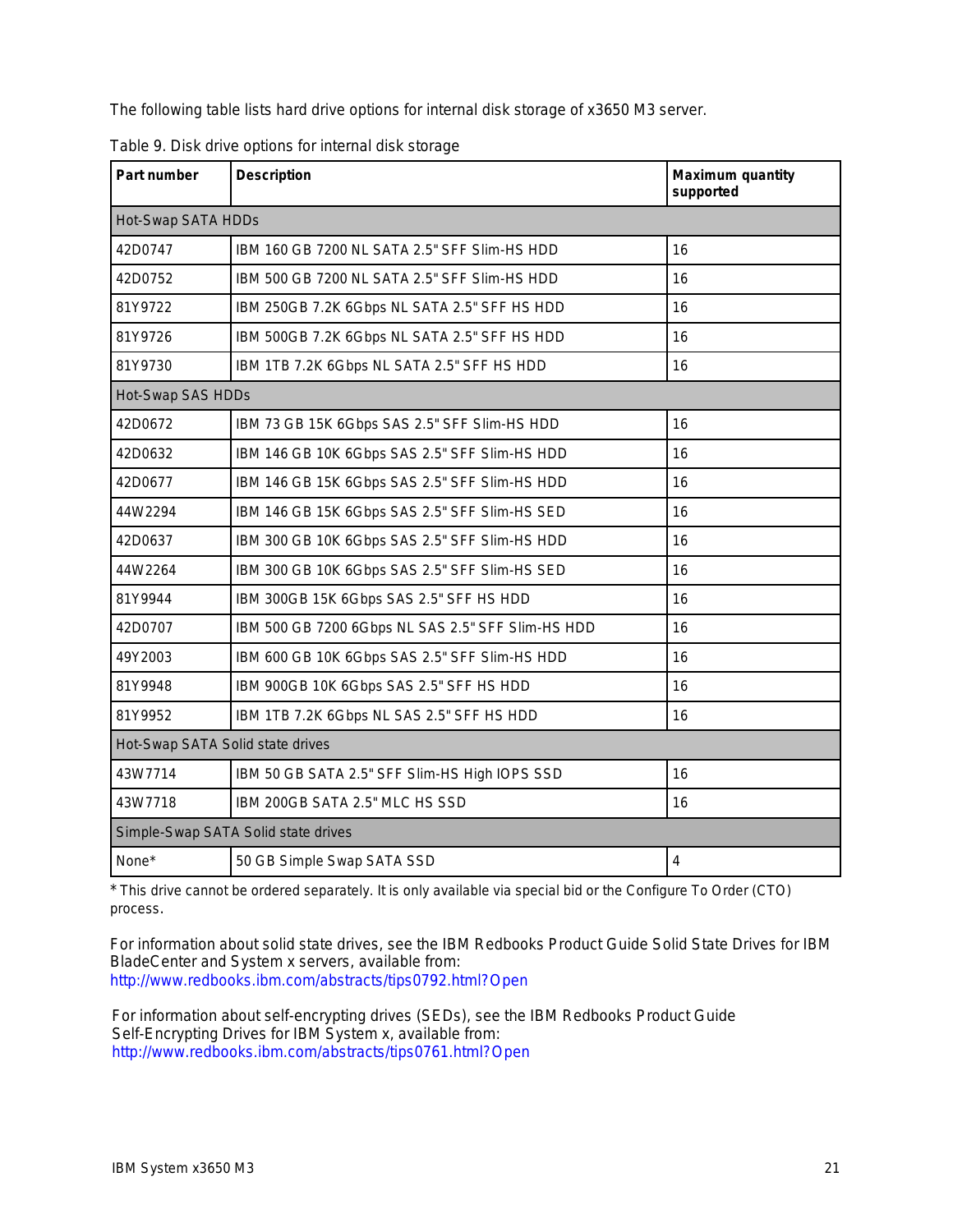For a discussion about drive interface technology include SAS and SATA, see the IBM Redpaper, *IBM System x Server Disk Drive Interface Technology*, available from <http://www.redbooks.ibm.com/abstracts/redp4791.html?Open>

#### **Internal backup options**

The server supports the internal tape drive options listed in the following table. The x3650 M3 Tape Enablement Kit, 59Y3806, is required to support these tapes internally. 59Y3806 upgrades models with eight hot-swap HDD bays to support an internal tape drive (DDS5, DDS6, or RDX). This option includes the riser card with USB and SAS tape connectors, replacing the standard SAS RAID riser card.

| Part<br>number | <b>Description</b>                                              | <b>Maximum quantity</b><br>supported |
|----------------|-----------------------------------------------------------------|--------------------------------------|
| 59Y3806        | x3650 M3 Tape Enablement Kit                                    |                                      |
| 46C5364        | IBM RDX Removable Hard Disk System - Internal USB 160 GB Bundle |                                      |
| 46C5387        | IBM RDX Removable Hard Disk System - Internal USB 320 GB Bundle |                                      |
| 46C5388        | IBM RDX Removable Hard Disk System - Internal USB 500 GB Bundle |                                      |
| 39M5636        | IBM DDS Gen 6 USB Tape Drive                                    |                                      |

Table 10. Internal tape drives

For more information, see the following IBM Redbooks Product Guides:

- *IBM RDX Removable Disk Backup Solution Product Guide* <http://www.redbooks.ibm.com/abstracts/tips0726.html?Open>
- *IBM DDS Generation 5 USB Tape Drive Product Guide* <http://www.redbooks.ibm.com/abstracts/tips0755.html?Open>
- *IBM DDS Generation 6 USB Tape Drive Product Guide* <http://www.redbooks.ibm.com/abstracts/tips0725.html?Open>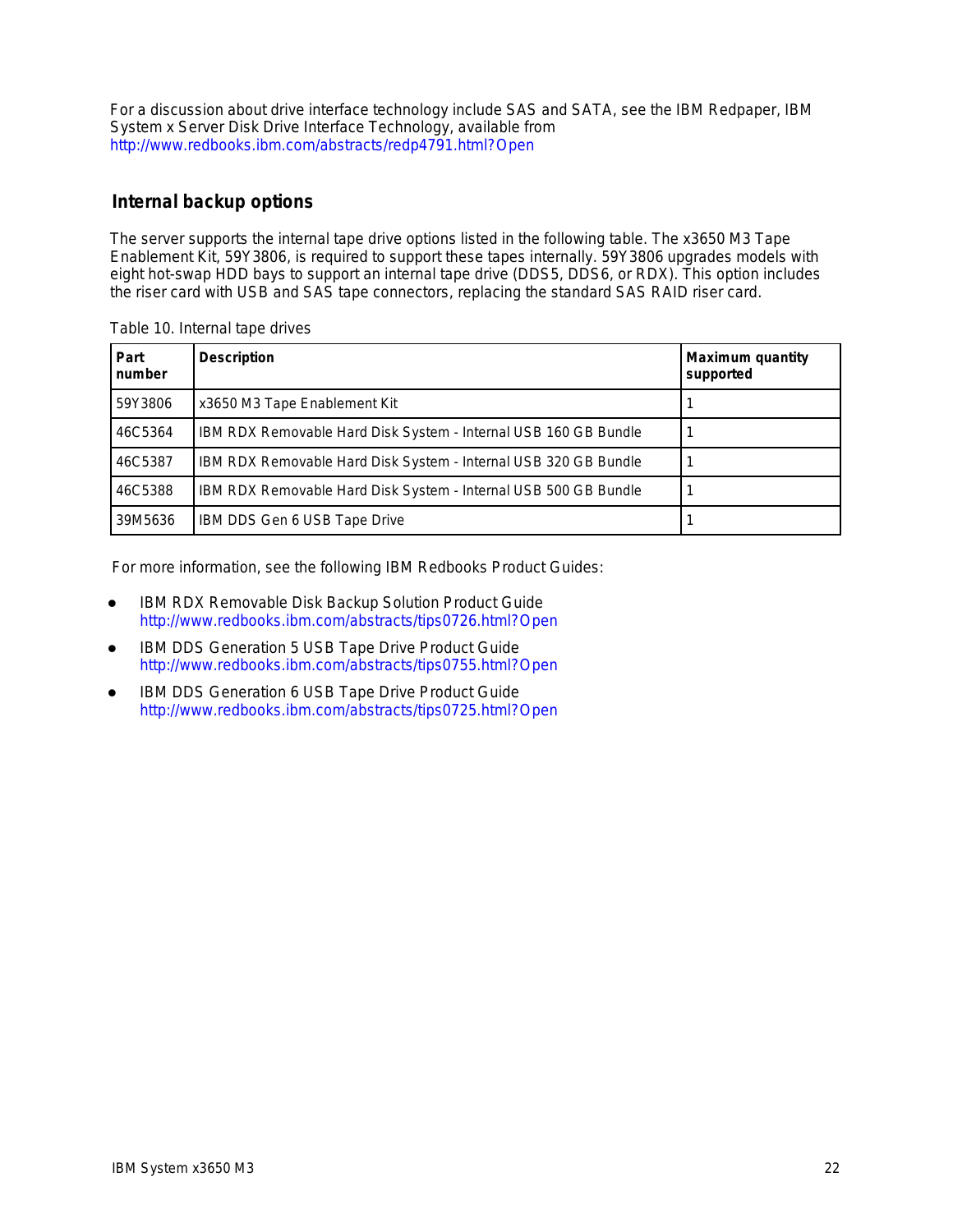## **Optical drives**

The server supports the optical drive options listed in the following table.

| Table 11. Optical drives |  |  |
|--------------------------|--|--|
|--------------------------|--|--|

| Part<br>number | <b>Description</b>                         | Maximum quantity<br>supported | <b>Standard models</b><br>where used |
|----------------|--------------------------------------------|-------------------------------|--------------------------------------|
| 46M090         | <b>IBM UltraSlim Enhanced SATA DVD-ROM</b> |                               |                                      |
| 46M090         | UltraSlim Enhanced SATA Multi-Burner       |                               | JSx, J6x, JCx, 5454-12x              |

IBM UltraSlim Enhanced SATA DVD-ROM (part number 46M0901) supports the following media and speeds for reading:

- CD-ROM 24X
- CD-DA (DAE) 20X
- $\bullet$  CD-R 24X
- CD-RW 24X
- DVD-ROM (single layer) 8X
- DVD-ROM (dual layer) 8X
- DVD-R (4.7 GB) 6X
- DVD-R DL 4X
- DVD+R 6X
- DVD+R DL 4X
- $\bullet$  DVD-RW (4.7 GB) 4X
- DVD+RW 4X
- DVD-RAM (4.7/9.4 GB) 4X

IBM UltraSlim Enhanced SATA Multi-Burner (46M0902) supports the same media and speeds for reading as DVD-ROM (46M0901). This drive also supports the following media and speeds for writing:

- CD-R 24X
- CD-RW 4X
- High Speed CD-RW 10X
- Ultra Speed CD-RW 16X
- Ultra Speed Plus CD-RW 16X
- **DVD-R 8X**
- DVD-R DL 6X
- $\bullet$  DVD+R 8X
- DVD+R DL 6X
- DVD-RW 6X
- DVD+RW 8X
- DVD-RAM 5X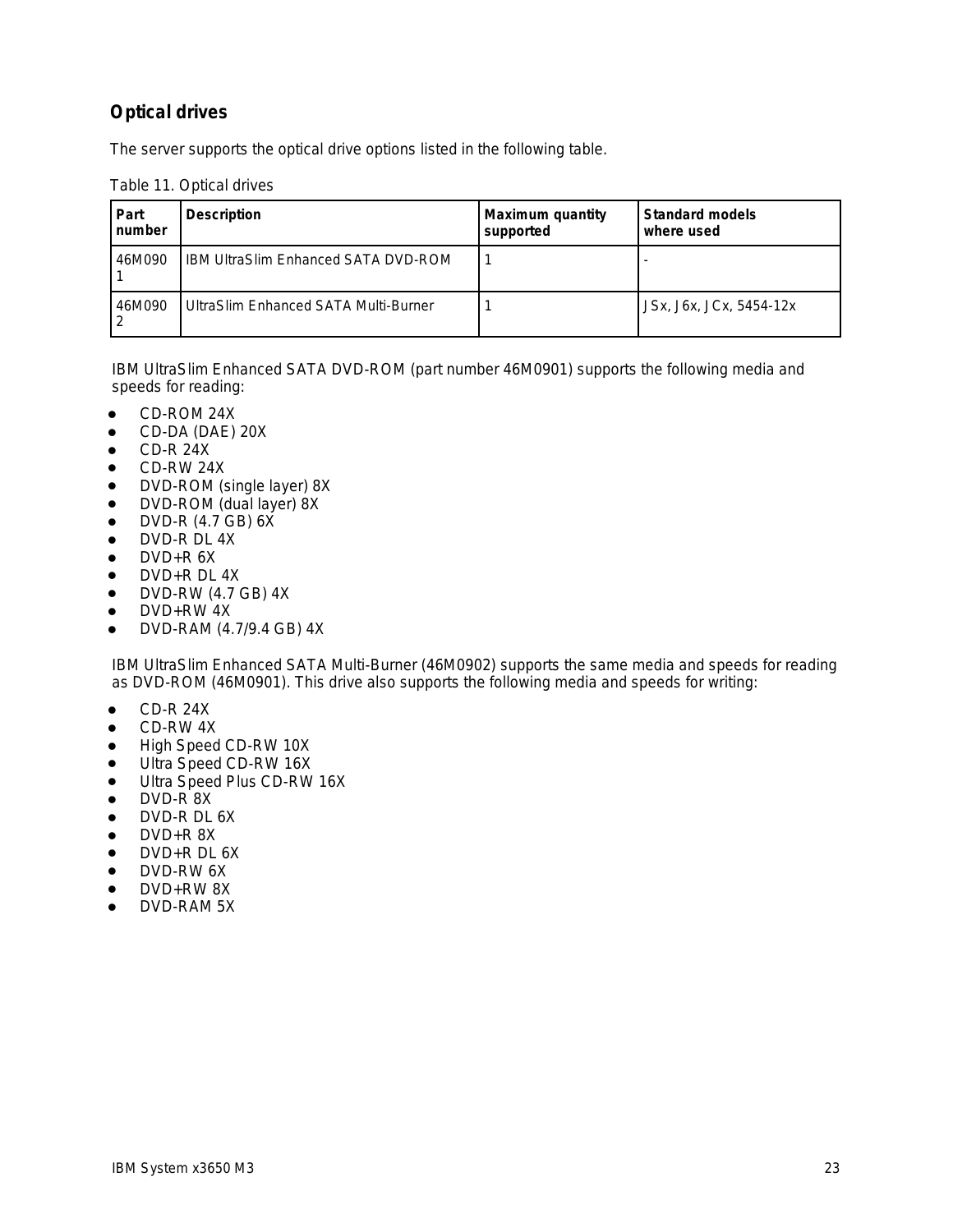#### **I/O expansion options**

The server supports up to four PCI Express slots with different riser cards installed into two riser sockets on the system planar (one riser socket supports installation of one riser card). The slot form factors are as follows:

- Slot 1: Full height, full length
- Slot 2: Low profile with standard bracket
- Slot 3: Full height, full length
- Slot 4: Full height, half length

Riser 1 supplies slots 1 and 2. Riser 2 supplies slots 3 and 4. Standard models have two riser cards installed that provide a total of four PCI Express 2.0 x8 slots (two PCI Express x8 Gen 2 slots per riser card).

You can replace each standard riser with one of the following risers (or configure one of these riser cards instead of the standard 2 x8 riser using special bid or CTO) :

- Riser with one PCI Express x16 Gen 2 slot
- Riser with two PCI-X 64 bit/133 MHz slots

The following table lists the PCI riser card options.

| l Part number | <b>Description</b>                                         | <b>Maximum quantity</b><br>supported |
|---------------|------------------------------------------------------------|--------------------------------------|
| 46M1072       | PCI Express (2x8) Riser Card (included in standard models) |                                      |
| 46M1073       | PCI Express (1x16) Riser Card                              |                                      |
| 46M1074       | PCI-X Riser Card (two PCI-X 1.0a 64-bit 133 MHz slots)     |                                      |

Table 12. PCI riser card options

The server has an additional PCI Express slot dedicated to the RAID controller.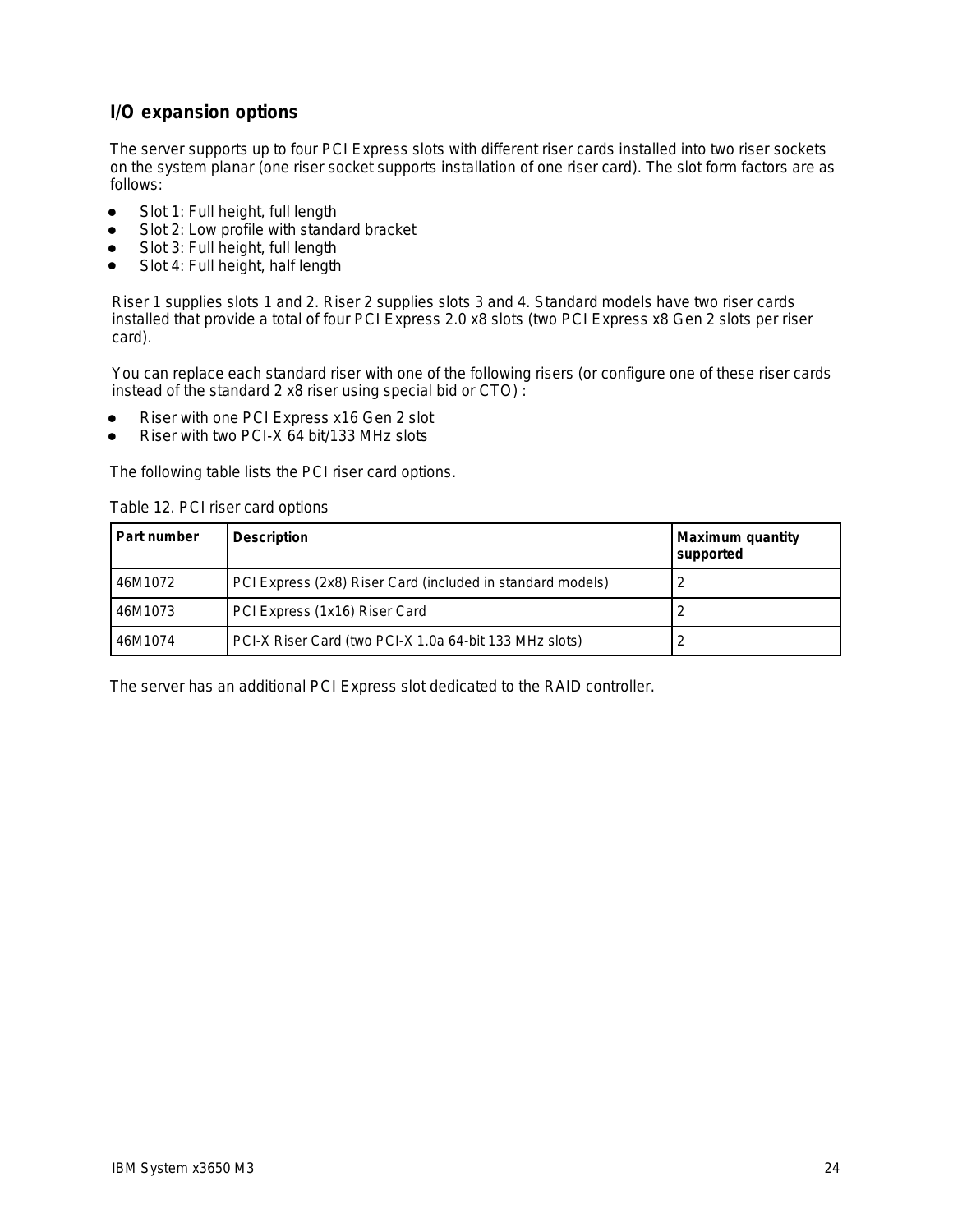#### **Network adapters**

x3650 M3 supports up to four integrated Gigabit Ethernet ports. Two ports are standard, and two ports can be added by installing the optional Dual-port Gigabit Ethernet Daughter card, 46M1076. This card uses a dedicated connector on the motherboard and does not consume a PCI expansion slot.

Integrated NICs have the following features:

- Broadcom BCM5709 chip
- TCP Offload Engine (TOE) support
- Wake on LAN support
- 802.1Q VLAN tagging support
- NIC Teaming (load balancing and failover)

The following table lists additional supported network adapters.

| Part number             | <b>Description</b>                                                    | <b>Maximum quantity</b><br>supported |
|-------------------------|-----------------------------------------------------------------------|--------------------------------------|
| 10 Gb Ethernet          |                                                                       |                                      |
| 49Y4250                 | Emulex 10 GbE Virtual Fabric Adapter for IBM System x                 | 3                                    |
| 49Y7950                 | Emulex 10GbE Virtual Fabric Adapter II for IBM System x               | 4                                    |
| <b>Gigabit Ethernet</b> |                                                                       |                                      |
| 46M1076                 | Dual Port 1 Gb Ethernet Daughter Card                                 | 1                                    |
| 49Y7910                 | Broadcom NetXtreme II Dual Port 10GBaseT Adapter for IBM System<br>X  | 3                                    |
| 90Y9352                 | Broadcom NetXtreme I Dual Port GbE Adapter for IBM System x           | 4                                    |
| 90Y9370                 | Broadcom NetXtreme I Quad Port GbE Adapter for IBM System x           | 4                                    |
| 39Y6066                 | NetXtreme II 1000 Express Ethernet Adapter                            | 4                                    |
| 42C1780                 | NetXtreme II 1000 Express Dual Port Ethernet Adapter                  | 4                                    |
| 49Y4220                 | NetXtreme II 1000 Express Quad Port Ethernet Adapter                  | 4                                    |
| 42C1750                 | PRO/1000 PF Server Adapter by Intel                                   | 4                                    |
| 49Y4230                 | Intel Ethernet Dual Port Server Adapter I340-T2 for IBM System x      | 4                                    |
| 49Y4240                 | Intel Ethernet Quad Port Server Adapter I340-T4 for IBM System x      | 4                                    |
| <b>InfiniBand</b>       |                                                                       |                                      |
| 95Y3750                 | Mellanox ConnectX-2 Dual-port QSFP QDR IB Adapter for IBM<br>System x | 1                                    |

Table 13. Network adapters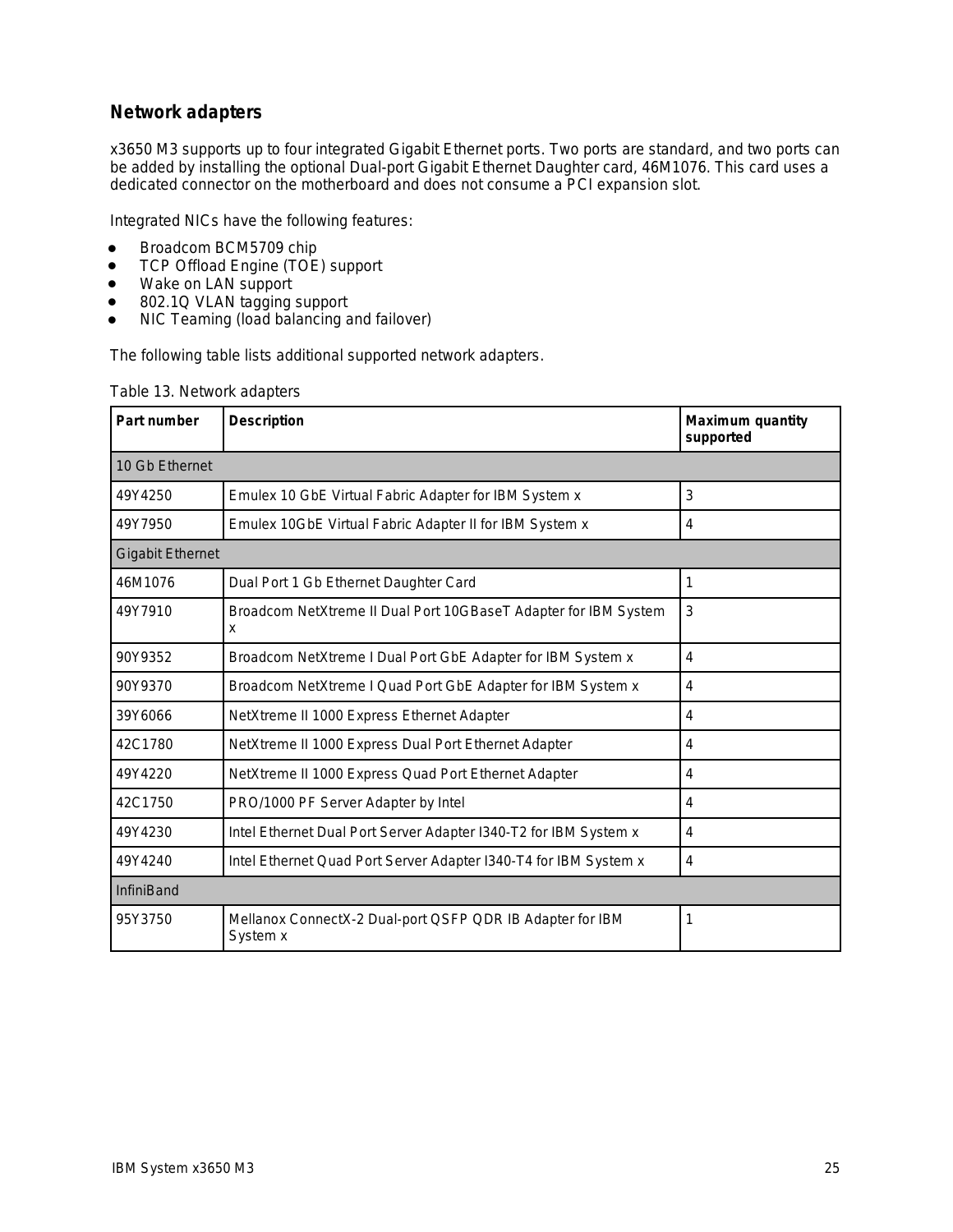# **Storage host bus adapters**

The following table lists storage HBAs supported by x3650 M3 server.

|  | Table 14. Storage adapters |
|--|----------------------------|
|--|----------------------------|

| Part number          | <b>Description</b>                                      | <b>Maximum quantity</b><br>supported |  |  |
|----------------------|---------------------------------------------------------|--------------------------------------|--|--|
| <b>Fibre Channel</b> |                                                         |                                      |  |  |
| 39R6525              | QLogic 4 Gb FC Single-Port PCle HBA for IBM System x    | 4                                    |  |  |
| 39R6527              | QLogic 4 Gb FC Dual-Port PCIe HBA for IBM System x      | 4                                    |  |  |
| 42C2069              | Emulex 4 Gbps FC Single-Port PCI-e HBA for IBM System x | 4                                    |  |  |
| 42C2071              | Emulex 4 Gbps FC Dual-Port PCI-e HBA for IBM System x   | 4                                    |  |  |
| 42D0485              | Emulex 8 Gb FC Single-port HBA for IBM System x         | 4                                    |  |  |
| 42D0494              | Emulex 8 Gb FC Dual-port HBA for IBM System x           | 4                                    |  |  |
| 42D0501              | QLogic 8 Gb FC Single-port HBA for IBM System x         | 4                                    |  |  |
| 42D0510              | QLogic 8 Gb FC Dual-port HBA for IBM System x           | 4                                    |  |  |
| 46M6049              | Brocade 8 Gb FC Single-port HBA for IBM System x        | 4                                    |  |  |
| 46M6050              | Brocade 8 Gb FC Dual-port HBA for IBM System x          | 4                                    |  |  |
| 59Y1987              | Brocade 4 Gb FC Single-port HBA for IBM System x        | 4                                    |  |  |
| 59Y1993              | Brocade 4 Gb FC Dual-port HBA for IBM System x          | 4                                    |  |  |
|                      | Converged Network Adapters (CNA)*                       |                                      |  |  |
| 42C1800              | QLogic 10 Gb Dual Port CNA for IBM System x             | 4                                    |  |  |
| 42C1820              | Brocade 10 Gb Dual-port CNA for IBM System x            | 4                                    |  |  |
| <b>iSCSI</b>         |                                                         |                                      |  |  |
| 39Y6146              | QLogic iSCSI Single-Port PCIe HBA for IBM System x      | 4                                    |  |  |
| 42C1770              | QLogic iSCSI Dual-Port PCIe HBA for IBM System x        | 4                                    |  |  |
| <b>SAS</b>           |                                                         |                                      |  |  |
| 46M0907              | IBM 6 Gb SAS HBA Controller                             | 4                                    |  |  |
| 44E8700              | IBM 3 Gb SAS HBA v2                                     | 4                                    |  |  |

\* Note: Converged Network Adapters require SFP+ optical transceivers or DAC cables that must be purchased separately.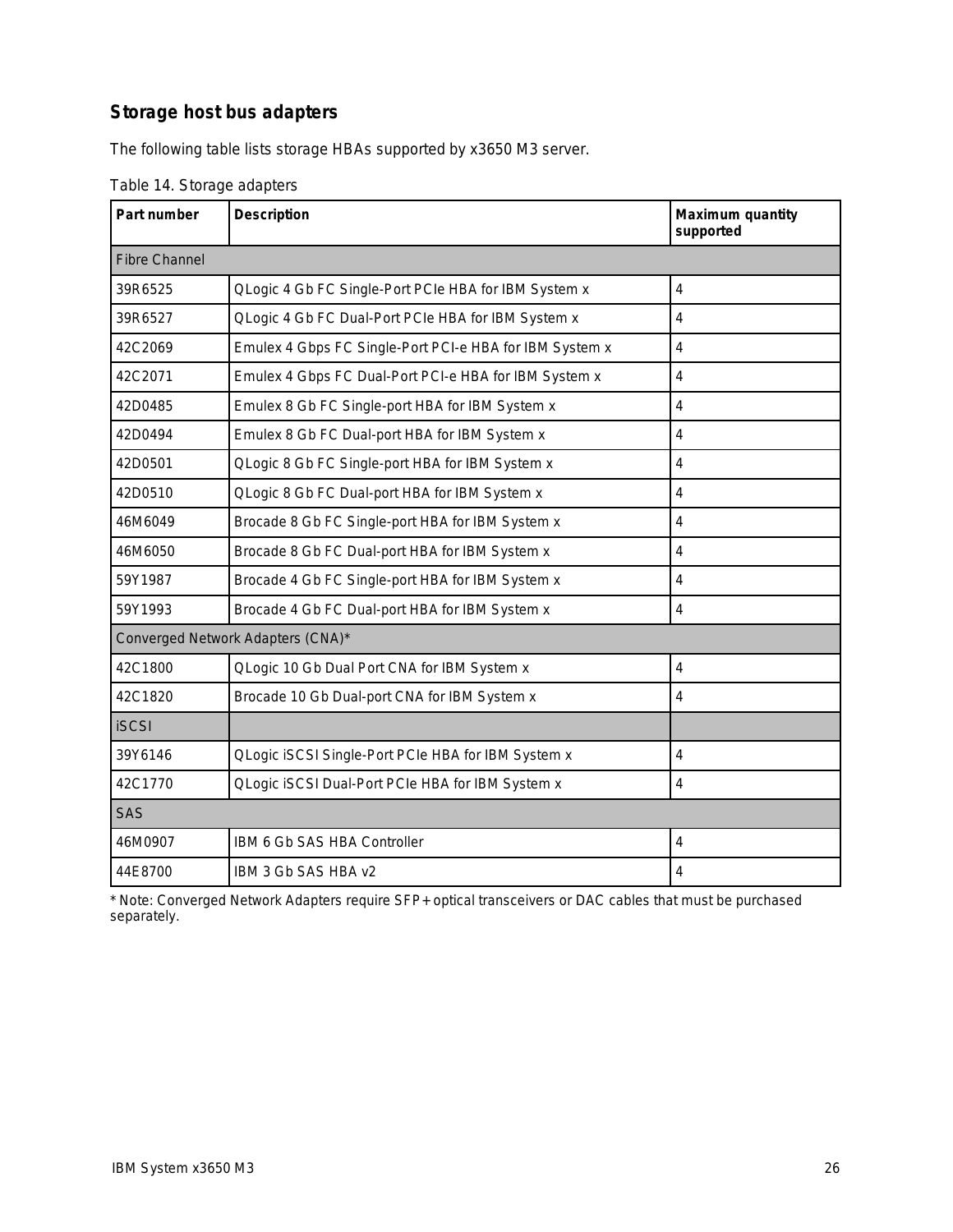## **PCIe SSD adapters**

The server supports the High IOPS SSD adapters listed in the following table.

| Part number | <b>Description</b>                                | <b>Maximum quantity</b><br>supported |
|-------------|---------------------------------------------------|--------------------------------------|
| 46M0877     | IBM 160GB High IOPS SS Class SSD PCIe Adapter     | 4                                    |
| 81Y4535     | 320GB High IOPS SIc Adapter For IBM System X      |                                      |
| 81Y4539     | 640GB High IOPS SIc Duo Adapter For IBM System X  |                                      |
| 81Y4531     | 640GB High IOPS MLC Adapter For IBM System X      | <b>1</b>                             |
| 46M0878     | IBM 320 GB High IOPS SD Class SSD PCIe Adapter    | 3                                    |
| 46M0898     | IBM 320GB High IOPS MS Class SSD PCIe Adapter     | 4                                    |
| 81Y4519     | 640GB High IOPS MLC Duo Adapter for IBM System x  | 2                                    |
| 81Y4527     | 1.28TB High IOPS MLC Duo Adapter For IBM System X |                                      |

Table 15. SSD adapters

#### **Power supplies**

The server supports up to two redundant power supplies, providing N+N redundancy. Standard models come with one or two power supplies (model dependent). -48V DC models are only available through CTO. The following table lists the power supplies.

Table 16. Power supplies

| Part<br>number | <b>Description</b>                                    | Max quantity<br>supported | <b>Standard models</b><br>where used                                                 |
|----------------|-------------------------------------------------------|---------------------------|--------------------------------------------------------------------------------------|
|                | 46M1075   IBM 675 W Redundant Power Supply            | $2^*$                     | A2x, B2x, C2x, D2x, F2x,<br>G2x, H2x, J2x, JSx, L2x, M2x,<br>N2x, J4x, L4x, 5454-12x |
| 69Y1510        | IBM-48V DC Input 675 W Redundant Power Supply         |                           |                                                                                      |
| 81Y6557        | IBM 675W High Efficiency Redundant AC Power<br>Supply | $2^*$                     | 54x, 72x, 82x, J6x, JCx                                                              |
| 81Y6558        | IBM 460W Redundant AC Power Supply                    | $2^*$                     | 12x, 22x, 32x, D4x, H4x, 52x,<br>62x                                                 |

\* At least 1 power supply comes standard with every model

An AC power supply ships standard with one 2.8 m C13 - C14 power cord. A DC power supply ships without power cords.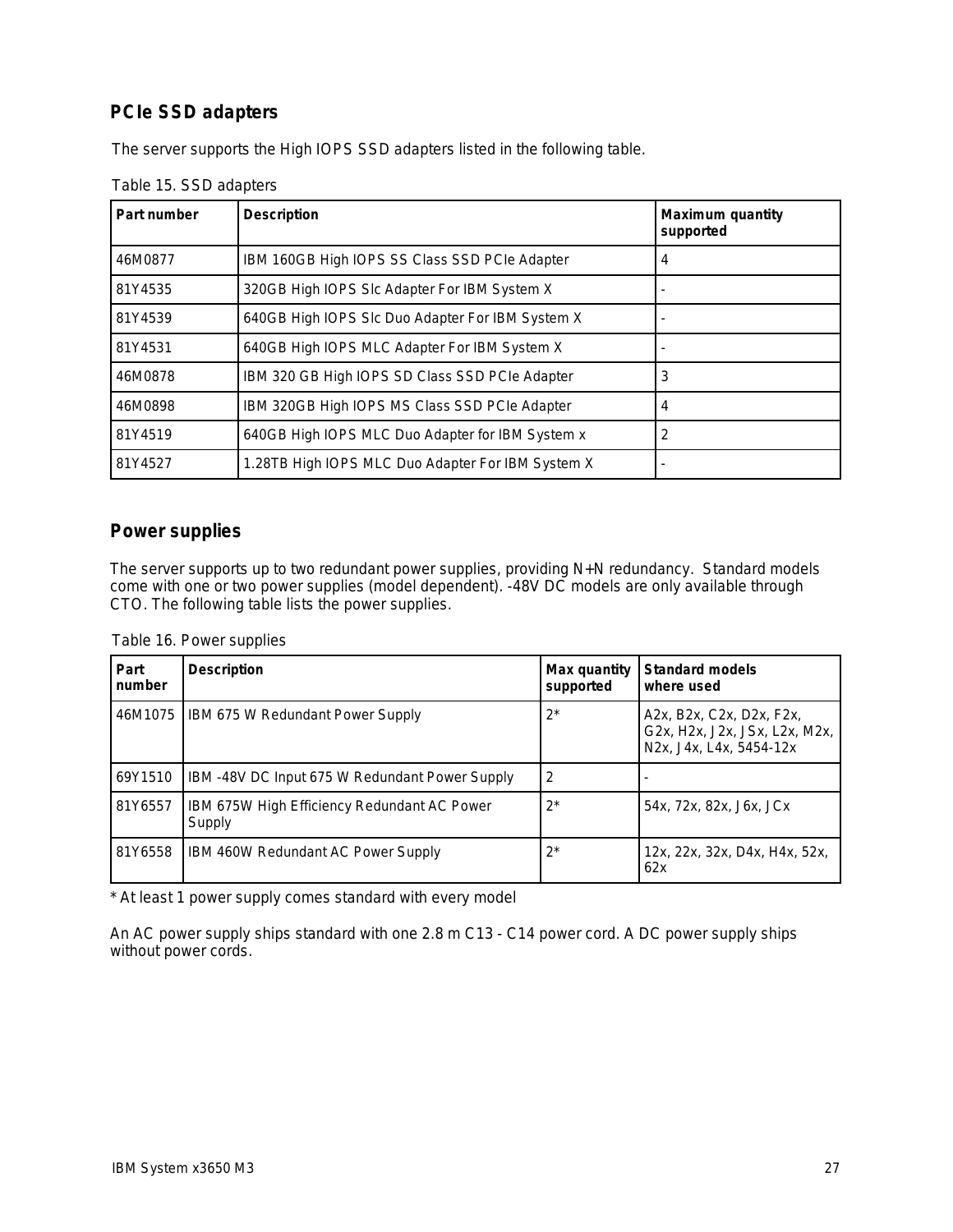#### **Integrated virtualization**

The server supports VMware ESXi installed on a USB memory key. The key is installed in a USB socket inside the server. The following table lists the virtualization options.

| l Part number | <b>Description</b>                                | Maximum quantity<br>supported |
|---------------|---------------------------------------------------|-------------------------------|
| 41Y8278       | IBM USB Memory Key for VMware Hypervisor ESXi 4.0 |                               |
| 41Y8287       | IBM USB Memory Key for VMware ESXi 4.1            |                               |
| 41Y8296       | IBM USB Memory Key for VMware ESXI 4.1 Update     |                               |

Table 17. Virtualization options

#### **Remote management**

The server contains IBM Integrated Management Module (IMM), which provides advanced service-processor control, monitoring, and an alerting function. If an environmental condition exceeds a threshold or if a system component fails, the IMM lights LEDs to help you diagnose the problem, records the error in the event log, and alerts you to the problem. Optionally, the IMM also provides a virtual presence capability for remote server management capabilities.

The IMM provides remote server management through industry-standard interfaces:

- Intelligent Platform Management Interface (IPMI) Version 2.0
- Simple Network Management Protocol (SNMP) Version 3
- Common Information Model (CIM)
- Web browser

The optional virtual media key is required to enable the remote presence and blue-screen capture features. The remote presence feature provides the following functions:

- Remotely viewing video with graphics resolutions up to 1280x1024 at 75 Hz, regardless of the system state
- Remotely accessing the server using the keyboard and mouse from a remote client
- Mapping the CD or DVD drive, diskette drive, and USB flash drive on a remote client, and mapping ISO and diskette image files as virtual drives that are available for use by the server
- Uploading a diskette image to the IMM memory and mapping it to the server as a virtual drive

The blue-screen capture feature captures the video display contents before the IMM restarts the server when the IMM detects an operating-system hang condition. A system administrator can use the blue-screen capture to assist in determining the cause of the hang condition. The following table lists the remote management option.

| I Part number | <b>Description</b>    | Maximum quantity supported |
|---------------|-----------------------|----------------------------|
| '46C7526      | IBM Virtual Media Key |                            |

Table 18. Remote management option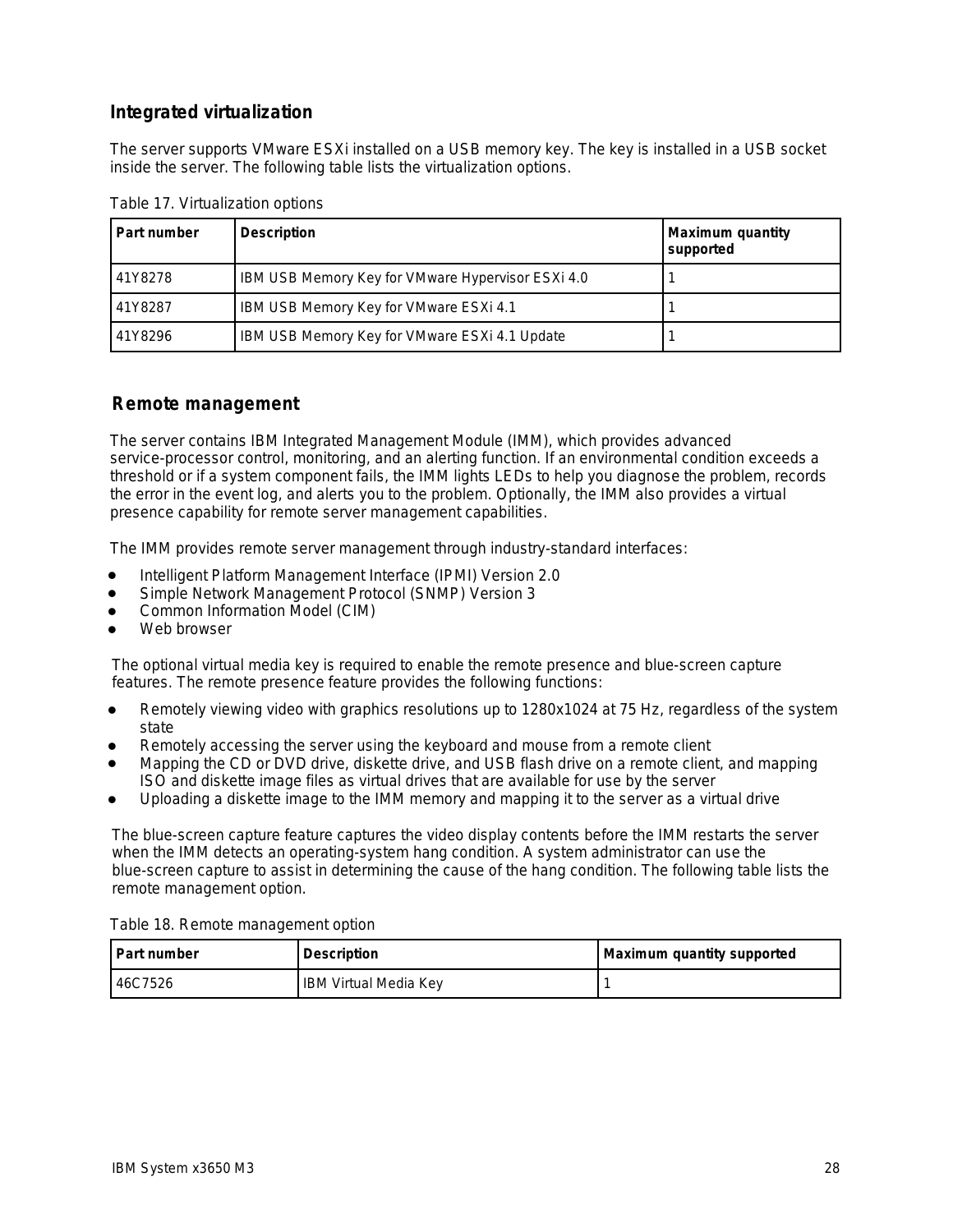#### **Supported operating systems**

The server supports the following operating systems:

- Microsoft Windows HPC Server 2008
- Microsoft Windows Server 2003 R2 x64 Datacenter Edition Unlimited Virtualization
- Microsoft Windows Server 2003, Web Edition
- Microsoft Windows Server 2003/2003 R2, Datacenter x64 Edition
- Microsoft Windows Server 2003/2003 R2, Enterprise Edition
- Microsoft Windows Server 2003/2003 R2, Enterprise x64 Edition
- Microsoft Windows Server 2003/2003 R2, Standard Edition
- Microsoft Windows Server 2003/2003 R2, Standard x64 Edition
- Microsoft Windows Server 2008 R2
- Microsoft Windows Server 2008, Datacenter x64 Edition
- Microsoft Windows Server 2008, Datacenter x86 Edition
- Microsoft Windows Server 2008, Enterprise x64 Edition
- Microsoft Windows Server 2008, Enterprise x86 Edition
- Microsoft Windows Server 2008, Standard x64 Edition
- Microsoft Windows Server 2008, Standard x86 Edition
- Microsoft Windows Server 2008, Web x64 Edition
- Microsoft Windows Server 2008, Web x86 Edition
- Microsoft Windows Small Business Server 2003/2003 R2 Premium Edition
- Microsoft Windows Small Business Server 2003/2003 R2 Standard Edition
- Microsoft Windows Small Business Server 2008 Premium Edition
- Microsoft Windows Small Business Server 2008 Standard Edition
- Red Hat Enterprise Linux 4 AS for AMD64/EM64T
- Red Hat Enterprise Linux 4 AS for x86
- Red Hat Enterprise Linux 4 ES for AMD64/EM64T
- Red Hat Enterprise Linux 4 ES for x86
- Red Hat Enterprise Linux 4 WS/HPC for AMD64/EM64T
- Red Hat Enterprise Linux 4 WS/HPC for x86
- Red Hat Enterprise Linux 5 Server Edition
- Red Hat Enterprise Linux 5 Server with Xen x64 Edition
- Red Hat Enterprise Linux 5 Server x64 Edition
- Red Hat Enterprise Linux 6 Server Edition
- Red Hat Enterprise Linux 6 Server x64 Edition
- Red Hat Enterprise MRG 1.0 Realtime (x64)
- Solaris 10 Operating System
- SUSE LINUX Enterprise Real Time 11 AMD64/EM64T
- SUSE LINUX Enterprise Server 10 for AMD64/EM64T
- SUSE LINUX Enterprise Server 10 for x86
- SUSE LINUX Enterprise Server 10 with Xen for AMD64/EM64T
- SUSE LINUX Enterprise Server 11 for AMD64/EM64T
- SUSE LINUX Enterprise Server 11 for x86
- SUSE LINUX Enterprise Server 11 with Xen for AMD64/EM64T
- VMware ESX 4.0
- VMware ESX 4.1
- VMware ESXi 4.0
- VMware ESXi 4.1
- VMware vSphere 5

See the IBM ServerProven® website for the latest information about the specific versions and service levels supported and any other prerequisites:

<http://www.ibm.com/systems/info/x86servers/serverproven/compat/us/nos/matrix.shtml>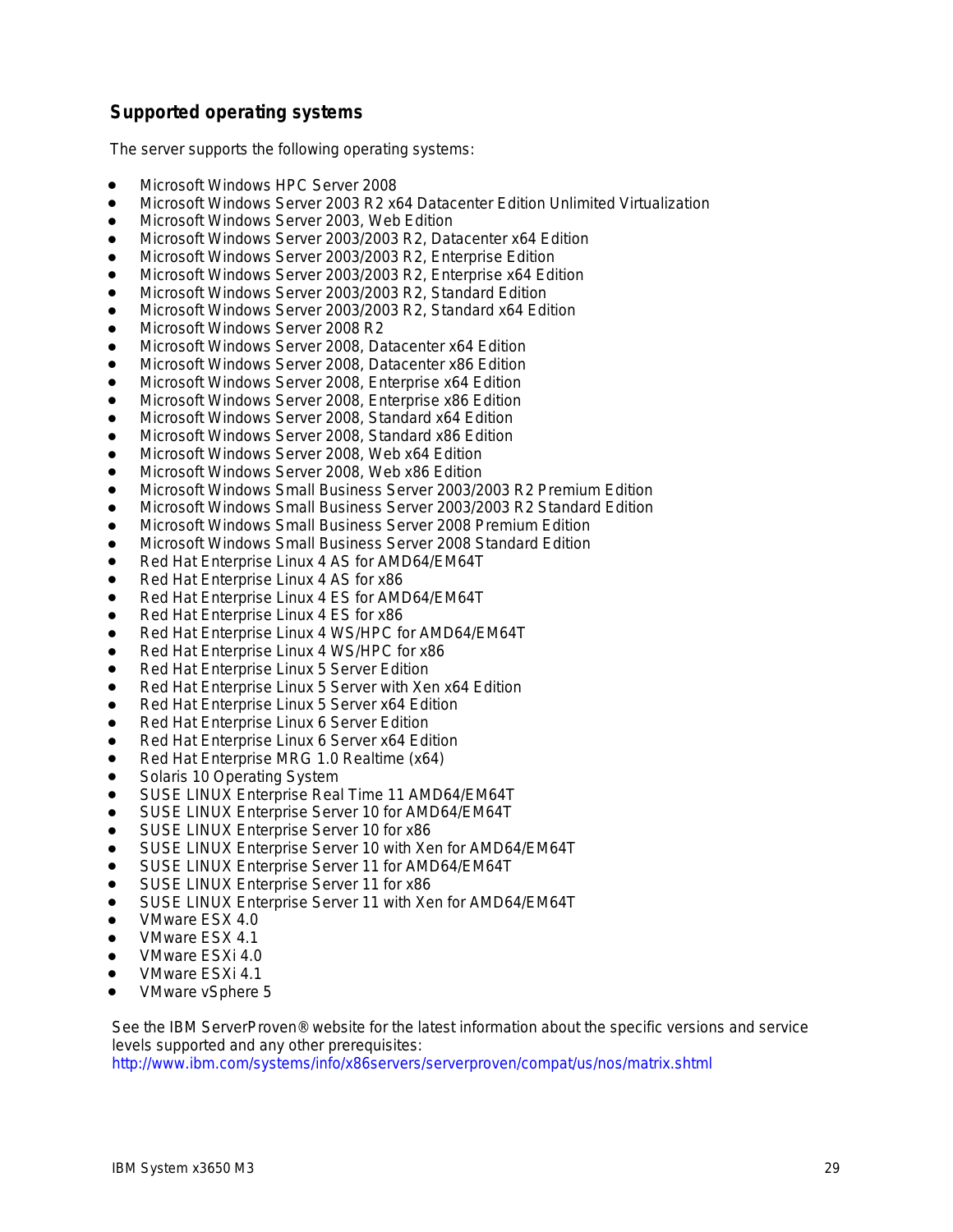#### **Physical and electrical specifications**

Dimensions and weight:

- Height: 85 mm (3.36 in)
- Width: 443 mm (17.5 in)
- Depth: 698 mm (27.5 in)
- Weight:
	- Minimum configuration: 21.1 kg (46.5 lb)
	- Maximum configuration: 29.6 kg (65 lb)

Supported environment:

- Air temperature
	- Server on: 10 to  $35^{\circ}$  C (50 to  $95^{\circ}$  F); altitude: 0 to  $914$  m (3,000 ft). Decrease system temperature by 0.75° C for every 1,000-foot increase in altitude.
	- Server off: 5 to 45° C (41 to 113° F)
	- Shipment: -40 to +60° C (-40 to 140° F)
- **•** Humidity
	- Server on: 20 to 80%; maximum dew point 21° C; maximum rate of change 5° C/hr
	- Server off: 8 to 80%; maximum dew point 27° C
- Electrical
	- Models with 675 W power supplies:
		- $\bullet$  100 to 127 (nominal) V ac; 50 Hz or 60 Hz; 7.8 A
		- $\bullet$  200 to 240 (nominal) V ac; 50 Hz or 60 Hz; 3.8 A
		- Input kilovolt-amperes (kVA) (approximately):
			- Minimum configuration: 0.12 kVA
			- Maximum configuration: 0.78 kVA
	- Models with 460 W power supplies:
		- $\bullet$  100 to 127 (nominal) V ac; 50 Hz or 60 Hz; 5.3 A
		- $\bullet$  200 to 240 (nominal) V ac; 50 Hz or 60 Hz; 2.6 A
		- Input kilovolt-amperes (kVA) (approximately):
			- Minimum configuration: 0.12 kVA
			- Maximum configuration: 0.53 kVA
- BTU output
	- Minimum configuration: 307 Btu/hr (90 watts)
	- Maximum configuration: 2260 Btu/hr (780 watts)
- Noise level
	- 6.5 bels (operating)
	- 6.3 bels (idle)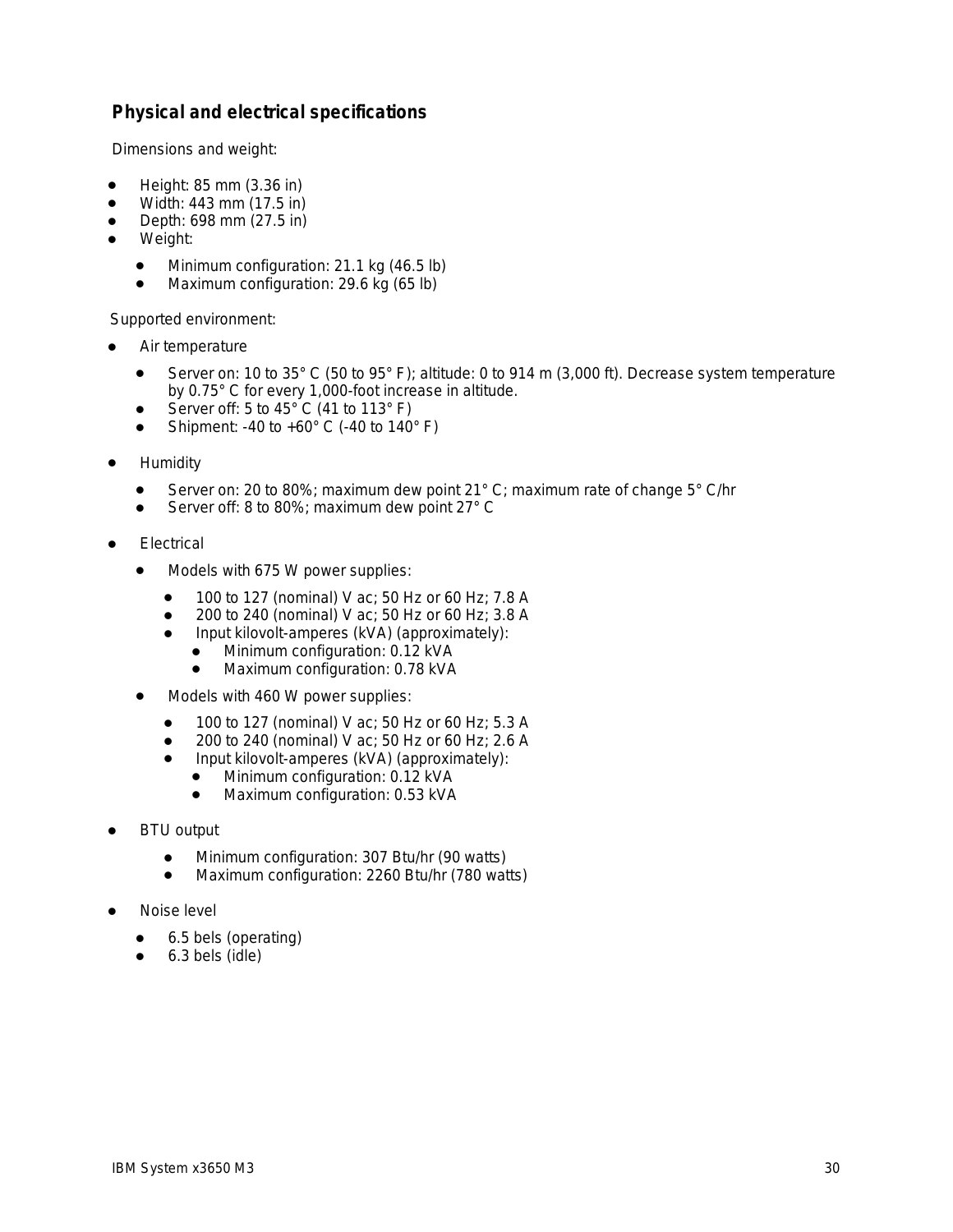#### **Warranty options**

The IBM System x3650 M3 has a 3-year onsite warranty with 9x5/next business day terms. IBM offers the warranty service upgrades through IBM ServicePacs, discussed in this section. The IBM ServicePac is a series of prepackaged warranty maintenance upgrades and post-warranty maintenance agreements with a well-defined scope of services, including service hours, response time, term of service, and service agreement terms and conditions.

IBM ServicePac offerings are country-specific, that is, each country might have its own service types, service levels, response times, and terms and conditions. Not all covered types of ServicePacs might be available in a particular country. For more information about IBM ServicePac offerings available in your country visit the IBM ServicePac Product Selector at:

<https://www-304.ibm.com/sales/gss/download/spst/servicepac>

The following table explains warranty service definitions in more detail.

| Term                              | <b>Description</b>                                                                                                                                                                                                                                                                                                                                                                                                                                                                                                                                                                        |
|-----------------------------------|-------------------------------------------------------------------------------------------------------------------------------------------------------------------------------------------------------------------------------------------------------------------------------------------------------------------------------------------------------------------------------------------------------------------------------------------------------------------------------------------------------------------------------------------------------------------------------------------|
| <b>IBM</b> onsite<br>repair (IOR) | A service technician will come to the server's location for equipment repair.                                                                                                                                                                                                                                                                                                                                                                                                                                                                                                             |
| 24x7x2 hour                       | A service technician is scheduled to arrive at your customer's location within two hours after<br>remote problem determination is completed. We provide service around the clock, every day,<br>including IBM holidays.                                                                                                                                                                                                                                                                                                                                                                   |
| 24x7x4 hour                       | A service technician is scheduled to arrive at your customer's location within four hours after<br>remote problem determination is completed. We provide service around the clock, every day,<br>including IBM holidays.                                                                                                                                                                                                                                                                                                                                                                  |
| 9x5x4 hour                        | A service technician is scheduled to arrive at your customer's location within four business hours<br>after remote problem determination is completed. We provide service from 8:00 a.m. to 5:00 p.m.<br>in the customer's local time zone, Monday through Friday, excluding IBM holidays. If after 1:00<br>p.m. it is determined that onsite service is required, the customer can expect the service technician<br>to arrive the morning of the following business day. For noncritical service requests, a service<br>technician will arrive by the end of the following business day. |
| 9x5 next<br>business day          | A service technician is scheduled to arrive at your customer's location on the business day after we<br>receive your call, following remote problem determination. We provide service from 8:00 a.m. to<br>5:00 p.m. in the customer's local time zone, Monday through Friday, excluding IBM holidays.                                                                                                                                                                                                                                                                                    |

Table 19. Warranty service definitions

In general, the types of IBM ServicePacs are as follows:

- Warranty and maintenance service upgrades
	- One, 2, 3, 4, or 5 years of 9x5 or 24x7 service coverage
	- Onsite repair from next business day to 4 or 2 hours
	- One or 2 years of warranty extension
- Remote technical support services
	- One or three years with 24x7 coverage (severity 1) or 9x5/next business day for all severities
	- Installation and startup support for System x servers
	- Remote technical support for System x servers
	- Software support Support Line
	- Microsoft or Linux software
		- VMware
		- IBM Director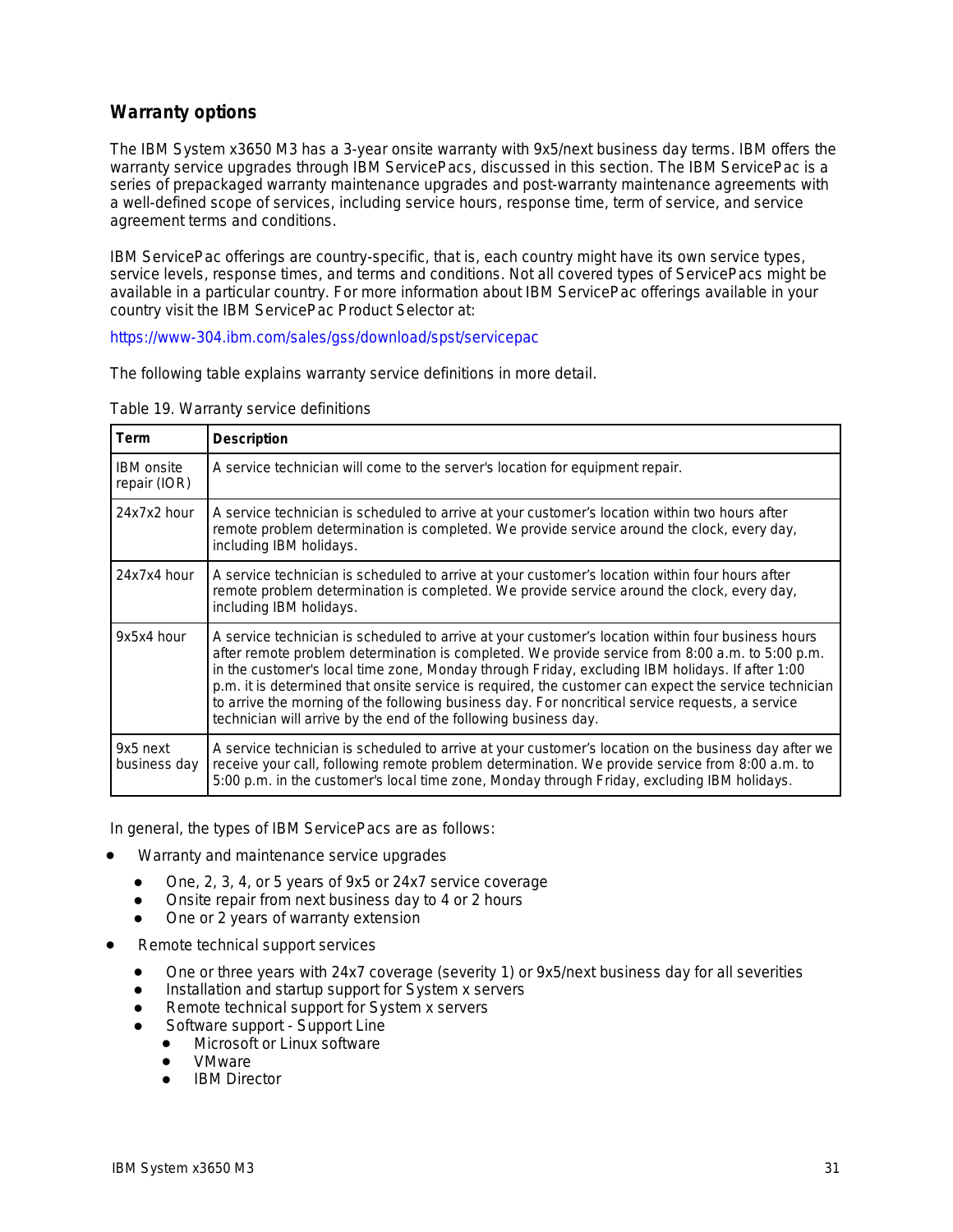## **Regulatory compliance**

The server conforms to the following international standards:

- FCC Verified to comply with Part 15 of the FCC Rules, Class A
- Canada ICES-003, issue 4, Class A
- UL/IEC 60950-1
- CSA C22.2 No. 69950-1-03
- NOM-019
- Argentina IEC60950-1
- Japan VCCI, Class A
- Australia/New Zealand AS/NZS CISPR 22:2006, Class A
- IEC-60950-1:2001 (CB Certificate and CB Test Report)
- **Taiwan BSMI CNS 13438, Class A; CNS 14336**
- China CCC (4943-2001), GB 9254-2008 Class A, GB 17625.1:2003
- Korea KN22, Class A; KN24
- Russia/GOST ME01, IEC-60950-1, GOST R 51318.22-99, GOST R 51318.24-99, GOST R 51317.3.2-2006, GOST R 51317.3.3-99
- IEC 60950-1 (CB Certificate and CB Test Report)
- CE Mark (EN55022 Class A, EN60950-1, EN55024, EN61000-3-2, EN61000-3-3)
- CISPR 22, Class A
- TUV-GS (EN60950-1 /IEC60950-1,EK1-ITB2000)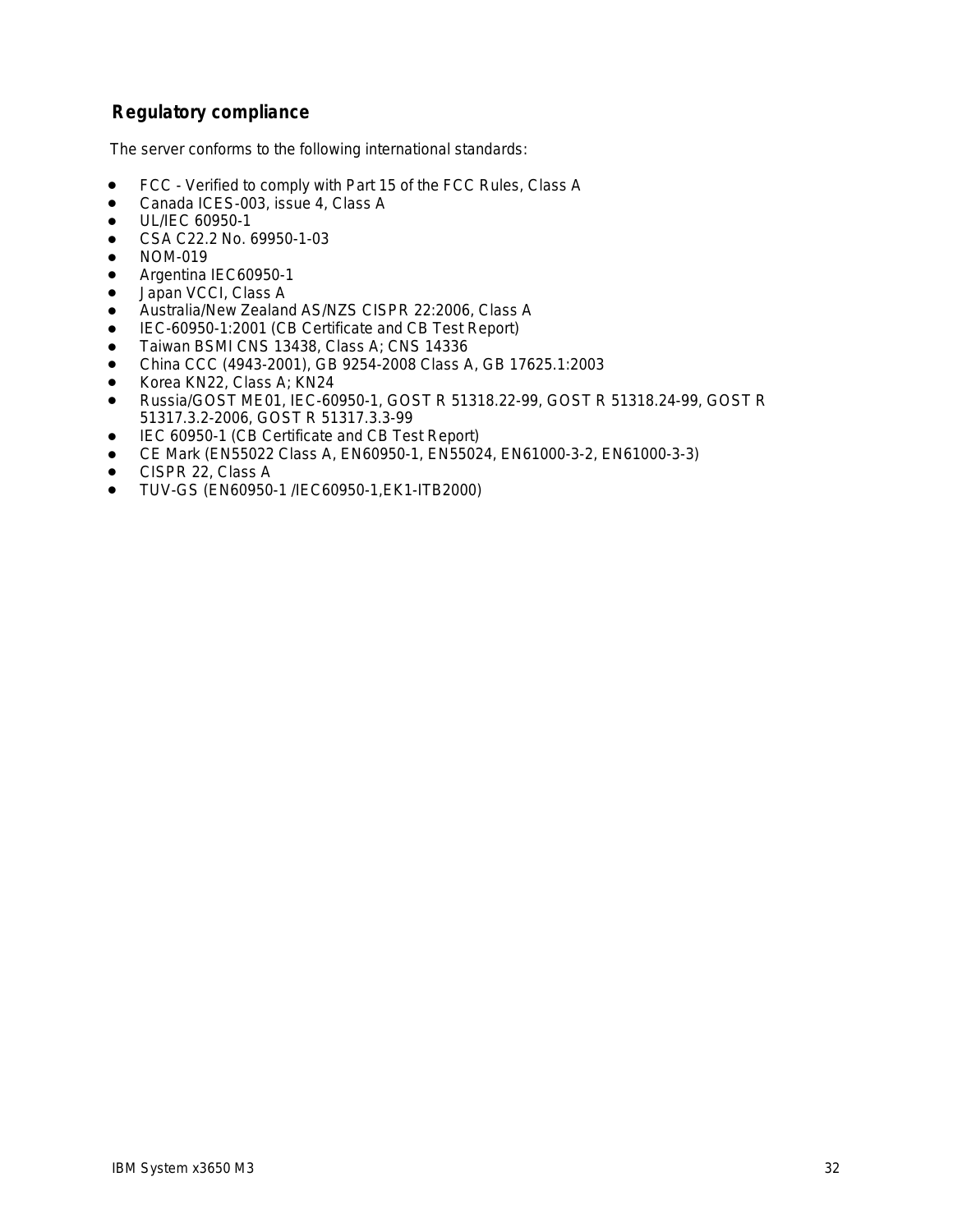#### **External disk storage expansion**

The external disk storage expansion enclosures listed in the following table are available.

| Part number | <b>Description</b>                 | <b>Maximum quantity</b><br>supported per one M5025 |
|-------------|------------------------------------|----------------------------------------------------|
| l 172701X   | IBM System Storage® EXP3000        | 18 (9 per port)                                    |
| l 174712X   | IBM System Storage EXP2512 Express | 18 (9 per port)                                    |
| l 174724X   | IBM System Storage EXP2524 Express | $9(9$ per port)                                    |

Table 20. External storage expansion enclosures

The hard disk drives listed in the following table are supported with external expansion enclosures.

Table 21. Hard drive options for external expansion enclosures (Part 1)

| Part number                           | <b>Description</b>                          | <b>Maximum quantity supported</b><br>per one enclosure |
|---------------------------------------|---------------------------------------------|--------------------------------------------------------|
|                                       | EXP3000 Hot-Swap SATA 3.5" Hard Drives      |                                                        |
| 43W7630                               | 1000 GB Dual Port Hot Swap SATA             | 12                                                     |
| 49Y1940                               | IBM 2 TB 7200 Dual Port SATA 3.5" HS HDD    | 12                                                     |
|                                       | EXP3000 Hot-Swap SAS 3.5" Hard Drives       |                                                        |
| 44W2234                               | IBM 300 GB 15K 6 Gbps SAS 3.5" Hot-Swap HDD | 12                                                     |
| 44W2239                               | IBM 450 GB 15K 6 Gbps SAS 3.5" Hot-Swap HDD | 12                                                     |
| 44W2244                               | IBM 600 GB 15K 6 Gbps SAS 3.5" Hot-Swap HDD | 12                                                     |
| EXP2512 Hot-Swap SAS 3.5" Hard Drives |                                             |                                                        |
| 49Y1899                               | 300 GB 15K 6 Gb SAS 3.5" HDD                | 12                                                     |
| 49Y1900                               | 450 GB 15K 6 Gb SAS 3.5" HDD                | 12                                                     |
| 49Y1901                               | 600 GB 15K 6 Gb SAS 3.5" HDD                | 12                                                     |
| 49Y1903                               | 1 TB 7,200 RPM 6 Gb SAS NL 3.5" HDD         | 12                                                     |
| 43W7630                               | 1000 GB Dual Port Hot Swap SATA             | 12                                                     |
| 49Y1902                               | 2 TB 7,200 RPM 6 Gb SAS NL 3.5" HDD         | 12                                                     |
| 90Y8720                               | 3 TB 7,200 RPM 6 Gb SAS NL 3.5" HDD         | 12                                                     |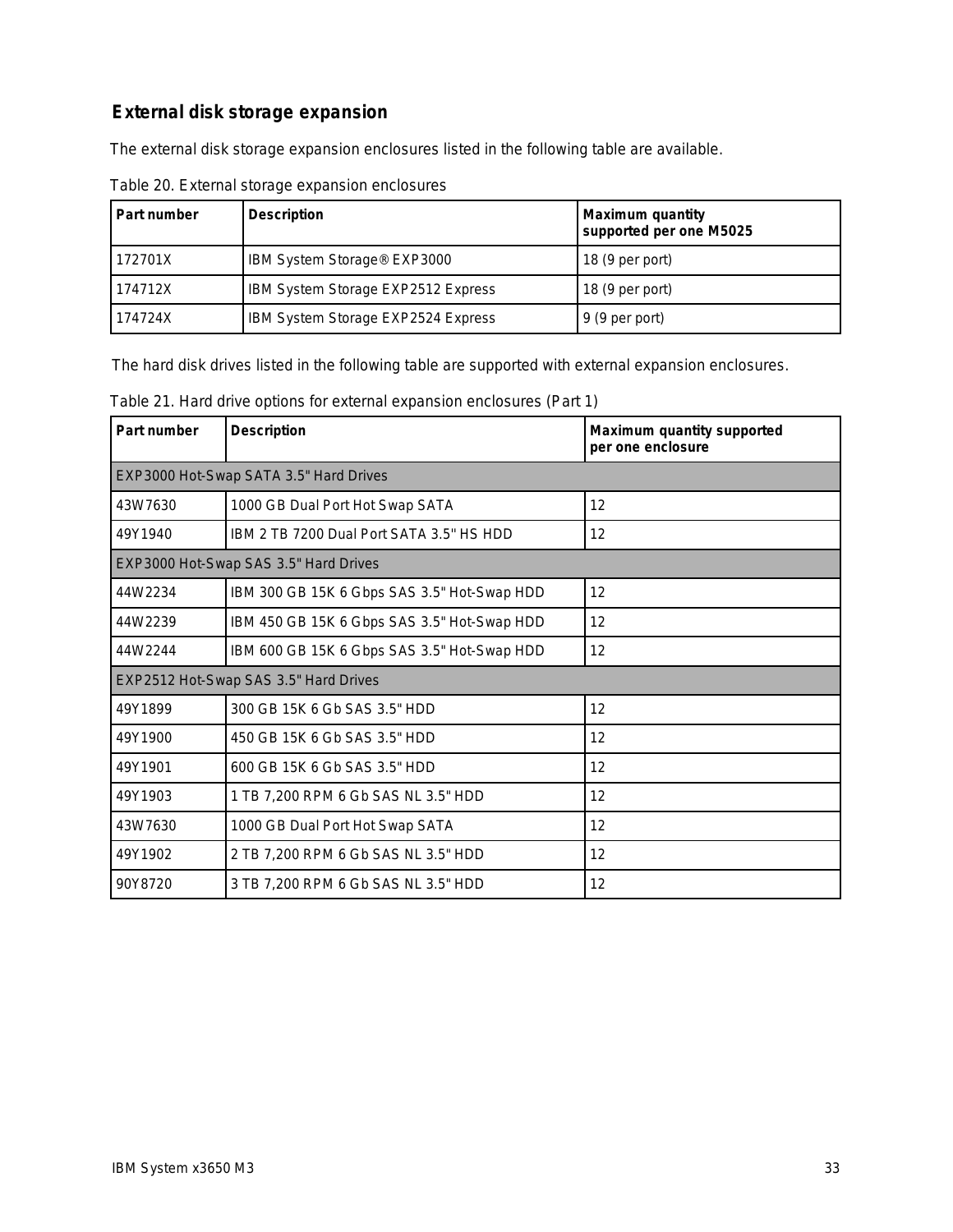| Part number                                  | <b>Description</b>                    | <b>Maximum quantity supported</b><br>per one enclosure |
|----------------------------------------------|---------------------------------------|--------------------------------------------------------|
|                                              | EXP2524 Hot-Swap SAS 2.5" Hard Drives |                                                        |
| 49Y1896                                      | 146 GB 15K 6 Gb SAS 2.5" HDD          | 24                                                     |
| 49Y1895                                      | 300 GB 10K 6 Gb SAS 2.5" HDD          | 24                                                     |
| 81Y9596                                      | 600 GB 10K 6 Gb SAS 2.5" HDD          | 24                                                     |
| 49Y1898                                      | 500 GB 7,200 RPM 6 Gb SAS NL 2.5" HDD | 24                                                     |
| EXP2524 Hot-Swap SAS 2.5" Solid State Drives |                                       |                                                        |
| 81Y9956                                      | 200GB 2.5" SAS SSD                    | 24                                                     |
| 81Y9960                                      | 400GB 2.5" SAS SSD                    | 24                                                     |

Table 21. Hard drive options for external expansion enclosures (Part 2)

The RAID controllers listed in the following table are supported with external expansion enclosures.

| Part number | <b>Description</b>                                  | Maximum quantity<br>supported |
|-------------|-----------------------------------------------------|-------------------------------|
| 46M0830     | ServeRAID M5025 SAS/SATA Controller                 | 4                             |
| 46M0930     | ServeRAID M5000 Series Advance Feature Keyt         | 1 per one M5025               |
| 81Y4426     | ServeRAID M5000 Series Performance Accelerator Keyt | 1 per one M5025               |

† Only one key is supported in each controller, either the Advance Feature Key or the Performance Accelerator Key.

The ServeRAID M5025 SAS/SATA Controller has the following specifications:

- Two Mini-SAS external connectors
- Supports RAID levels 0, 1, 5, 10, and 50
- Supports RAID 6 and 60 with the optional M5000 Advanced Feature Key
- Performance optimization for SSD drives with optional M5000 Series Performance Accelerator Key
- 6 Gbps throughput per port
- PCI Express 2.0 x8 host interface
- Based on the LSI SAS2108 6 Gbps ROC controller
- 512 MB of onboard cache
- Intelligent Li-Ion-based battery backup unit with up to 48 hours of data retention
- Supports connectivity to the EXP3000, EXP2512, and EXP2524 storage expansion enclosures

For more information, see the IBM Redbooks Product Guide *ServeRAID M5025 SAS/SATA Controller for IBM System x*: <http://www.redbooks.ibm.com/abstracts/tips0739.html?Open>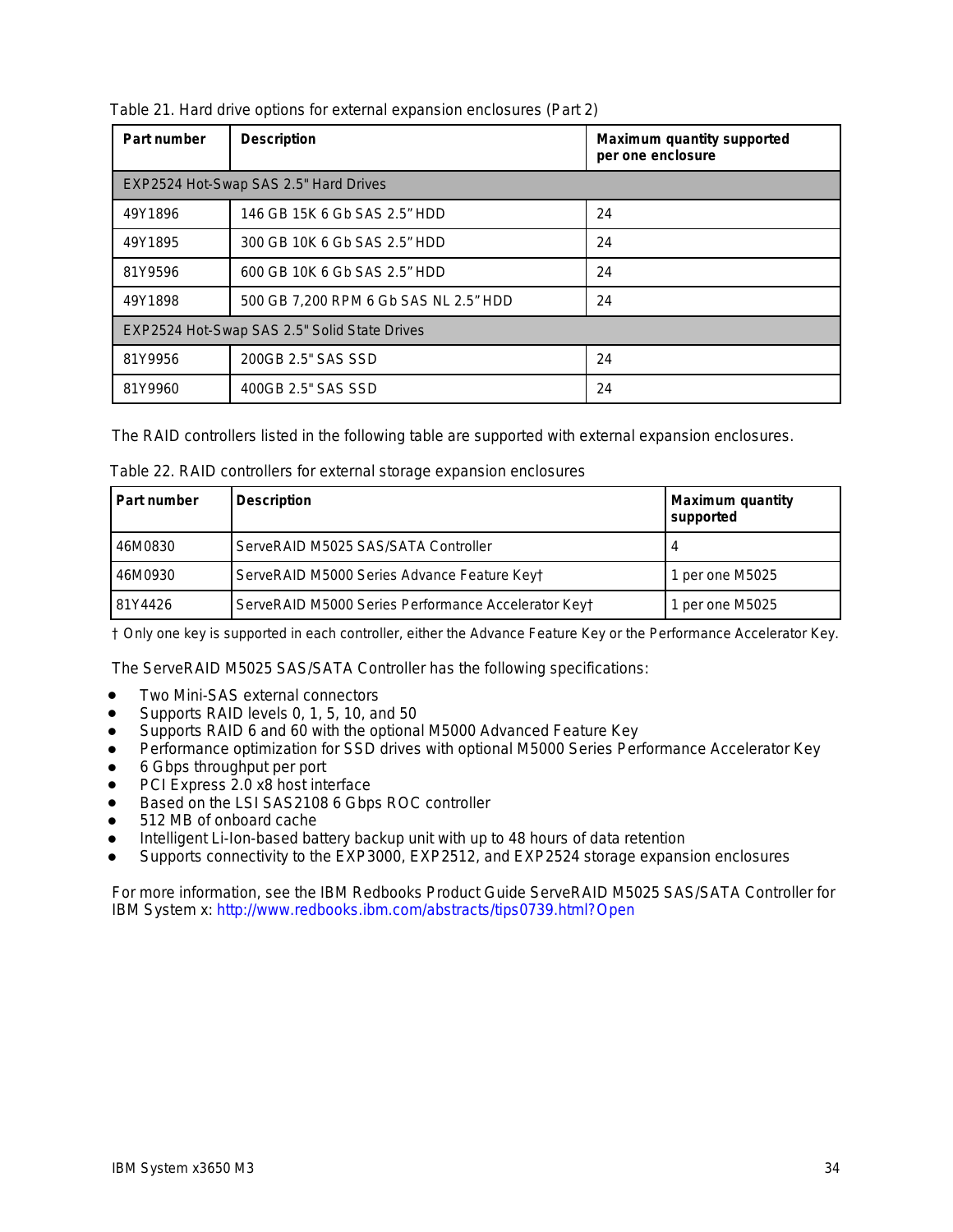The external SAS cables listed in the following table are supported with external expansion enclosures and M5025 RAID controllers.

| ' Part number | <b>Description</b> | Maximum quantity<br>supported per enclosure* |
|---------------|--------------------|----------------------------------------------|
| 39R6531       | IBM 3 m SAS Cable  |                                              |
| 39R6529       | IBM 1 m SAS Cable  |                                              |

Table 23. External SAS cables for external storage expansion enclosures

\* Note: The EXP3000 and EX2500 series can be chained with each other. In such a case, one cable is used to connect first EXP25xx or EXP3000 to the RAID controller, and every consecutive EXP unit is connected to previous one by one cable.

#### **External disk storage systems**

The following table lists the external storage systems that are supported by the server and can be ordered through System x sales channel. The server may support other IBM disk systems that are not listed in this table. Refer to IBM System Storage Interoperability Center for further information, <http://www.ibm.com/systems/support/storage/ssic.>

| Part number | <b>Description</b>                                                 |
|-------------|--------------------------------------------------------------------|
| 1746A2D     | IBM System Storage DS3512 Express Dual Controller Storage System   |
| 1746A2S     | IBM System Storage DS3512 Express Single Controller Storage System |
| 1746A4D     | IBM System Storage DS3524 Express Dual Controller Storage System   |
| 1746A4S     | IBM System Storage DS3524 Express Single Controller Storage System |
| 181494H     | IBM System Storage DS3950 Model 94                                 |
| 181498H     | IBM System Storage DS3950 Model 98                                 |
| 181492H     | IBM System Storage EXP395 Expansion Unit                           |
| 1746A2E     | IBM System Storage EXP3512 Express Storage™ Expansion Unit         |
| 1746A4E     | IBM System Storage EXP3524 Express Storage Expansion Unit          |

Table 24. External disk storage systems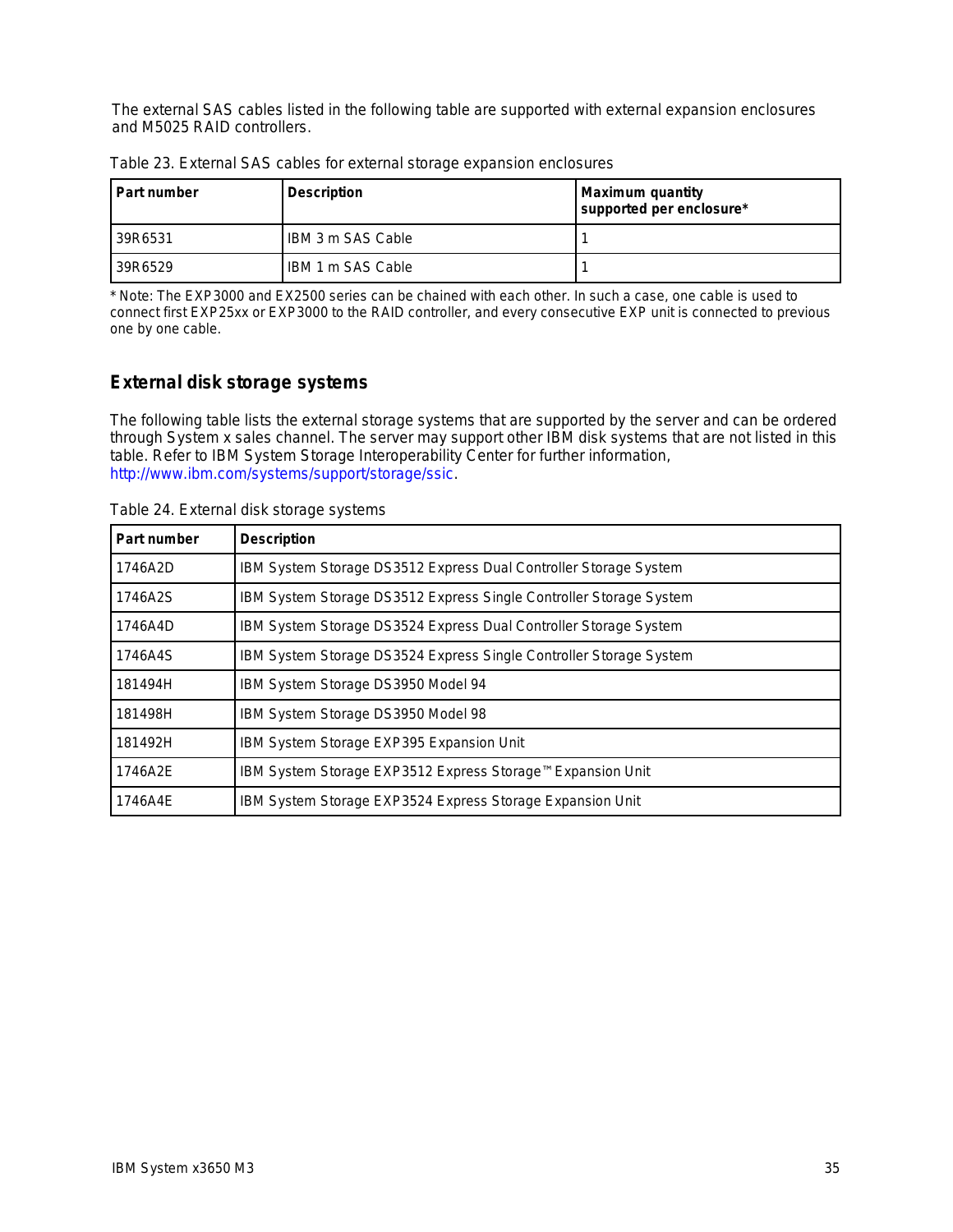# **External backup units**

The server supports the external backup attachment options listed in the following table.

| Part number                                                  | <b>Description</b>                                                      |
|--------------------------------------------------------------|-------------------------------------------------------------------------|
| External tape expansion enclosures for internal tape drives  |                                                                         |
| 87651UX                                                      | 1U Tape Drive Enclosure                                                 |
| 8767HHX                                                      | Half High Tape Drive Enclosure                                          |
| 87651NX                                                      | 1U Tape Drive Enclosure (with Nema 5-15P LineCord)                      |
| 8767HNX                                                      | Half High Tape Drive Enclosure (with Nema 5-15P LineCord)               |
| Tape enclosure adapters (with cables)                        |                                                                         |
| 44E8869                                                      | USB Enclosure Adapter Kit                                               |
| 40K2599                                                      | SAS Enclosure Adapter Kit                                               |
| Internal backup drives supported by external tape enclosures |                                                                         |
| 46C5364                                                      | IBM RDX Removable Hard Disk Storage System - Internal USB 160 GB Bundle |
| 46C5387                                                      | IBM RDX Removable Hard Disk Storage System - Internal USB 320 GB Bundle |
| 46C5388                                                      | IBM RDX Removable Hard Disk Storage System - Internal USB 500 GB Bundle |
| 46C5399                                                      | IBM DDS Generation 5 USB Tape Drive                                     |
| 39M5636                                                      | IBM DDS Generation 6 USB Tape Drive                                     |
| 43W8478                                                      | IBM Half High LTO Gen 3 SAS Tape Drive                                  |
| 44E8895                                                      | IBM Half High LTO Gen 4 SAS Tape Drive                                  |
| 49Y9898                                                      | IBM Half High LTO Gen 5 Internal SAS Tape Drive                         |

Table 25. External backup options (Part 1)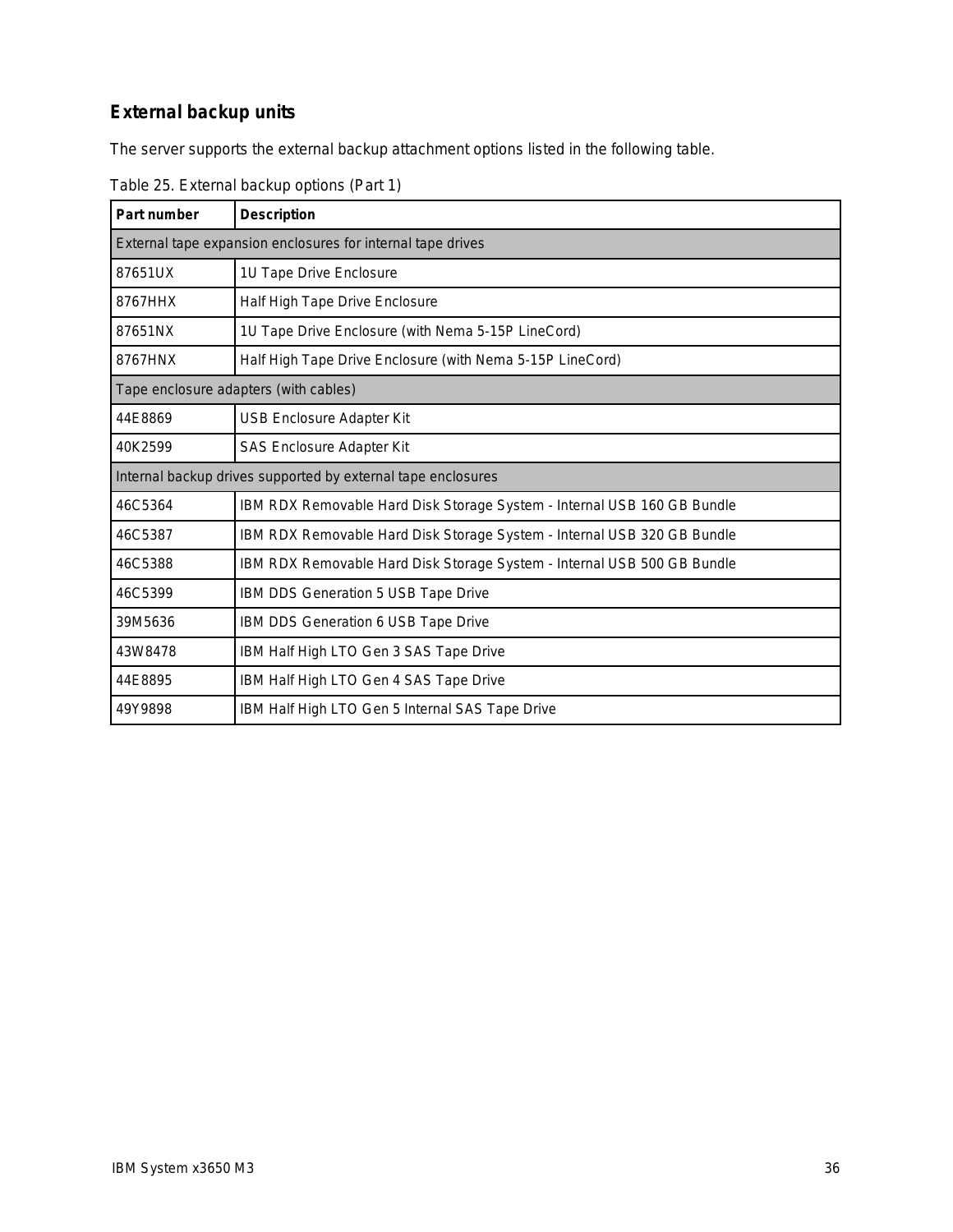| External backup units* |                                                                         |
|------------------------|-------------------------------------------------------------------------|
| 362516X                | IBM RDX Removable Hard Disk Storage System - External USB 160 GB Bundle |
| 362532X                | IBM RDX Removable Hard Disk Storage System - External USB 320 GB Bundle |
| 362550X                | IBM RDX Removable Hard Disk Storage System - External USB 500 GB Bundle |
| 3628L3X                | IBM Half High LTO Gen 3 External SAS Tape Drive (with US line cord)     |
| 3628L4X                | IBM Half High LTO Gen 4 External SAS Tape Drive (with US line cord)     |
| 3628L5X                | IBM Half High LTO Gen 5 External SAS Tape Drive (with US line cord)     |
| 3628N3X                | IBM Half High LTO Gen 3 External SAS Tape Drive (without line cord)     |
| 3628N4X                | IBM Half High LTO Gen 4 External SAS Tape Drive (without line cord)     |
| 3628N5X                | IBM Half High LTO Gen 5 External SAS Tape Drive (without line cord)     |
| 3580S3V                | System Storage TS2230 Tape Drive Express Model H3V                      |
| 3580S4V                | System Storage TS2240 Tape Drive Express Model H4V                      |
| 3580S5E                | System Storage TS2250 Tape Drive Express Model H5S                      |
| 3580S5X                | System Storage TS2350 Tape Drive Express Model S53                      |
| 3572S4R                | TS2900 Tape Library with LTO4 HH SAS drive & rack mount kit             |
| 3572S5R                | TS2900 Tape Library with LTO5 HH SAS drive & rack mount kit             |
| 35732UL                | TS3100 Tape Library Model L2U Driveless                                 |
| 35734UL                | TS3200 Tape Library Model L4U Driveless                                 |
| 46X2682†               | LTO Ultrium 5 Fibre Channel Drive                                       |
| 46X26831               | LTO Ultrium 5 SAS Drive Sled                                            |
| 46X26841               | LTO Ultrium 5 Half High Fibre Drive Sled                                |
| 46X26851               | LTO Ultrium 5 Half High SAS Drive Sled                                  |
| 46X69121               | LTO Ultrium 4 Half High Fibre Channel Drive Sled                        |
| 46X71171               | LTO Ultrium 4 Half High SAS DriveV2 Sled                                |
| 46X71221               | LTO Ultrium 3 Half High SAS DriveV2 Sled                                |

Table 25. External tape options (Part 2)

\* Note: The external tape drives listed can be ordered through System x sales channel. Server may support other IBM tape drives that are not listed in this table. Refer to IBM System Storage Interoperability Center for further information.

† Note: These part numbers are the tape drives options for 35732UL and 35734UL.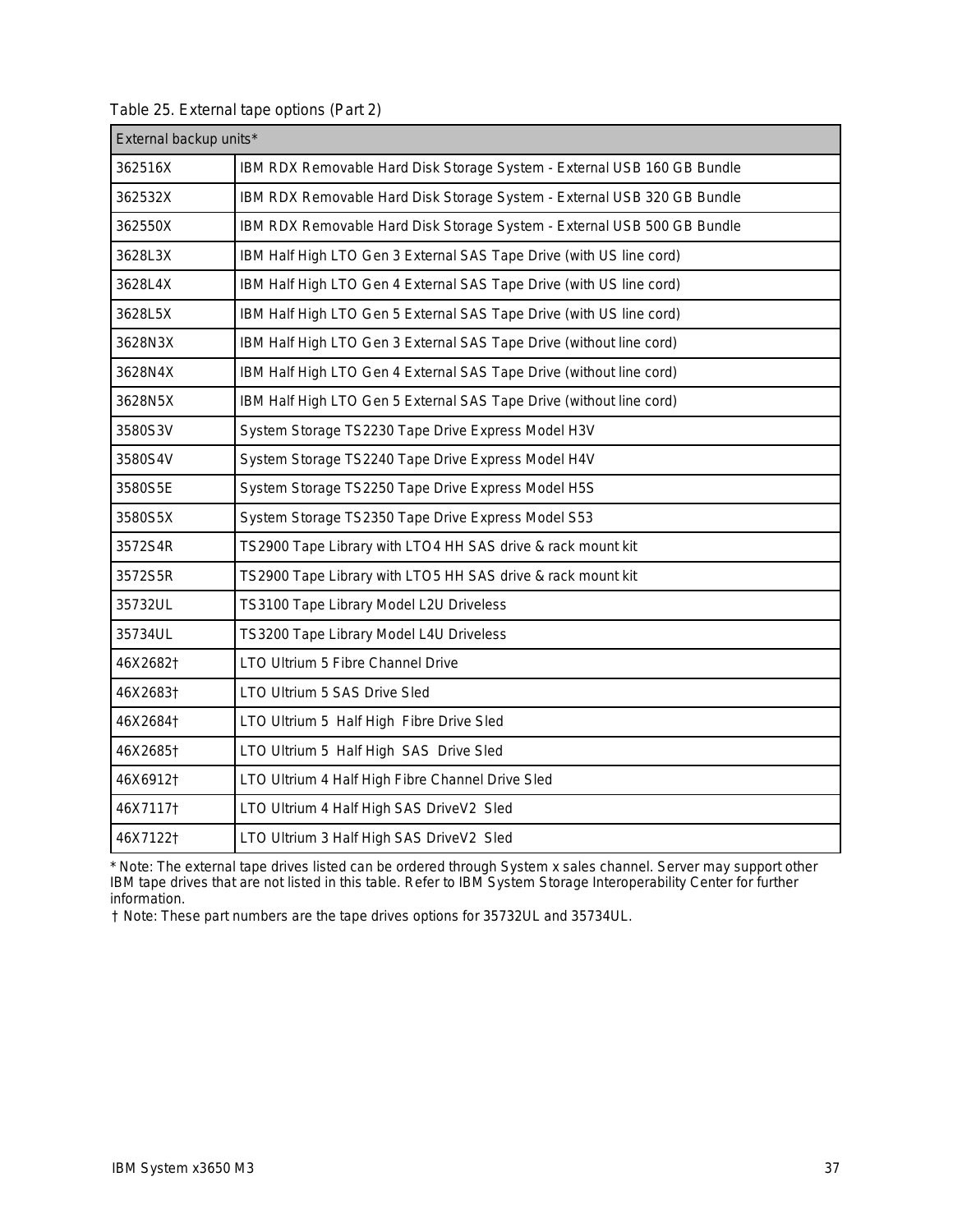# **Top-of-rack Ethernet switches**

The server supports the top-of-rack Ethernet switches from IBM System Networking listed in the following table.

| Part number                                        | <b>Description</b>                              |
|----------------------------------------------------|-------------------------------------------------|
| IBM System Networking - 1 Gb top-of-rack switches  |                                                 |
| 0446013                                            | IBM System Networking RackSwitch G8000R         |
| 7309CFC                                            | IBM System Networking RackSwitch G8000F         |
| 7309CD8                                            | IBM System Networking RackSwitch G8000DC        |
| 7309G52                                            | IBM System Networking RackSwitch G8052R         |
| 730952F                                            | IBM System Networking RackSwitch G8052F         |
| 427348E                                            | IBM Ethernet Switch J48E                        |
| 6630010                                            | Juniper Networks EX2200 24 Port                 |
| 6630011                                            | Juniper Networks EX2200 24 Port with PoE        |
| 6630012                                            | Juniper Networks EX2200 48 Port                 |
| 6630013                                            | Juniper Networks EX2200 48 Port with PoE        |
| IBM System Networking - 10 Gb top-of-rack switches |                                                 |
| 0446017                                            | IBM System Networking RackSwitch G8124R         |
| 7309BF9                                            | IBM System Networking RackSwitch G8124F         |
| 7309BD5                                            | IBM System Networking RackSwitch G8124DC        |
| 7309BR6                                            | IBM System Networking RackSwitch G8124ER        |
| 7309BF7                                            | IBM System Networking RackSwitch G8124EF        |
| 7309G64                                            | IBM System Networking RackSwitch G8264R         |
| 730964F                                            | IBM System Networking RackSwitch G8264F         |
| 7309CR9                                            | IBM System Networking RackSwitch G8264TR        |
| 7309CF9                                            | IBM System Networking RackSwitch G8264TF        |
| 0719410                                            | Juniper Networks EX4500 - Front to Back Airflow |
| 0719420                                            | Juniper Networks EX4500 - Back to Front Airflow |
| IBM System Networking - 40 Gb top-of-rack switches |                                                 |
| 8036ARX                                            | IBM System Networking RackSwitch G8316R         |
| 8036AFX                                            | IBM System Networking RackSwitch G8316F         |

Table 26. IBM System Networking - Top-of-rack switches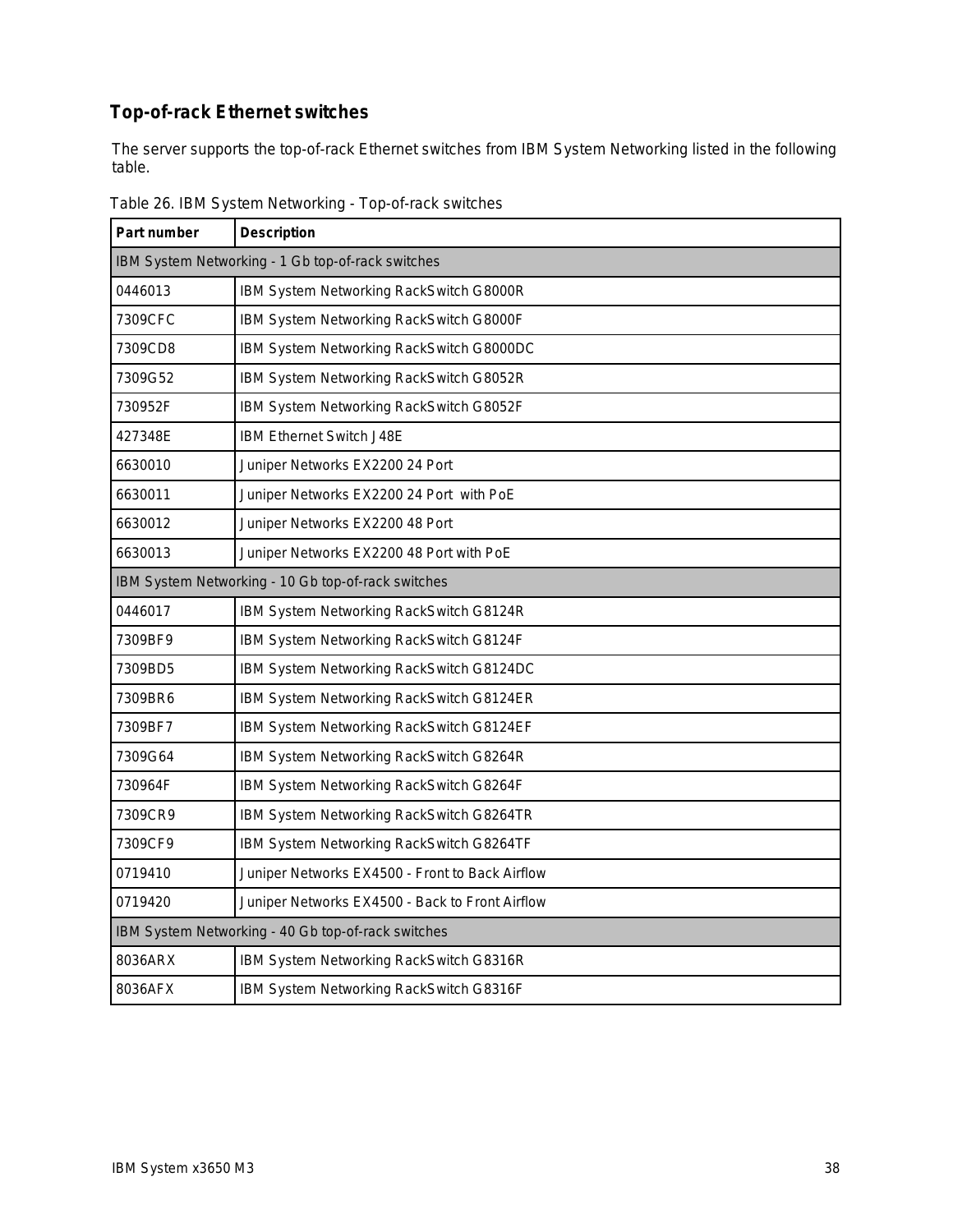### **Uninterruptible power supply units**

The server supports attachments to the uninterruptible power supply (UPS) units listed in the following table.

| Part number      | <b>Description</b>                       |
|------------------|------------------------------------------|
| Rack-mounted UPS |                                          |
| 21304RX          | IBM UPS 10000XHV                         |
| 53951AX          | IBM 1500VA LCD 2U Rack UPS (100V/120V)   |
| 53951KX          | IBM 1500VA LCD 2U Rack UPS (230V)        |
| 53952AX          | IBM 2200VA LCD 2U Rack UPS (100V/120V)   |
| 53952KX          | IBM 2200VA LCD 2U Rack UPS (230V)        |
| 53953AX          | IBM 3000VA LCD 3U Rack UPS (100 V/120 V) |
| 53953JX          | IBM 3000VA LCD 3U Rack UPS (200 V/208 V) |
| 53956AX          | IBM 6000VA LCD 4U Rack UPS (200 V/208 V) |
| 53956KX          | IBM 6000VA LCD 4U Rack UPS (230 V)       |

Table 27. Uninterruptible power supply units

For more information, see the following IBM Redbooks Product Guides:

- *IBM 3000VA LCD 3U Rack Uninterruptible Power Supply for IBM System x* Product Guide <http://www.redbooks.ibm.com/abstracts/tips0782.html?Open>
- *IBM 6000VA LCD 4U Rack UPS* Product Guide <http://www.redbooks.ibm.com/abstracts/tips0793.html?Open>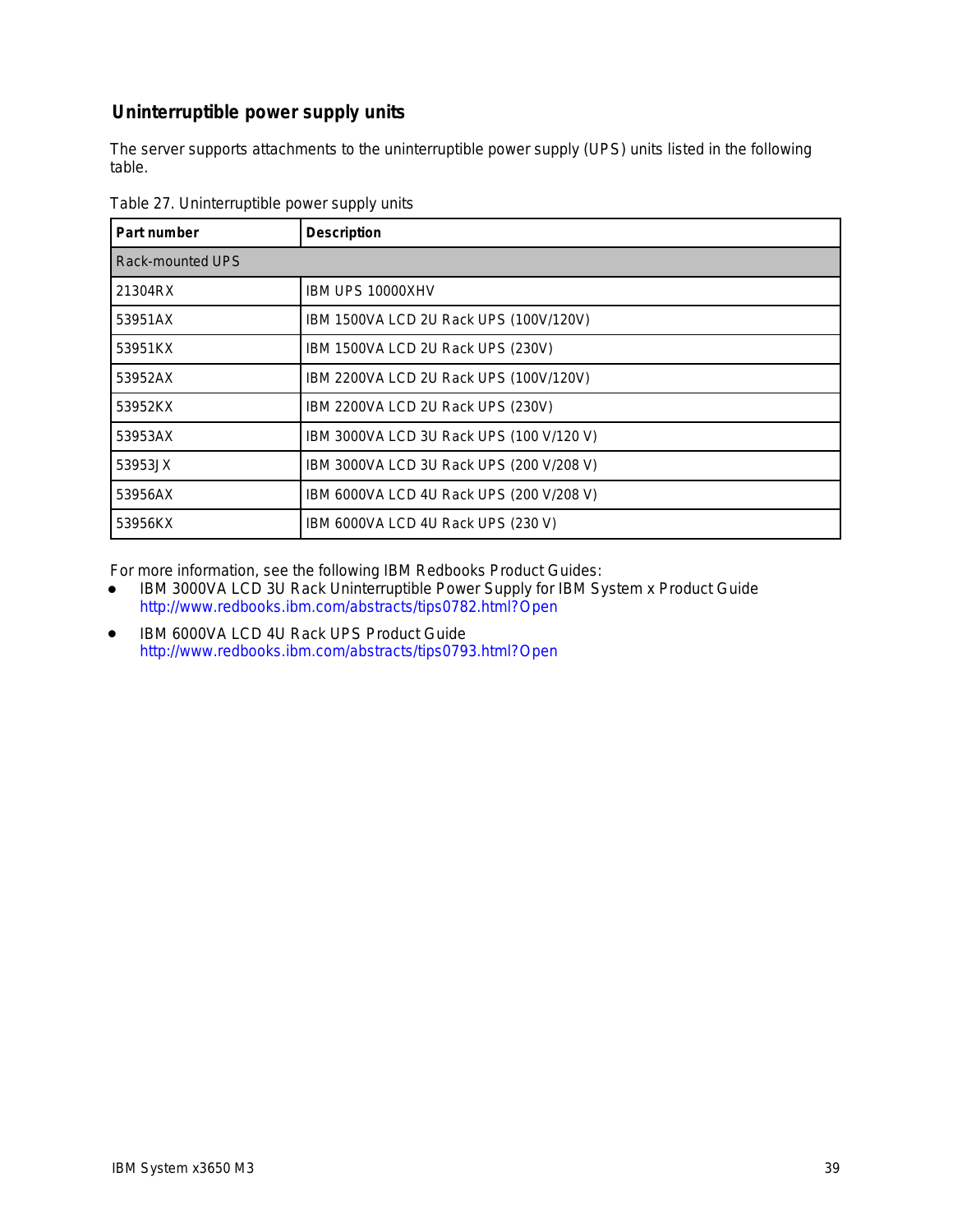# **Power distribution units**

The server supports attachments to the power distribution units (PDUs) listed in the following table.

| Part number                 | <b>Description</b>                                                              |
|-----------------------------|---------------------------------------------------------------------------------|
| Switched and Monitored PDUs |                                                                                 |
| 46M4002                     | IBM 1U 9 C19/3 C13 Active Energy Manager DPI® PDU                               |
| 46M4003                     | IBM 1U 9 C19/3 C13 Active Energy Manager 60A 3 Phase PDU                        |
| 46M4004                     | IBM 1U 12 C13 Active Energy Manager DPI PDU                                     |
| 46M4005                     | IBM 1U 12 C13 Active Energy Manager 60A 3 Phase PDU                             |
| 46M4167                     | IBM 1U 9 C19/3 C13 Switched and Monitored 30A 3 Phase PDU                       |
| 46M4116                     | IBM 0U 24 C13 Switched and Monitored 30A PDU                                    |
| 46M4119                     | IBM 0U 24 C13 Switched and Monitored 32A PDU                                    |
| 46M4134                     | IBM 0U 12 C19/12 C13 Switched and Monitored 50A 3 Phase PDU                     |
| 46M4137                     | IBM 0U 12 C19/12 C13 Switched and Monitored 32A 3 Phase PDU                     |
| <b>Enterprise PDUs</b>      |                                                                                 |
| 71762MX                     | IBM Ultra Density Enterprise PDU C19 PDU+ (WW)                                  |
| 71762NX                     | IBM Ultra Density Enterprise PDU C19 PDU (WW)                                   |
| 71763MU                     | IBM Ultra Density Enterprise PDU C19 3 Phase 60A PDU+ (NA)                      |
| 71763NU                     | IBM Ultra Density Enterprise PDU C19 3 Phase 60A PDU (NA)                       |
| 39M2816                     | IBM DPI C13 Enterprise PDU without linecord                                     |
| 39Y8923                     | DPI 60A Three Phase C19 Enterprise PDU with IEC309 3P+G (208 V) fixed line cord |
| 39Y8941                     | DPI Single Phase C13 Enterprise PDU without line cord                           |
| 39Y8948                     | DPI Single Phase C19 Enterprise PDU without line cord                           |
| Front-end PDUs              |                                                                                 |
| 39Y8934                     | DPI 32 amp/250 V Front-end PDU with IEC 309 2P+Gnd connector                    |
| 39Y8935                     | DPI 63amp/250 V Front-end PDU with IEC 309 2P+Gnd connector                     |
| 39Y8938                     | 30 amp/125 V Front-end PDU with NEMA L5-30P connector                           |
| 39Y8939                     | 30 amp/250 V Front-end PDU with NEMA L6-30P connector                           |
| 39Y8940                     | 60 amp/250 V Front-end PDU with IEC 309 60A 2P+N+Gnd connector                  |

Table 28. Power distribution units (part 1)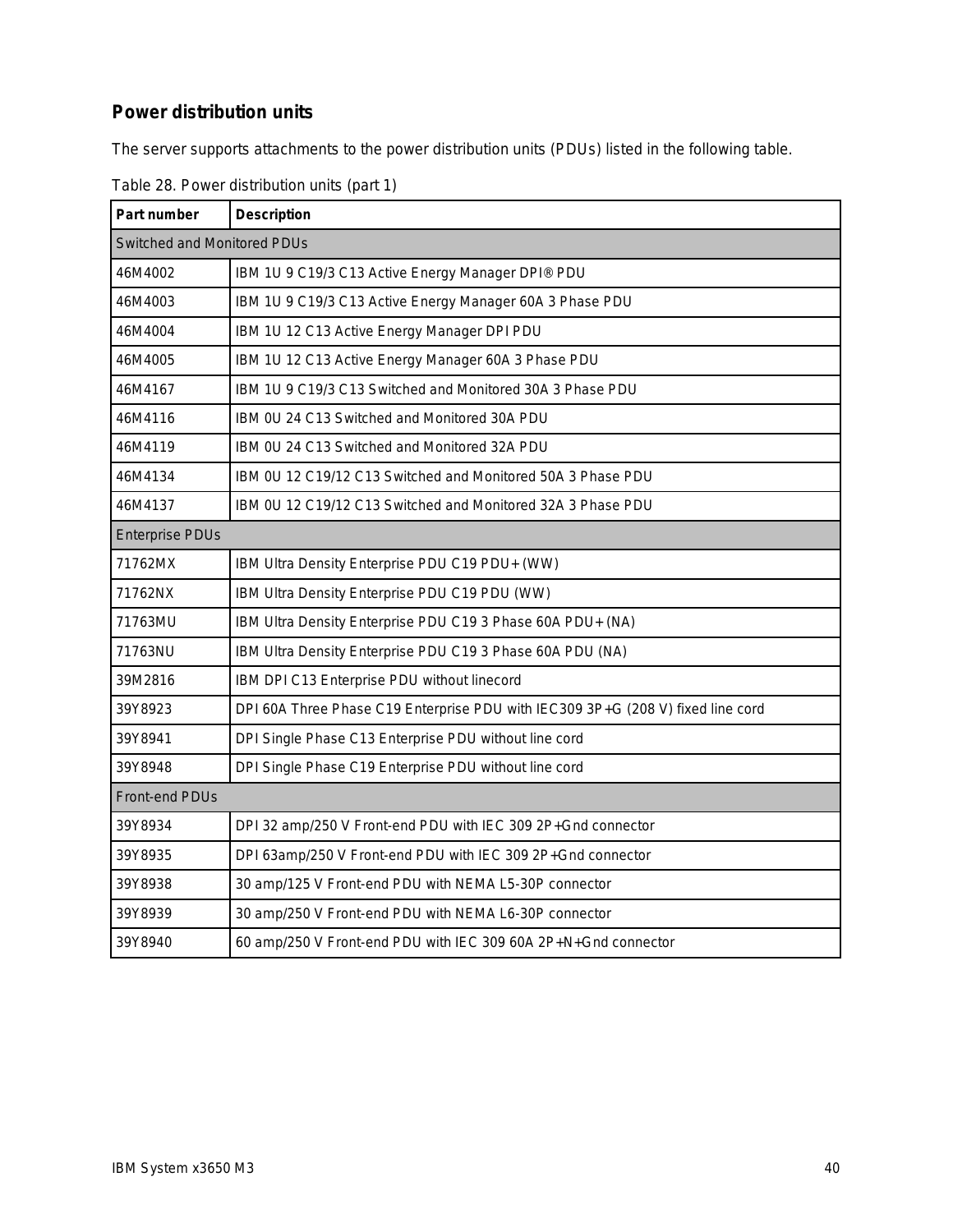| Part number           | <b>Description</b>                                  |
|-----------------------|-----------------------------------------------------|
| <b>Universal PDUs</b> |                                                     |
| 39Y8951               | DPI Universal Rack PDU with US LV and HV line cords |
| 39Y8952               | DPI Universal Rack PDU with CEE7-VII Europe LC      |
| 39Y8953               | DPI Universal Rack PDU with Denmark LC              |
| 39Y8954               | DPI Universal Rack PDU with Israel LC               |
| 39Y8955               | DPI Universal Rack PDU with Italy LC                |
| 39Y8956               | DPI Universal Rack PDU with South Africa LC         |
| 39Y8957               | DPI Universal Rack PDU with UK LC                   |
| 39Y8958               | DPI Universal Rack PDU with AS/NZ LC                |
| 39Y8959               | DPI Universal Rack PDU with China LC                |
| 39Y8962               | DPI Universal Rack PDU (Argentina)                  |
| 39Y8960               | DPI Universal Rack PDU (Brazil)                     |
| 39Y8961               | DPI Universal Rack PDU (India)                      |
| <b>OU Basic PDUs</b>  |                                                     |
| 46M4122               | IBM 0U 24 C13 16A 3 Phase PDU                       |
| 46M4125               | IBM 0U 24 C13 30A 3 Phase PDU                       |
| 46M4128               | IBM 0U 24 C13 30A PDU                               |
| 46M4131               | IBM 0U 24 C13 32A PDU                               |
| 46M4140               | IBM 0U 12 C19/12 C13 60A 3 Phase PDU                |
| 46M4143               | IBM 0U 12 C19/12 C13 32A 3 Phase PDU                |

Table 28. Power distribution units (part 2)

For more information, see the IBM Redbooks Product Guide *IBM 1U Switched and Monitored Power Distribution Units* at: <http://www.redbooks.ibm.com/abstracts/tips0775.html?Open>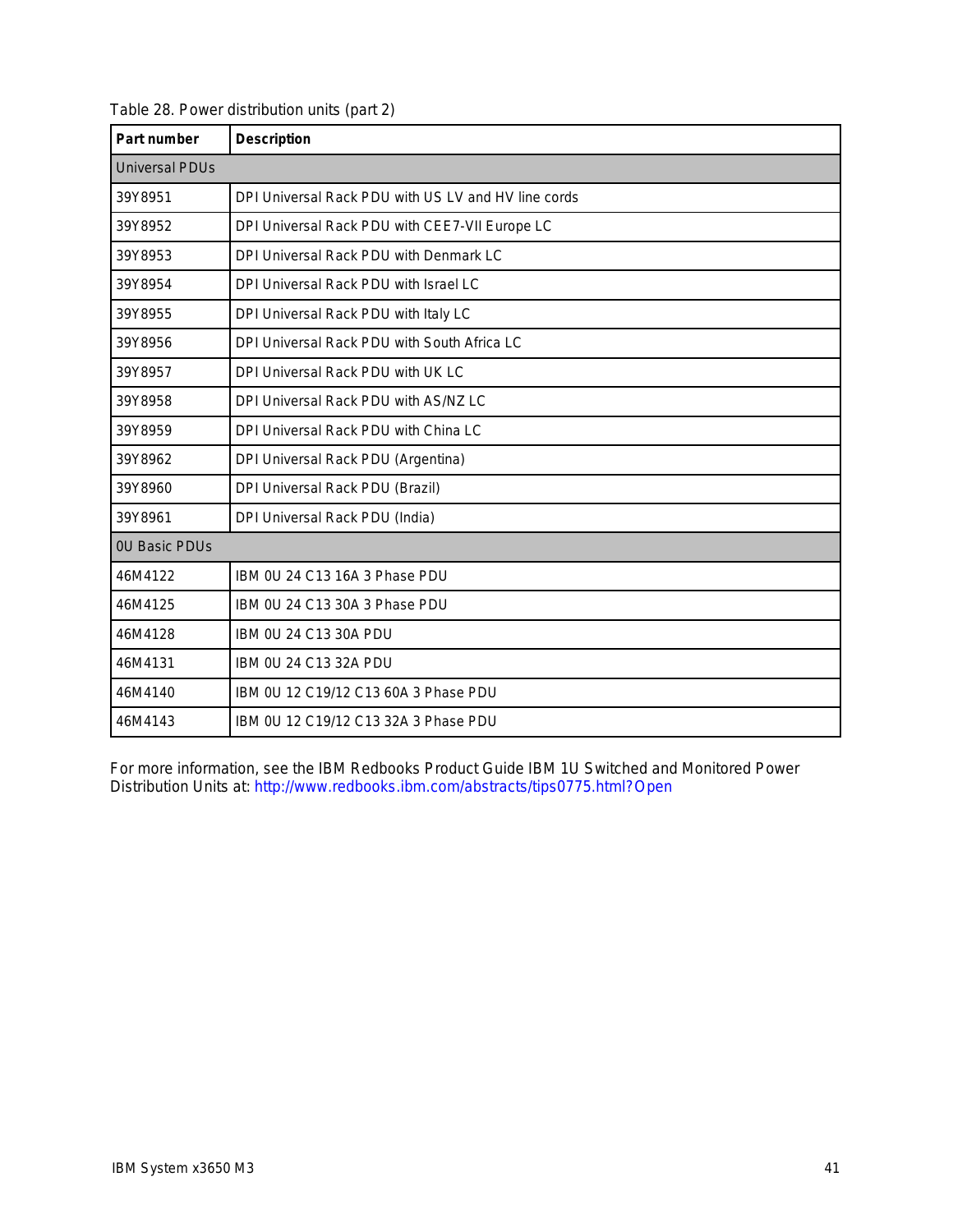# **Rack cabinets**

The server supports the rack cabinets listed in the following table.

| Part number | <b>Description</b>                          |
|-------------|---------------------------------------------|
| 201886X     | IBM 11U Office Enablement Kit               |
| 93072PX     | IBM 25U Static S2 Standard Rack             |
| 93072RX     | <b>IBM 25U Standard Rack</b>                |
| 93074RX     | <b>IBM 42U Standard Rack</b>                |
| 93074XX     | <b>IBM 42U Standard Rack Extension</b>      |
| 93084EX     | IBM 42U Enterprise Expansion Rack           |
| 93084PX     | IBM 42U Enterprise Rack                     |
| 93604EX     | IBM 42U 1200 mm Deep Dynamic Expansion Rack |
| 93604PX     | IBM 42U 1200 mm Deep Dynamic Rack           |
| 93614EX     | IBM 42U 1200 mm Deep Static Expansion Rack  |
| 93614PX     | IBM 42U 1200 mm Deep Static Rack            |
| 93624EX     | IBM 47U 1200 mm Deep Static Expansion Rack  |
| 93624PX     | IBM 47U 1200 mm Deep Static Rack            |
| 99564RX     | IBM S2 42U Dynamic Standard Rack            |
| 99564XX     | IBM S2 42U Dynamic Standard Expansion Rack  |

Table 29. Rack cabinets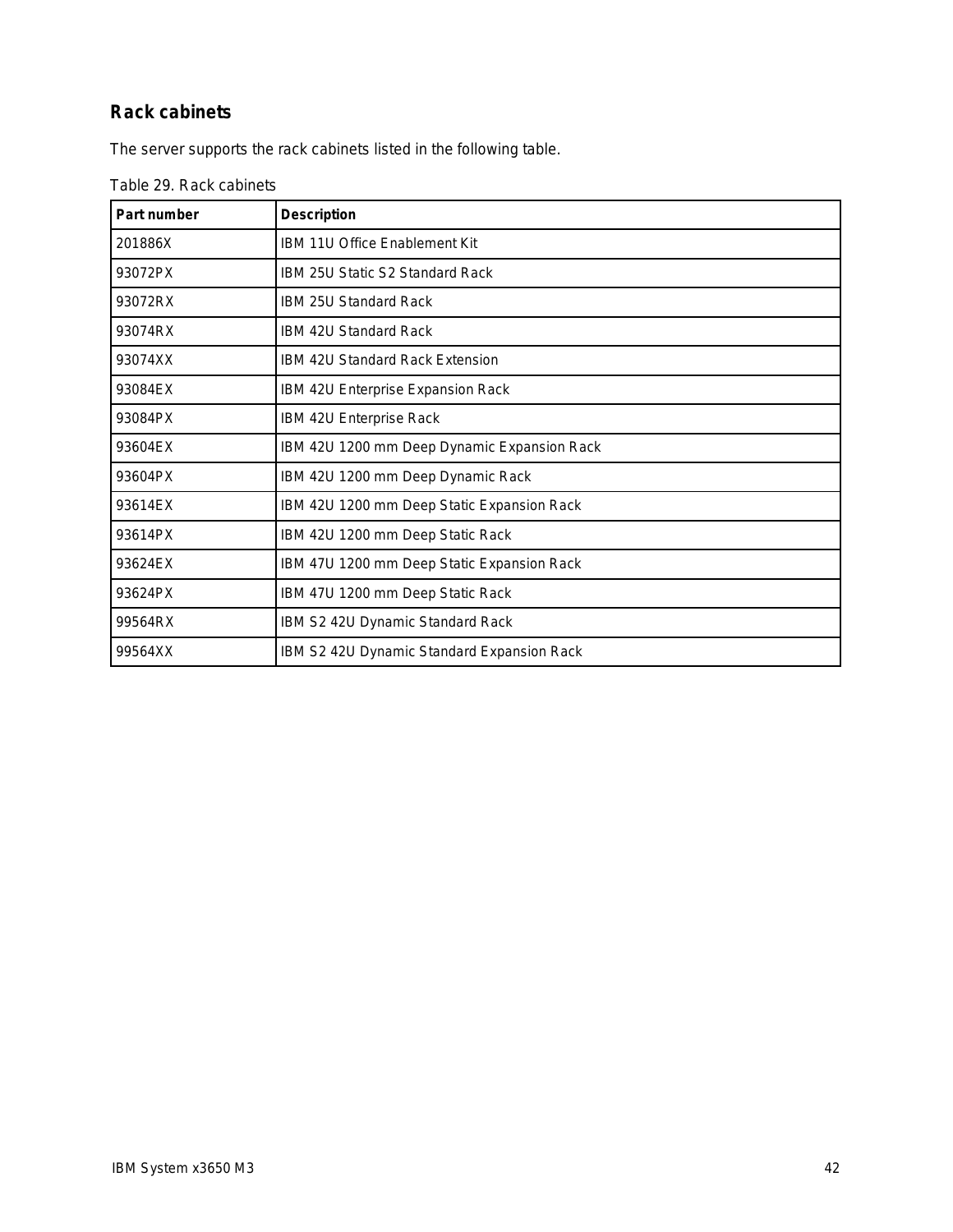## **Rack options**

The server supports the rack console switches and monitor kits listed in the following table.

| Part number                     | <b>Description</b>                        |  |
|---------------------------------|-------------------------------------------|--|
| Monitor kits and keyboard trays |                                           |  |
| 172317X                         | 1U 17in Flat Panel Console Kit            |  |
| 172319X                         | 1U 19in Flat Panel Console Kit            |  |
| Console switches                |                                           |  |
| 1754D2X                         | IBM Global 4x2x32 Console Manager (GCM32) |  |
| 1754D1X                         | IBM Global 2x2x16 Console Manager (GCM16) |  |
| 1754A2X                         | IBM Local 2x16 Console Manager (LCM16)    |  |
| 1754A1X                         | IBM Local 1x8 Console Manager (LCM8)      |  |

Table 30. Rack options

For more information, see the following IBM Redbooks Product Guides:

- *IBM 1754 LCM8 and LCM16 Local Console Managers* Product Guide <http://www.redbooks.ibm.com/abstracts/tips0788.html?Open>
- *IBM GCM16 and GCM32 Global Console Managers* Product Guide <http://www.redbooks.ibm.com/abstracts/tips0772.html?Open>
- *IBM 1U 17-inch and 19-inch Flat Panel Console Kits* Product Guide <http://www.redbooks.ibm.com/abstracts/tips0731.html?Open>

## **IBM Global Financing**

IBM Global Financing can help you obtain the IT solution you need while preserving funding for other strategic investments and optimizing cash flow. Our Fair Market Value (FMV) lease helps ensure that you have the latest IBM technology and with our mid-lease upgrade capability, you can increase the capacity of the system with little to no change in monthly payments. At the end of the lease, take advantage of our flexible end-of-lease options to fit your changing business needs. IBM Global Financing has the breadth and depth of offerings, longevity, proven success and global reach to help you develop a robust financing and asset management strategy that provides you the opportunity to leverage new technologies and turn your ambitious vision into a tangible solution.

Here are some other reasons why working with us makes solid financial sense:

- Expand your purchasing power—Affordable monthly payments allow you to change the technology acquisition discussion from "what can I afford right now" to "what solution is really right for my business." IBM Global Financing allows you to expand your purchase power to get you the right solution.
- Accelerate your project's cash flow break-even point—Acquire your IBM technology today and begin to realize its benefits now. An FMV lease can help you get the solution you need now, with low monthly payments that better align upfront costs with the anticipated return on investment from the technology.
- Easy to acquire with affordable rates—We offer one-stop shopping for a total IT solution, so you can acquire IBM hardware, software, services and the financing you need—from one IT provider.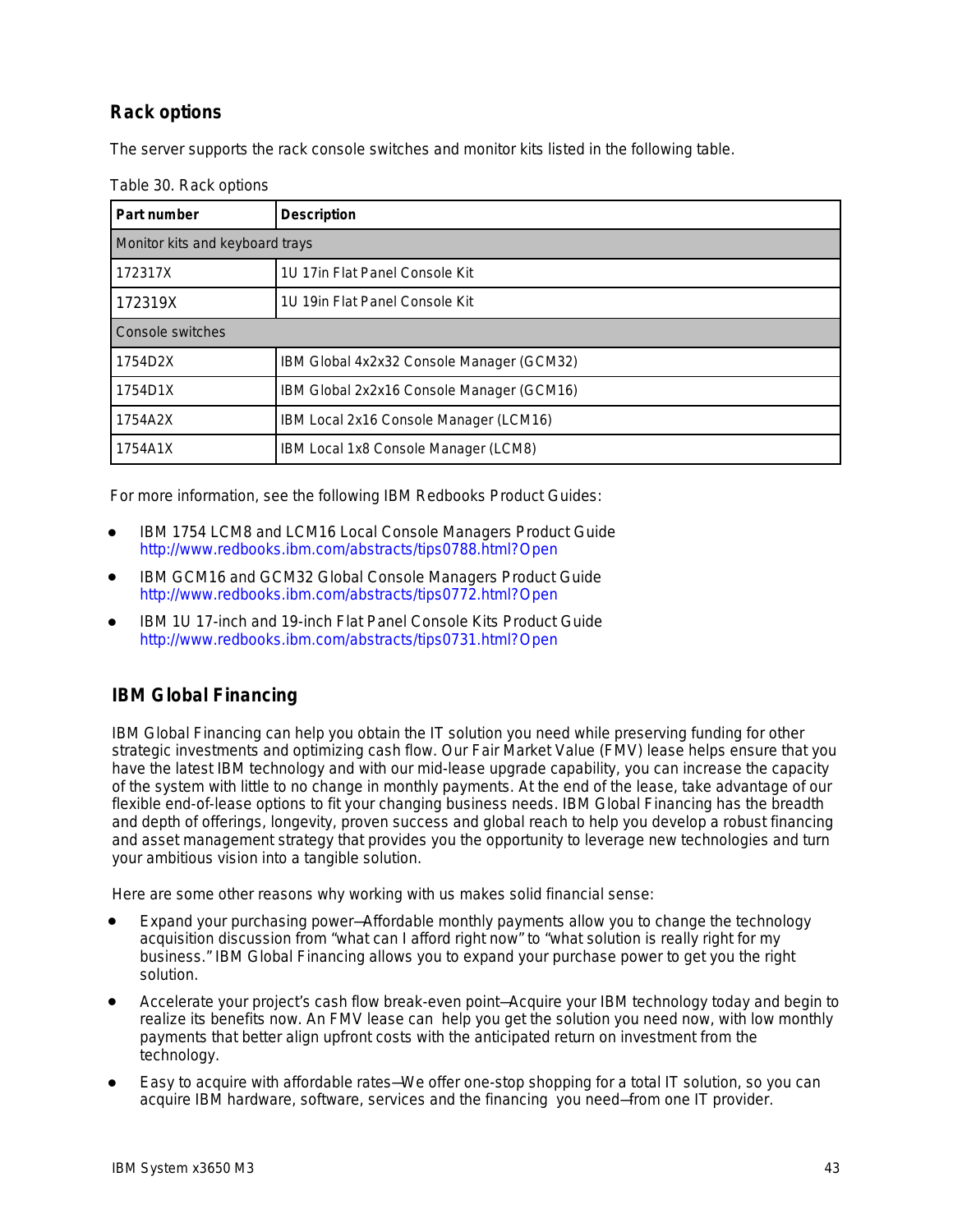Plus, we provide simple, easy-to-understand contracts and quick approvals. As the world's largest IT financing provider, with an asset base of US\$35.8 billion and over 125,000 customers, IBM Global Financing offers highly competitive rates that promote low total cost of ownership and low monthly payments.

IBM Global Financing operates in more than 50 countries. Go to <http://ibm.com/financing> for financing options in your country and to contact a local financing specialist.

IBM Global Financing offerings are provided through IBM Credit LLC in the United States and other IBM subsidiaries and divisions worldwide to qualified commercial and government clients. Rates and availability subject to client's credit rating, financing terms, offering type, equipment and product type and options, and may vary by country. Non-hardware items must be one-time, non-recurring charges and are financed by means of loans. Other restrictions may apply. Rates and offerings are subject to change, extension or withdrawal without notice and may not be available in all countries. Please contact your local IBM Global Financing representative for additional detail.

#### **Related publications and links**

For more information see these resources:

- IBM System x3650 M3 product page <http://www.ibm.com/systems/x/hardware/rack/x3650m3/index.html>
- IBM System x 3650 M3 Installation and User's Guide <http://ibm.com/support/entry/portal/docdisplay?lndocid=MIGR-5083595>
- IBM System x 3650 M3 Problem Determination and Service Guide <http://ibm.com/support/entry/portal/docdisplay?lndocid=MIGR-5083596>
- ServerProven hardware compatibility page for the x3650 M3 <http://www.ibm.com/systems/info/x86servers/serverproven/compat/us/xseries/7945.html>
- IBM Redbooks Product Guides for IBM System x options <http://www.redbooks.ibm.com/portals/systemx?Open&page=ataglance>
- IBM System x DDR3 Memory Configurator <http://www.ibm.com/systems/x/hardware/ddr3config/>
- Configuration and Option Guide <http://www.ibm.com/systems/xbc/cog/>
- IBM System x and BladeCenter Power Configurator <http://ibm.com/systems/bladecenter/resources/powerconfig.html>
- IBM Standalone Solutions Configuration Tool <http://ibm.com/systems/x/hardware/configtools.html>
- xRef IBM System x Reference Sheets <http://www.redbooks.ibm.com/xref>
- IBM System x Support Portal <http://ibm.com/support/entry/portal/> [http://ibm.com/support/entry/portal/Downloads/Hardware/Systems/System\\_x/System\\_x3650\\_M3](http://ibm.com/support/entry/portal/Downloads/Hardware/Systems/System_x/System_x3650_M3)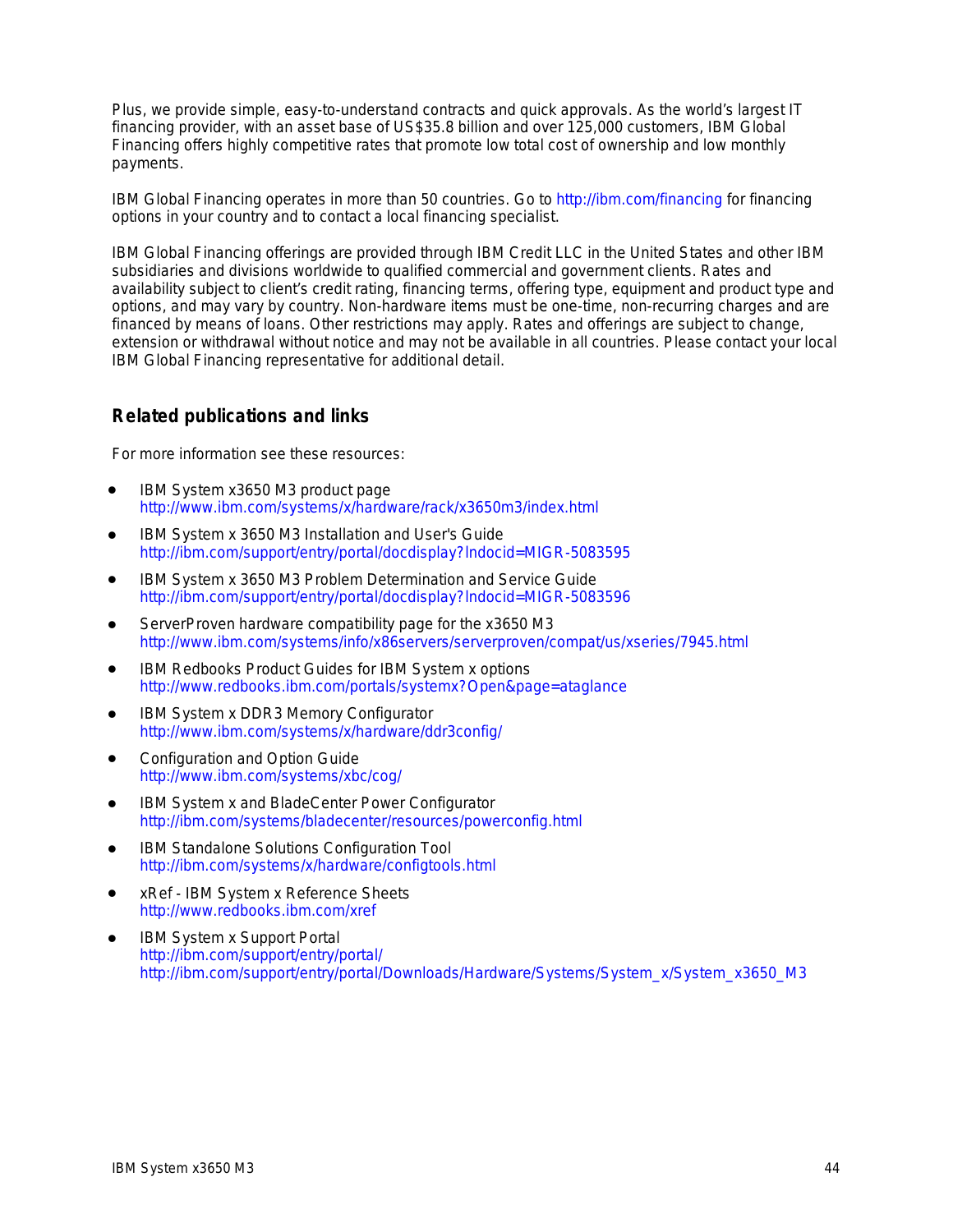# **Notices**

**This information was developed for products and services offered in the U.S.A.**

**IBM may not offer the products, services, or features discussed in this document in other countries. Consult your local IBM representative for information on the products and services currently available in your area. Any reference to an IBM product, program, or service is not intended to state or imply that only that IBM product, program, or service may be used. Any functionally equivalent product, program, or service that does not infringe any IBM intellectual property right may be used instead. However, it is the user's responsibility to evaluate and verify the operation of any non-IBM product, program, or service. IBM may have patents or pending patent applications covering subject matter described in this document. The furnishing of this document does not give you any license to these patents. You can send license inquiries, in writing, to:**

*IBM Director of Licensing, IBM Corporation, North Castle Drive, Armonk, NY 10504-1785 U.S.A.*

**The following paragraph does not apply to the United Kingdom or any other country where such provisions are inconsistent with local law: INTERNATIONAL BUSINESS MACHINES CORPORATION PROVIDES THIS PUBLICATION "AS IS" WITHOUT WARRANTY OF ANY KIND, EITHER EXPRESS OR IMPLIED, INCLUDING, BUT NOT LIMITED TO, THE IMPLIED WARRANTIES OF NON-INFRINGEMENT, MERCHANTABILITY OR FITNESS FOR A PARTICULAR PURPOSE. Some states do not allow disclaimer of express or implied warranties in certain transactions, therefore, this statement may not apply to you. This information could include technical inaccuracies or typographical errors. Changes are periodically made to the information herein; these changes will be incorporated in new editions of the publication. IBM may make improvements and/or changes in the product(s) and/or the program(s) described in this publication at any time without notice.**

**Any references in this information to non-IBM Web sites are provided for convenience only and do not in any manner serve as an endorsement of those Web sites. The materials at those Web sites are not part of the materials for this IBM product and use of those Web sites is at your own risk.IBM may use or distribute any of the information you supply in any way it believes appropriate without incurring any obligation to you. Information concerning non-IBM products was obtained from the suppliers of those products, their published announcements or other publicly available sources. IBM has not tested those products and cannot confirm the accuracy of performance, compatibility or any other claims related to non-IBM products. Questions on the capabilities of non-IBM products should be addressed to the suppliers of those products. This information contains examples of data and reports used in daily business operations. To illustrate them as completely as possible, the examples include the names of individuals, companies, brands, and products. All of these names are fictitious and any similarity to the names and addresses used by an actual business enterprise is entirely coincidental.**

**Any performance data contained herein was determined in a controlled environment. Therefore, the results obtained in other operating environments may vary significantly. Some measurements may have been made on development-level systems and there is no guarantee that these measurements will be the same on generally available systems. Furthermore, some measurement may have been estimated through extrapolation. Actual results may vary. Users of this document should verify the applicable data for their specific environment.**

#### **COPYRIGHT LICENSE:**

**This information contains sample application programs in source language, which illustrate programming techniques on various operating platforms. You may copy, modify, and distribute these sample programs in any form without payment to IBM, for the purposes of developing, using, marketing or distributing application programs conforming to the application programming interface for the operating platform for which the sample programs are written. These examples have not been thoroughly tested under all conditions. IBM, therefore, cannot guarantee or imply reliability, serviceability, or function of these programs.**

#### **© Copyright International Business Machines Corporation 2010. All rights reserved.**

**Note to U.S. Government Users Restricted Rights -- Use, duplication or disclosure restricted by GSA ADP Schedule Contract with IBM Corp.**